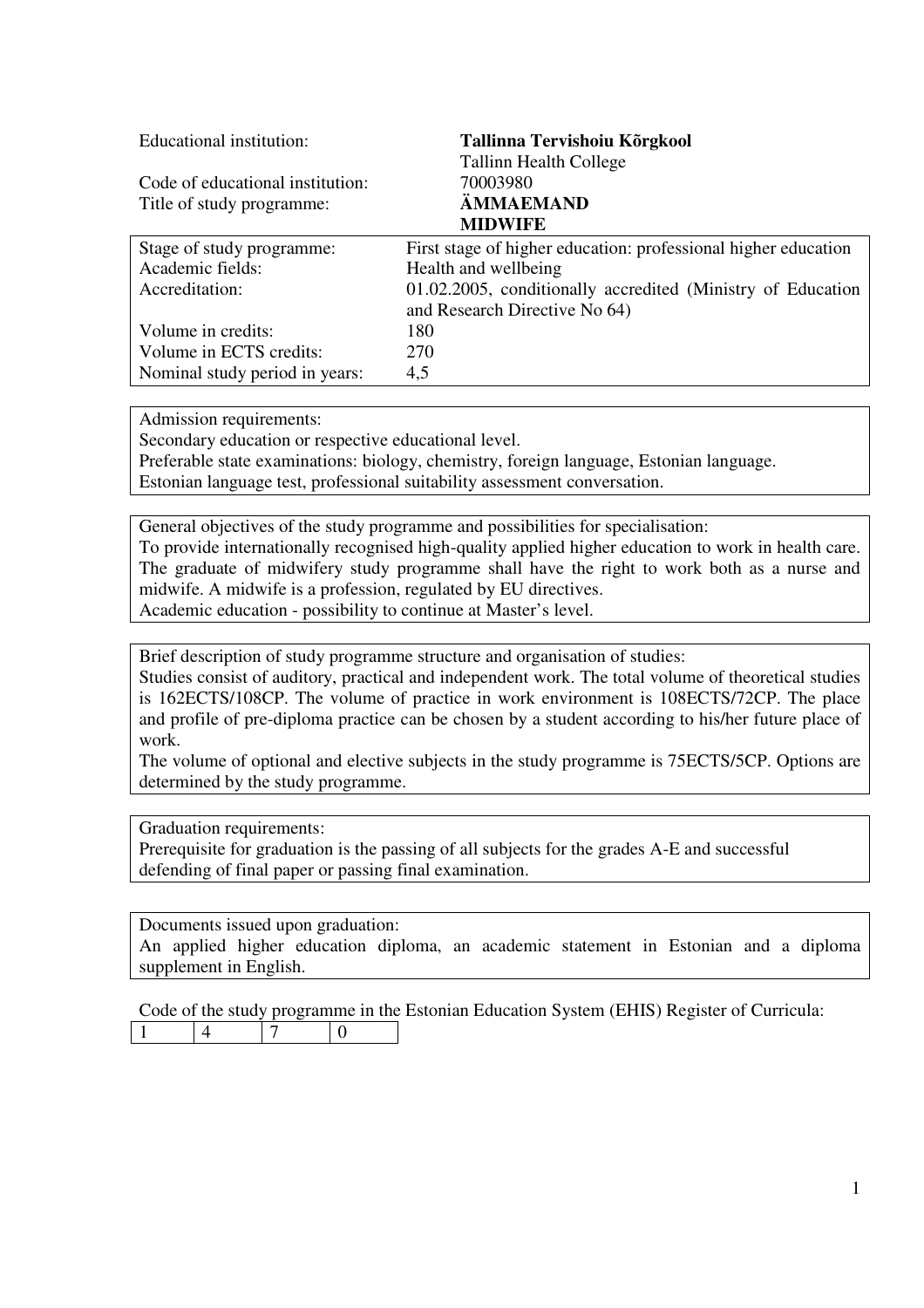## **STUDY PROGRAMME: MIDWIFE**

# **Short descriptions of subjects**

| Subject title<br>Academic year<br>Course<br>ECTS/CP/hours<br>Auditory<br>work<br>(lectures, seminars)<br>Practice in study<br>environment<br>Independent work<br>Prerequisite<br>subjects<br>Goals | <b>Basics of nursing/midwifery:</b><br>Basics of nursing/midwifery, Ethics of nursing/midwifery, Nursing activities<br>2007/2008<br>I,II<br>11,25 / 7,5 / 300<br>$100$ hours<br>100 hours<br>100 hours                                                                                                                                                                                                                                                                                                                                                                                                                                                                                                                                                                                                                                                                                                               |
|----------------------------------------------------------------------------------------------------------------------------------------------------------------------------------------------------|----------------------------------------------------------------------------------------------------------------------------------------------------------------------------------------------------------------------------------------------------------------------------------------------------------------------------------------------------------------------------------------------------------------------------------------------------------------------------------------------------------------------------------------------------------------------------------------------------------------------------------------------------------------------------------------------------------------------------------------------------------------------------------------------------------------------------------------------------------------------------------------------------------------------|
|                                                                                                                                                                                                    |                                                                                                                                                                                                                                                                                                                                                                                                                                                                                                                                                                                                                                                                                                                                                                                                                                                                                                                      |
|                                                                                                                                                                                                    |                                                                                                                                                                                                                                                                                                                                                                                                                                                                                                                                                                                                                                                                                                                                                                                                                                                                                                                      |
|                                                                                                                                                                                                    |                                                                                                                                                                                                                                                                                                                                                                                                                                                                                                                                                                                                                                                                                                                                                                                                                                                                                                                      |
|                                                                                                                                                                                                    |                                                                                                                                                                                                                                                                                                                                                                                                                                                                                                                                                                                                                                                                                                                                                                                                                                                                                                                      |
|                                                                                                                                                                                                    |                                                                                                                                                                                                                                                                                                                                                                                                                                                                                                                                                                                                                                                                                                                                                                                                                                                                                                                      |
|                                                                                                                                                                                                    |                                                                                                                                                                                                                                                                                                                                                                                                                                                                                                                                                                                                                                                                                                                                                                                                                                                                                                                      |
|                                                                                                                                                                                                    |                                                                                                                                                                                                                                                                                                                                                                                                                                                                                                                                                                                                                                                                                                                                                                                                                                                                                                                      |
|                                                                                                                                                                                                    |                                                                                                                                                                                                                                                                                                                                                                                                                                                                                                                                                                                                                                                                                                                                                                                                                                                                                                                      |
|                                                                                                                                                                                                    |                                                                                                                                                                                                                                                                                                                                                                                                                                                                                                                                                                                                                                                                                                                                                                                                                                                                                                                      |
|                                                                                                                                                                                                    |                                                                                                                                                                                                                                                                                                                                                                                                                                                                                                                                                                                                                                                                                                                                                                                                                                                                                                                      |
|                                                                                                                                                                                                    |                                                                                                                                                                                                                                                                                                                                                                                                                                                                                                                                                                                                                                                                                                                                                                                                                                                                                                                      |
|                                                                                                                                                                                                    |                                                                                                                                                                                                                                                                                                                                                                                                                                                                                                                                                                                                                                                                                                                                                                                                                                                                                                                      |
|                                                                                                                                                                                                    | Knowledge about the nature of nursing/midwifery, its basic concepts and life<br>activities; application of nursing/midwifery process in nursing/midwifery aid,<br>proceeding from professional ethics and values throughout the whole lifespan of an<br>individual. Knowledge and readiness for applying manual skills in carrying out<br>nursing procedures by following the rules of a- and antiseptics. Knowledge of<br>international nursing- and midwifery organisations and consideration of cultural<br>differences in midwife's work.                                                                                                                                                                                                                                                                                                                                                                        |
| Learning outcomes                                                                                                                                                                                  | After passing the subject, the student:<br>shall have knowledge about the historical development of nursing and midwifery as a<br>science in Estonia, Europe and the whole world; basic concepts of nursing/midwifery<br>and their mutual relations; ethics and values of nursing/midwifery and caring;<br>historical development of development in the world and Estonia; modern<br>development trends and most important nursing theoreticians, their views and works;<br>nursing/midwifery as a part of health care sciences and multidisciplinary health care<br>system in Estonia.<br>Can plan nursing/midwifery activities rationally, considering patients' individual<br>needs and problems; prepare patients for procedures and choose necessary tools for<br>concrete nursing procedures; document personal activities; solve problem situations<br>arising in the course of nursing/midwifery activities. |
| Content of<br>independent work                                                                                                                                                                     | Basics of nursing/midwifery: compilation of individual nursing history; compilation<br>and presentation of a poster presentation on given subjects as a group work; debate<br>on given subjects.<br>Nursing activities: finding individually equivalents for basic concepts (develops the<br>skills of using professional literature and helps to remember important basic<br>concepts). Compilation of procedure instruction as a group work.                                                                                                                                                                                                                                                                                                                                                                                                                                                                       |
| Study methods                                                                                                                                                                                      | Study visit, discussion, situation tasks, demonstration, debate, group works.                                                                                                                                                                                                                                                                                                                                                                                                                                                                                                                                                                                                                                                                                                                                                                                                                                        |
| Assessment                                                                                                                                                                                         | Complex examination in the autumn semester of the II course. Hand-on                                                                                                                                                                                                                                                                                                                                                                                                                                                                                                                                                                                                                                                                                                                                                                                                                                                 |
|                                                                                                                                                                                                    | demonstration in nursing activities proceeding from situation tasks, written test.                                                                                                                                                                                                                                                                                                                                                                                                                                                                                                                                                                                                                                                                                                                                                                                                                                   |
| Part A                                                                                                                                                                                             |                                                                                                                                                                                                                                                                                                                                                                                                                                                                                                                                                                                                                                                                                                                                                                                                                                                                                                                      |
| Subject code                                                                                                                                                                                       | <b>7TI07</b>                                                                                                                                                                                                                                                                                                                                                                                                                                                                                                                                                                                                                                                                                                                                                                                                                                                                                                         |
| Subject title                                                                                                                                                                                      | <b>Healthy person and study practice</b>                                                                                                                                                                                                                                                                                                                                                                                                                                                                                                                                                                                                                                                                                                                                                                                                                                                                             |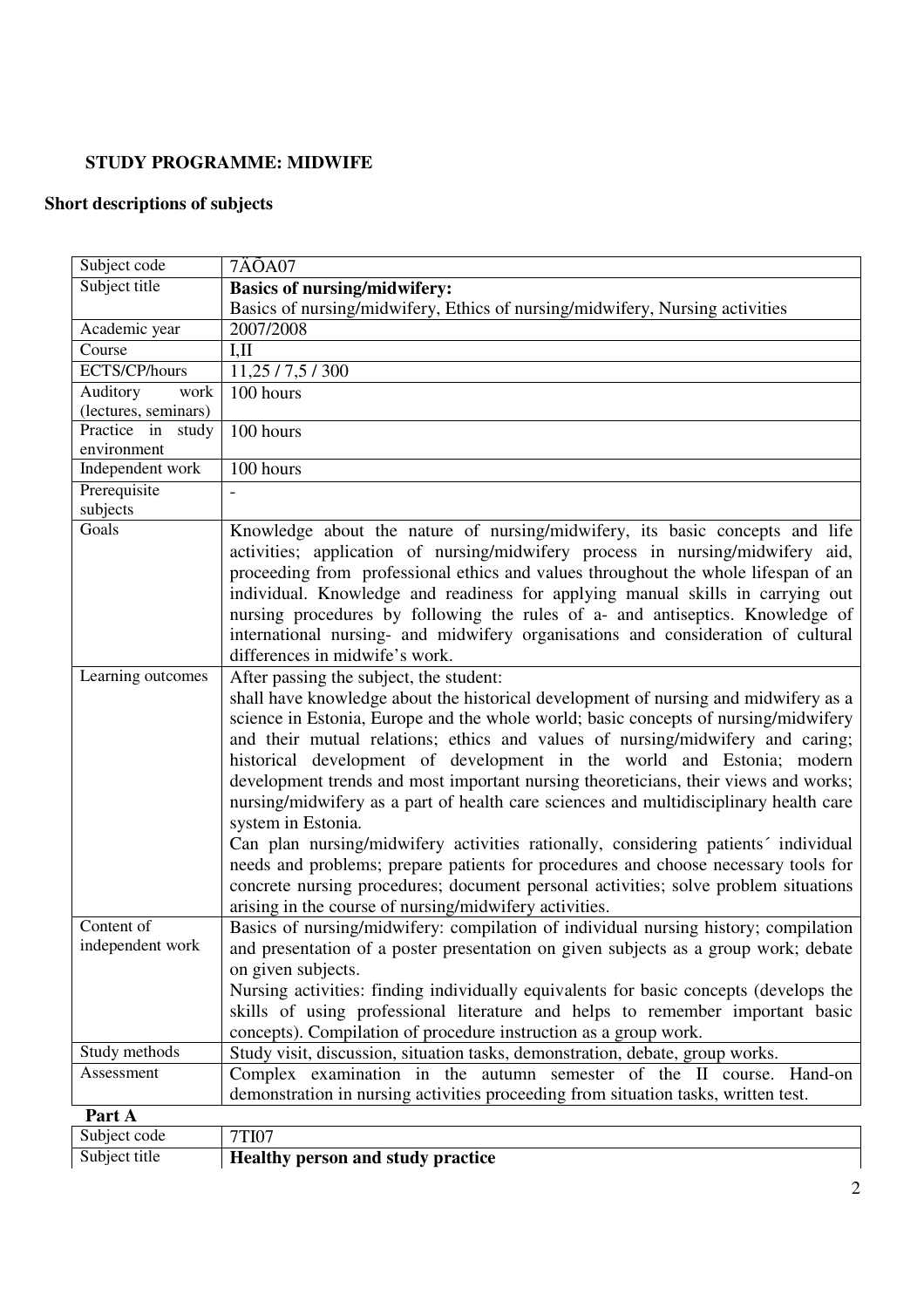| Academic year        | 2007/2008                                                                                                                      |
|----------------------|--------------------------------------------------------------------------------------------------------------------------------|
| Course               |                                                                                                                                |
| ECTS/CP/hours        | 6/4/160                                                                                                                        |
| Auditory<br>work     | 70 hours                                                                                                                       |
| (lectures, seminars) |                                                                                                                                |
| Practice in study    | 16 hours                                                                                                                       |
| environment          |                                                                                                                                |
| Independent work     | 74 hours                                                                                                                       |
| Practice in<br>work  |                                                                                                                                |
| environment          |                                                                                                                                |
| ECTS/CP/hours        | 10,5/7/280 (look part B)                                                                                                       |
| Prerequisite         |                                                                                                                                |
| subjects             |                                                                                                                                |
| Goals                | Knowledge about the development of healthy person from fertilization till birth and                                            |
|                      | from birth till death. Readiness to assess agedly changes and provide corresponding                                            |
|                      | nursing/midwifery aid.                                                                                                         |
| Learning outcomes    | After passing the subject, the student:                                                                                        |
|                      | can describe/analyse human's lifespan proceeding from reproductive health and                                                  |
|                      | Roper, Logan, Tierney nursing model. Has appropriate attitudes and values for                                                  |
|                      | dealing with people. Knows agedly specificities of people and possibilities for                                                |
|                      | helping them with coping. Has knowledge about the prevention of health problems.                                               |
|                      | Knows human's sexual development, factors influencing human's reproductivity and                                               |
|                      | their influence on the next generations. Knows human's sexual and reproductive                                                 |
|                      | rights. Has knowledge about the Child Protection Act, possibilities for social                                                 |
|                      | services, social services for elderly- and disabled people in EU and Estonia.                                                  |
| Content of           | Home- learning based at study syllabuses and obligatory literature. Elaboration of                                             |
| independent work     | subject materials and preparation of required written papers for seminars.                                                     |
| Study methods        | Study visit, practicing, demonstration, discussion, group work, compilation of a                                               |
|                      | portfolio.                                                                                                                     |
| Assessment           | Final grade in spring semester. Presentation of a portfolio.                                                                   |
| Part B               |                                                                                                                                |
| Subject code         | <b>7TI07</b>                                                                                                                   |
| Subject title        | <b>Practice in work environment</b> (Healthy person)                                                                           |
| Academic year        | 2007/2008                                                                                                                      |
| Course               |                                                                                                                                |
| ECTS/CP/hours        | 10,5/7/280                                                                                                                     |
| Independent work     | 50 hours                                                                                                                       |
| Practice in<br>work  | 224 hours                                                                                                                      |
| environment          |                                                                                                                                |
| practice<br>Study    | 6 hours                                                                                                                        |
| seminars             |                                                                                                                                |
| Goals                | To understand and observe human's main living activities across different periods of                                           |
|                      | his/her lifespan. To perform the acquired nursing procedures under the supervision of                                          |
|                      | a mentor. Practical training comprises the application of knowledge and skills in                                              |
|                      | children's institutions, care homes/day centres for elderly and women's clinics.                                               |
| Learning outcomes    | After passing the study practice the student:                                                                                  |
|                      | Can observe living procedures of children and elderly and assist them in their                                                 |
|                      | performance; consult healthy pregnant and her family members; perform the acquired                                             |
|                      |                                                                                                                                |
|                      | nursing/midwifery procedures by the support of a mentor; compile a portfolio and<br>make an assessment on personal activities. |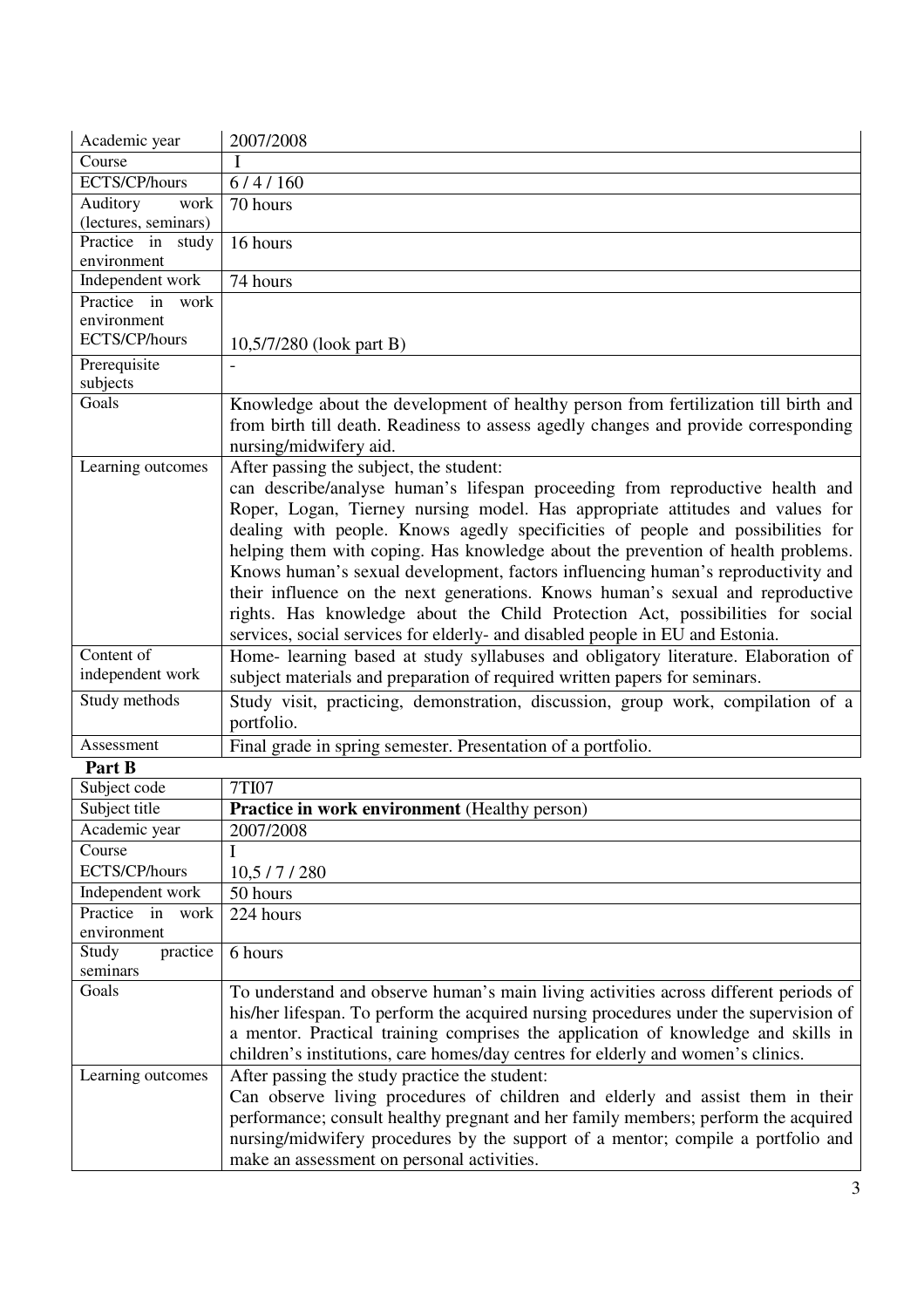| Content of       | Compilation of practical training portfolio and diary. Compilation of practical work |
|------------------|--------------------------------------------------------------------------------------|
| independent work | following the requirements and its in-time submission. Filling in practical training |
|                  | diary and EU directives, reflection, giving feedback.                                |
| Study methods    | Observation, supervision of students, compilation of study practice diary and        |
|                  | portfolio, discussion.                                                               |
| Assessment       | Prelim in spring semester, prerequisites for which are the accomplishment of study   |
|                  | practice to its full extent, assessment of practical placement mentor, submission of |
|                  | practical training diary and practical work.                                         |

| Subject code         | <b>7AF07</b>                                                                        |
|----------------------|-------------------------------------------------------------------------------------|
| Subject title        | Anatomy, physiology, biophysics                                                     |
| Academic year        | 2007/2008                                                                           |
| Course               |                                                                                     |
| ECTS/CP/hours        | 5, 25 / 3, 5 / 140                                                                  |
| Auditory<br>work     | 60 hours                                                                            |
| (lectures, seminars) |                                                                                     |
| Practice in study    | 20 hours                                                                            |
| environment          |                                                                                     |
| Independent work     | 60 hours                                                                            |
| Prerequisite         |                                                                                     |
| subjects             |                                                                                     |
| Goals                | Knowledge about the development, structure and functioning of human organism and    |
|                      | its regulating mechanisms. Skills to explain the functioning of human organism on   |
|                      | the bases of physical processes taking place in it and skills to integrate it with  |
|                      | nursing/midwifery subjects.                                                         |
| Learning outcomes    | After passing the subject the student:                                              |
|                      | Shall know the development of human organism; structure and functioning of human    |
|                      | organism and its regulating mechanisms. Can explain the functioning of the human    |
|                      | organism on the bases of physical processes taking place in it. Can integrate the   |
|                      | acquired knowledge with the other subjects.                                         |
| Content of           | Compilation of a workbook comprising syllabuses on the main principles of subjects  |
| independent work     | given for very seminar and group work, syllabuses and presentations compiled on     |
|                      | subjects given for independent work, tables, schemes, drawings and concept maps.    |
| Study methods        | Group work, discussion.                                                             |
| Assessment           | Written examination in spring semester. Prerequisites: participation in studies,    |
|                      | syllabus compiled on the main principles of every subject given for seminars and    |
|                      | group work, syllabuses and tables compiled as an independent work, positive interim |
|                      | grades and prelims passed with positive results.                                    |

| Subject code         | <b>7EMB07</b>                                                           |
|----------------------|-------------------------------------------------------------------------|
| Subject title        | <b>Embryology</b>                                                       |
| Academic year        | 2007/2008                                                               |
| Course               |                                                                         |
| ECTS/CP/hours        | 1,5/1/40                                                                |
| Auditory<br>work     | 20 hours                                                                |
| (lectures, seminars) |                                                                         |
| Independent work     | 20 hours                                                                |
| Prerequisite         | Learning and teaching, basics of anatomy and physiology, healthy person |
| subjects             |                                                                         |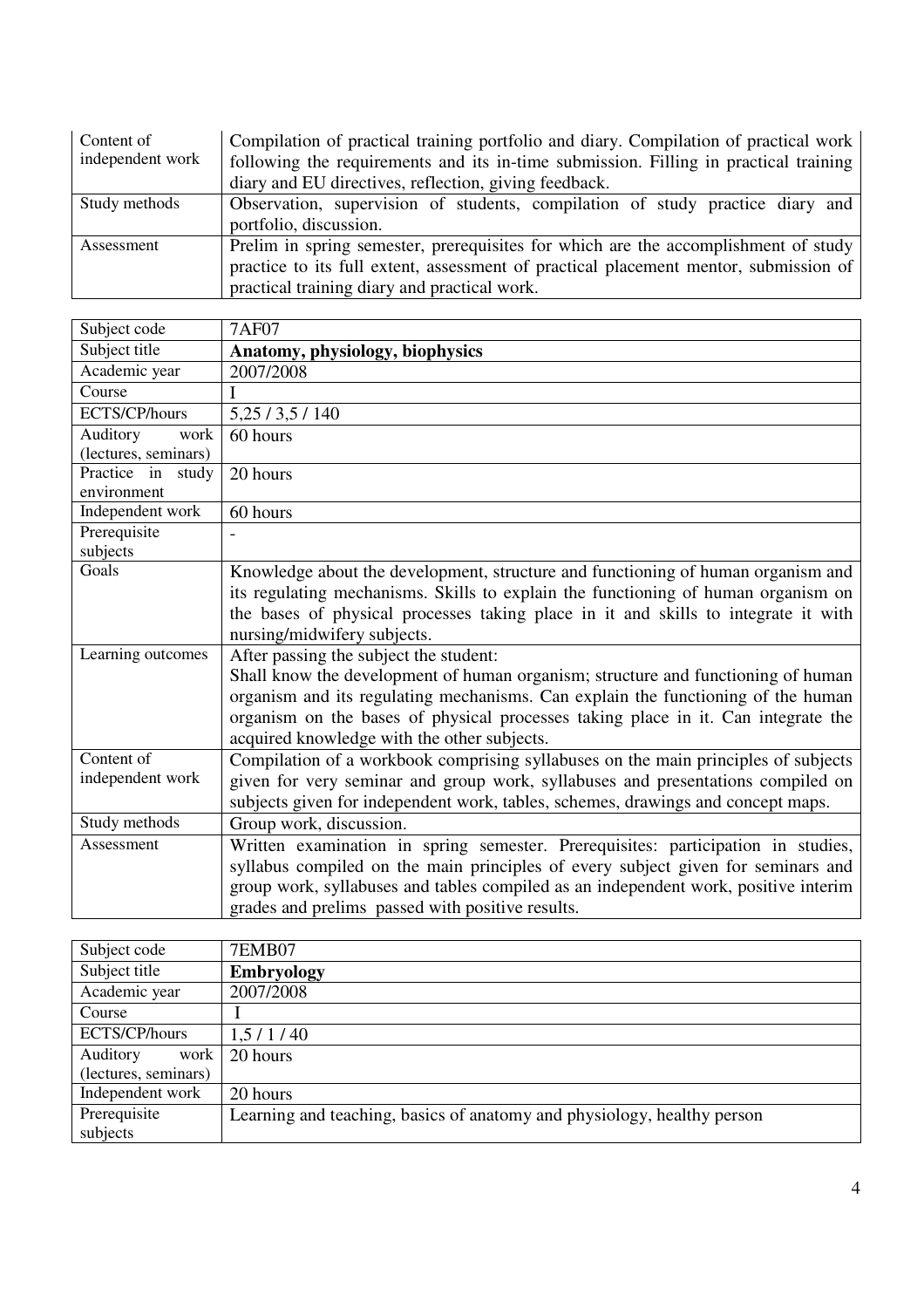| Goals                          | Getting to know the stages of human embryological development thus evaluating the<br>importance of reproductive health on human development.                                                                                                                                                                            |
|--------------------------------|-------------------------------------------------------------------------------------------------------------------------------------------------------------------------------------------------------------------------------------------------------------------------------------------------------------------------|
| Learning outcomes              | After passing the subject, the student:<br>knows the stages of prenatal development, critical periods in prenatal development;<br>understand factors influencing prenatal development; know embryological<br>terminology and can express herself/himself correctly while explaining prenatal<br>development of a human. |
| Content of<br>independent work | Work with speciality literature, test for practicing, writing names on subject related<br>drawings, work with moulages. Compilation of study portfolio (comprising<br>syllabuses compiled or given on basic concepts of subjects given for every lecture,<br>tests filled in independently, drawings).                  |
| Study methods                  | Group work, educational films analysing, discussion                                                                                                                                                                                                                                                                     |
| Assessment                     | Written test and submission of study portfolio in autumn semester.                                                                                                                                                                                                                                                      |

| Subject code         | 7MB07                                                                                   |
|----------------------|-----------------------------------------------------------------------------------------|
| Subject title        | <b>Microbiology</b>                                                                     |
| Academic year        | 2007/2008                                                                               |
| Course               |                                                                                         |
| ECTS/CP/hours        | 1, 5 / 1 / 40                                                                           |
| Auditory<br>work     | 20 hours                                                                                |
| (lectures, seminars) |                                                                                         |
| Independent work     | 20 hours                                                                                |
| Prerequisite         |                                                                                         |
| subjects             |                                                                                         |
| Goals                | Knowing about the basics of infection- and immunology study and following the           |
|                      | principles of a- and antiseptics in personal professional work. Skills to assess mutual |
|                      | influence of the human organism and micro-organisms.                                    |
| Learning outcomes    | After passing the subject, the student:                                                 |
|                      | shall know the taxonomy, structure, living procedures and genetics of micro-            |
|                      | organisms (viruses, bacteria, protozoa, fungi). Has the overview of the role of micro-  |
|                      | organisms in the environment, industry, human organism and medicine. Knows              |
|                      | different anti-microbe environment factors (physical, chemical and biological           |
|                      | biocides) and possibilities for their use in medicine. Understands the functioning of   |
|                      | immune system and its importance in the fight against infections (organism's            |
|                      | resistance, cellular and humoral immunity, vaccines). Has the overview of the           |
|                      | infections caused by microbes (ways of spreading, clinical picture, treatment           |
|                      | possibilities, prophylactics etc.).                                                     |
| Content<br>of        | Work with microbiology literature. Preparation for presentations and discussions at     |
| independent work     | seminars. Subjects: haematogenous diseases, intestinal infections, MRSA etc.            |
|                      | Preparation for test.                                                                   |
| Study methods        | Discussion, presentation of independent work                                            |
| Assessment           | Grade in autumn semester, based on the written test on the material passed during       |
|                      | lectures and seminars. Prerequisites for taking the prelim: presentation in the seminar |
|                      | and passed test.                                                                        |
|                      |                                                                                         |

| Subject code  | 7RT07                |
|---------------|----------------------|
| Subject title | <b>Public health</b> |
| Academic year | 2007/2008            |
| Course        | I.Ш                  |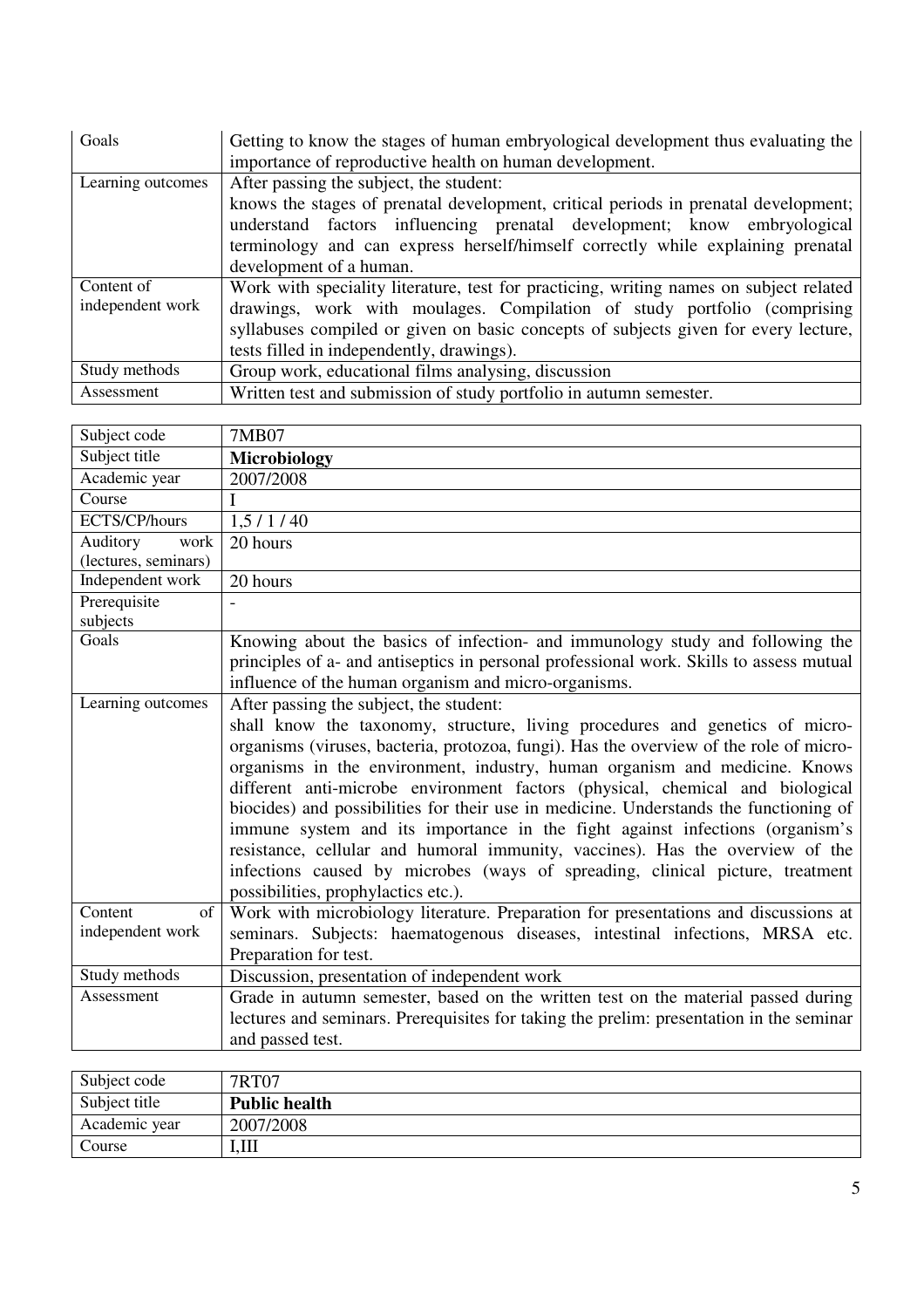| ECTS/CP/hours        | 3/2/80                                                                                   |
|----------------------|------------------------------------------------------------------------------------------|
| Auditory<br>work     | 40 hours                                                                                 |
| (lectures, seminars) |                                                                                          |
| Independent work     | 40 hours                                                                                 |
| Prerequisite         |                                                                                          |
| subjects             |                                                                                          |
| Goals                | Acquisition of professional knowledge and skills in the field of public health required  |
|                      | for midwives.                                                                            |
| Learning outcomes    | After passing the subject, the student:                                                  |
|                      | has knowledge about the theoretical bases of health and health promotion. Has            |
|                      | knowledge about physical, psychic and social risk factors of health. Has knowledge       |
|                      | about the interconnections between human and environment proceeding from the             |
|                      | aspect of health. Has knowledge about the principles of health policy, organisation of   |
|                      | and possibilities for health promotion in Estonia. Has knowledge about the health        |
|                      | promotion activities of a nurse and midwife.                                             |
| Content of           | Compilation of the health promotion plan pursuant to the requirements of the             |
| independent work     | Estonian Health Insurance Fund and the lecturer's instruction.                           |
| Study methods        | Discussion, group work                                                                   |
| Assessment           | Grade shall be formed on the bases of the result of three written tests. Final prelim at |
|                      | the end of the $3rd$ course. Final grade presumes the presentation of independent works  |
|                      | in time and participation in studies.                                                    |

| Subject code         | <b>7GE07</b>                                                                           |
|----------------------|----------------------------------------------------------------------------------------|
| Subject title        | <b>Genetics</b>                                                                        |
| Academic year        | 2007/2008                                                                              |
| Course               |                                                                                        |
| ECTS/CP/hours        | 1,5/1/40                                                                               |
| Auditory work        | 20 hours                                                                               |
| (lectures, seminars) |                                                                                        |
| Independent work     | 20 hours                                                                               |
| Prerequisite         | Anatomy, physiology, biophysics                                                        |
| subjects             |                                                                                        |
| Goals                | Knowledge about the nature of human heredity and most common chromosome- and           |
|                      | genetic diseases. Skills to find interconnections between diseases and heredity.       |
| Learning outcomes    | After passing the subject the student: Has knowledge about the basic concepts of       |
|                      | genetics; the nature of heredity and variability, most common chromosome- and          |
|                      | genetic diseases; possibilities for the application of genetics in medicine now and in |
|                      | the future. Can apply the acquired knowledge in the prevention and solution of         |
|                      | medical problems.                                                                      |
| Content of           | Compilation of individual concept cards; solution of situation tasks and problem       |
| independent work     | questions as a group work on the bases of obligatory and recommended literature.       |
| Study methods        | Group work, situation tasks, independent work with literature, concept cards           |
| Assessment           | Graded written prelim in autumn semester, consisting of 2 parts: test and situation    |
|                      | tasks.                                                                                 |

| Subject code  | 7EA07            |
|---------------|------------------|
| Subject title | <b>First aid</b> |
| Academic year | 2007/2008        |
| Course        |                  |
| ECTS/CP/hours | 1,5/1/40         |
|               |                  |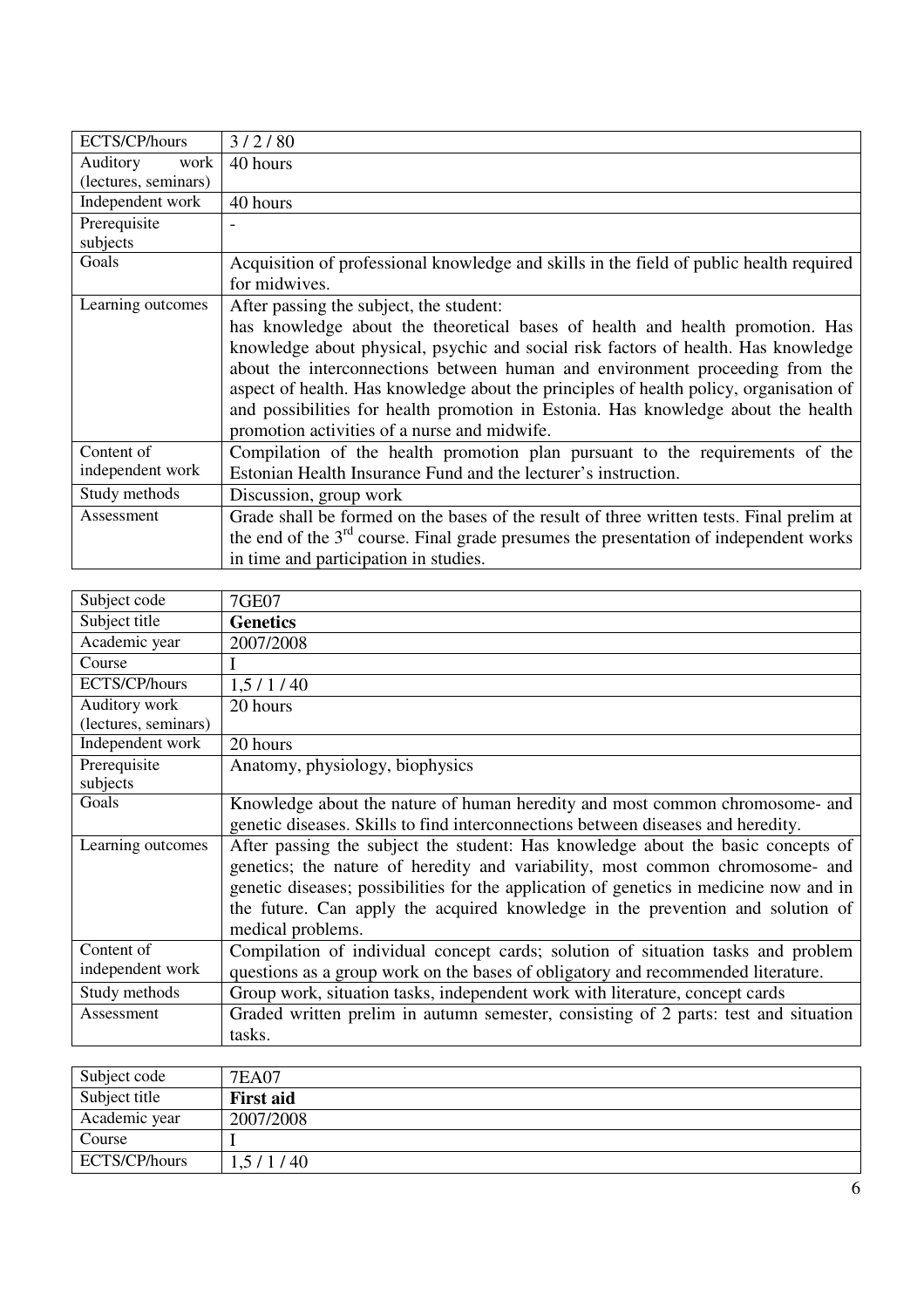| Auditory<br>work               | 6 hours                                                                                                                                                                                                                                                                                                                                                                                                                        |
|--------------------------------|--------------------------------------------------------------------------------------------------------------------------------------------------------------------------------------------------------------------------------------------------------------------------------------------------------------------------------------------------------------------------------------------------------------------------------|
| (lectures, seminars)           |                                                                                                                                                                                                                                                                                                                                                                                                                                |
| Practice in study              | 14 hours                                                                                                                                                                                                                                                                                                                                                                                                                       |
| environment                    |                                                                                                                                                                                                                                                                                                                                                                                                                                |
| Independent work               | 20 hours                                                                                                                                                                                                                                                                                                                                                                                                                       |
| Prerequisite<br>subjects       | Anatomy, physiology, ergonomics                                                                                                                                                                                                                                                                                                                                                                                                |
| Goals                          | Knowledge about the possibilities of pre-doctoral aid and readiness for its<br>application. Skills to analyse personal activities in the provision of first aid and to<br>give instructions to other first aid providers. Skills to justify personal activities in<br>different crisis situations.                                                                                                                             |
| Learning outcomes              | After passing the subject the student:<br>Has general knowledge about the possibilities for pre-doctoral aid; knows and can<br>perform first aid techniques; can analyse personal activities and give instructions to<br>other first aid providers; can organise casualty's transport to hospital; can express<br>personal thoughts and justify personal activities in different crisis situations.                            |
| Content of<br>independent work | Essay describing/analysing the concrete sort of injury; the reasons that caused it;<br>trauma mechanisms, symptoms, clinical picture; activity instructions in given<br>situation; used first aid measures and possibilities for transport. A student presents<br>his/her work as a 20-minute presentation to other students at seminar. The essay must<br>comply with the Instructions for the Compilation of Written Papers. |
| Study methods                  | Demonstration, simulation and role plays, situation tasks.                                                                                                                                                                                                                                                                                                                                                                     |
| Assessment                     | Graded prelim in spring semester that presumes participation in auditory work and<br>practical training and timely presentation of independent work.                                                                                                                                                                                                                                                                           |

| Subject code                          | <b>7SL07</b>                                                                                                                                                          |
|---------------------------------------|-----------------------------------------------------------------------------------------------------------------------------------------------------------------------|
| Subject title                         | <b>Introduction to sociology</b>                                                                                                                                      |
| Academic year                         | 2007/2008                                                                                                                                                             |
| Course                                | I                                                                                                                                                                     |
| ECTS/CP/hours                         | 1,5/1/40                                                                                                                                                              |
| Auditory work<br>(lectures, seminars) | 20 hours                                                                                                                                                              |
| Independent work                      | 20 hours                                                                                                                                                              |
| Prerequisite<br>subjects              |                                                                                                                                                                       |
| Goals                                 | To give an overview of general sociology, teach to see problems and possibilities for<br>their solution in modern society, present arguments for personal viewpoints. |
| Learning outcomes                     | After passing the subject the student:                                                                                                                                |
|                                       | Knows the main social theories throughout the history; can use different paradigms to                                                                                 |
|                                       | understand the dynamics of a society; knows the fundamentals and principles of                                                                                        |
|                                       | sociology; can analyse social problems; can use problem handling models; can                                                                                          |
|                                       | provide arguments for personal viewpoints.                                                                                                                            |
| Content of                            | Work with obligatory literature; compilation of subject syllabus on the bases of                                                                                      |
| independent work                      | which the student will learn how to answer the questions and analyse independently                                                                                    |
|                                       | different social problems                                                                                                                                             |
| Study methods                         | Discussion, group work                                                                                                                                                |
| Assessment                            | Grade in autumn semester. Analyses, presentation and argumentation of a social<br>problem in the form of an essay.                                                    |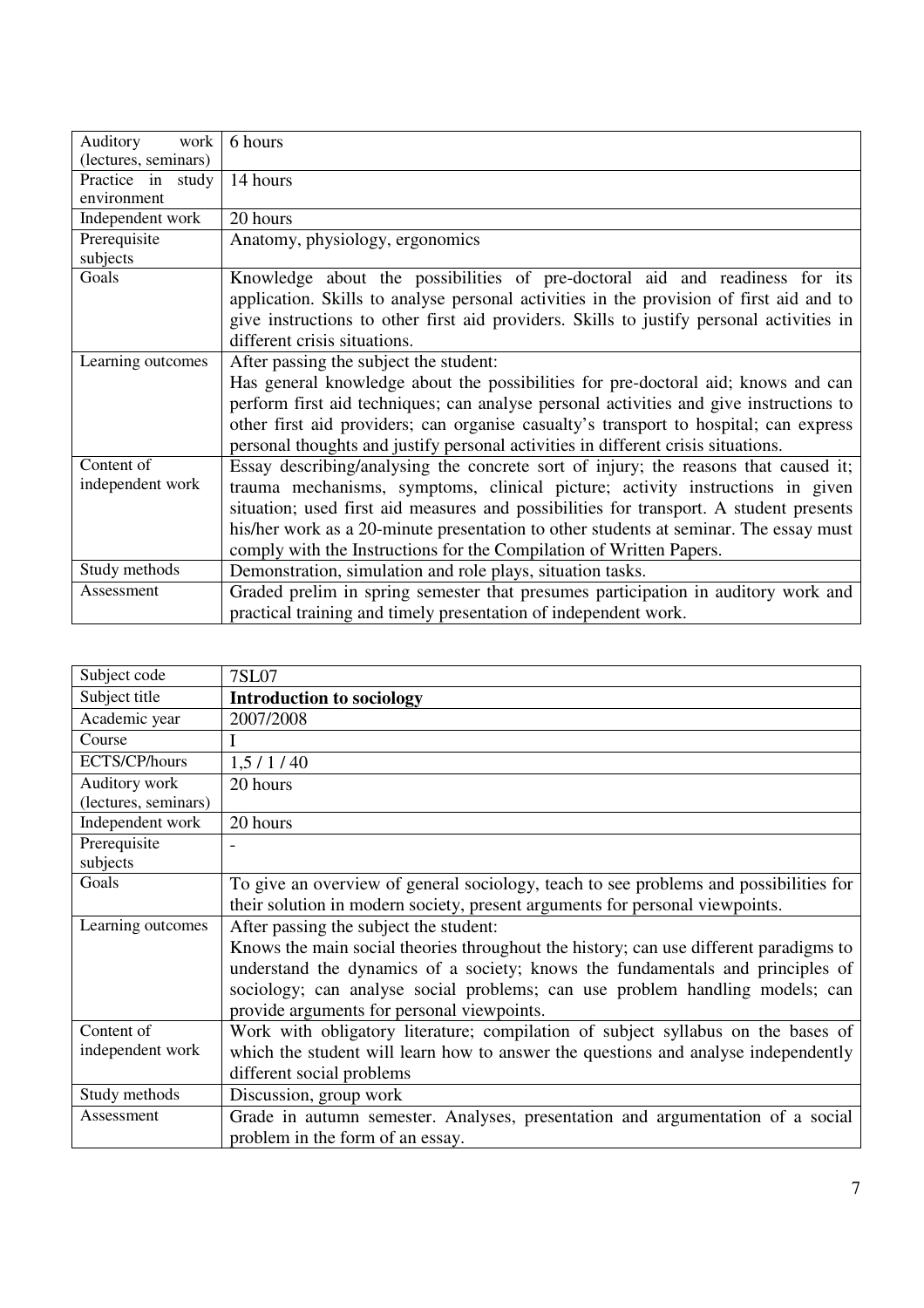| Subject code         | <b>7PG07</b>                                                                           |
|----------------------|----------------------------------------------------------------------------------------|
| Subject title        | <b>Learning and teaching</b>                                                           |
| Academic year        | 2007/2008                                                                              |
| Course               | I                                                                                      |
| ECTS/CP/hours        | 1,5/1/40                                                                               |
| Auditory<br>work     | 20 hours                                                                               |
| (lectures, seminars) |                                                                                        |
| Independent work     | 20 hours                                                                               |
| Prerequisite         |                                                                                        |
| subjects             |                                                                                        |
| Goals                | Skills to describe and use the main learning theories and analyse the interconnections |
|                      | between learning and teaching. Skills to analyse interconnections between nurse's /    |
|                      | midwife's activities and lifelong learning in their professional development.          |
|                      | Knowledge of the principles of patient-teaching and mentorship in the provision of     |
|                      | nursing aid. Readiness to teach a patient in the preservation of health, coping with   |
|                      | illnesses and health recovery.                                                         |
| Learning outcomes    | After passing the subject the student:                                                 |
|                      | Has knowledge about the main concepts of pedagogy; knowledge and skills about          |
|                      | learning and teaching processes; knowledge about different learning styles and         |
|                      | teaching methods; knowledge about andragogy. Can connect nursing/midwifery             |
|                      | activities with learning and teaching.                                                 |
| Content of           | Compilation of study portfolio according to the Instruction. The portfolio shall be    |
| independent work     | presented to the assessment by fellow students and the lecturer before the last        |
|                      | seminar, during which the results are discussed and the lecturer gives feedback to     |
|                      | students. The study portfolio that meets the requirements gives the right for taking   |
|                      | written prelim.                                                                        |
| Study methods        | Portfolio, independent work                                                            |
| Assessment           | Grades written prelim in autumn semester that presumes the presentation of portfolio   |
|                      | in time.                                                                               |

| Subject code         | 7F107                                                                               |
|----------------------|-------------------------------------------------------------------------------------|
| Subject title        | <b>Introduction to philosophy</b>                                                   |
| Academic year        | 2007/2008                                                                           |
| Course               |                                                                                     |
| ECTS/CP/hours        | 1,5/1/40                                                                            |
| Auditory work        | 20 hours                                                                            |
| (lectures, seminars) |                                                                                     |
| Independent work     | 20 hours                                                                            |
| Prerequisite         |                                                                                     |
| subjects             |                                                                                     |
| Goals                | Skills to apply philosophical discussions in the solution of professional problems. |
|                      | Knowledge about the philosophy of nursing and midwifery and proceeding from that    |
|                      | personal professional work. Knowledge and application of philosophical<br>1n        |
|                      | discussion- and argumentation ways.                                                 |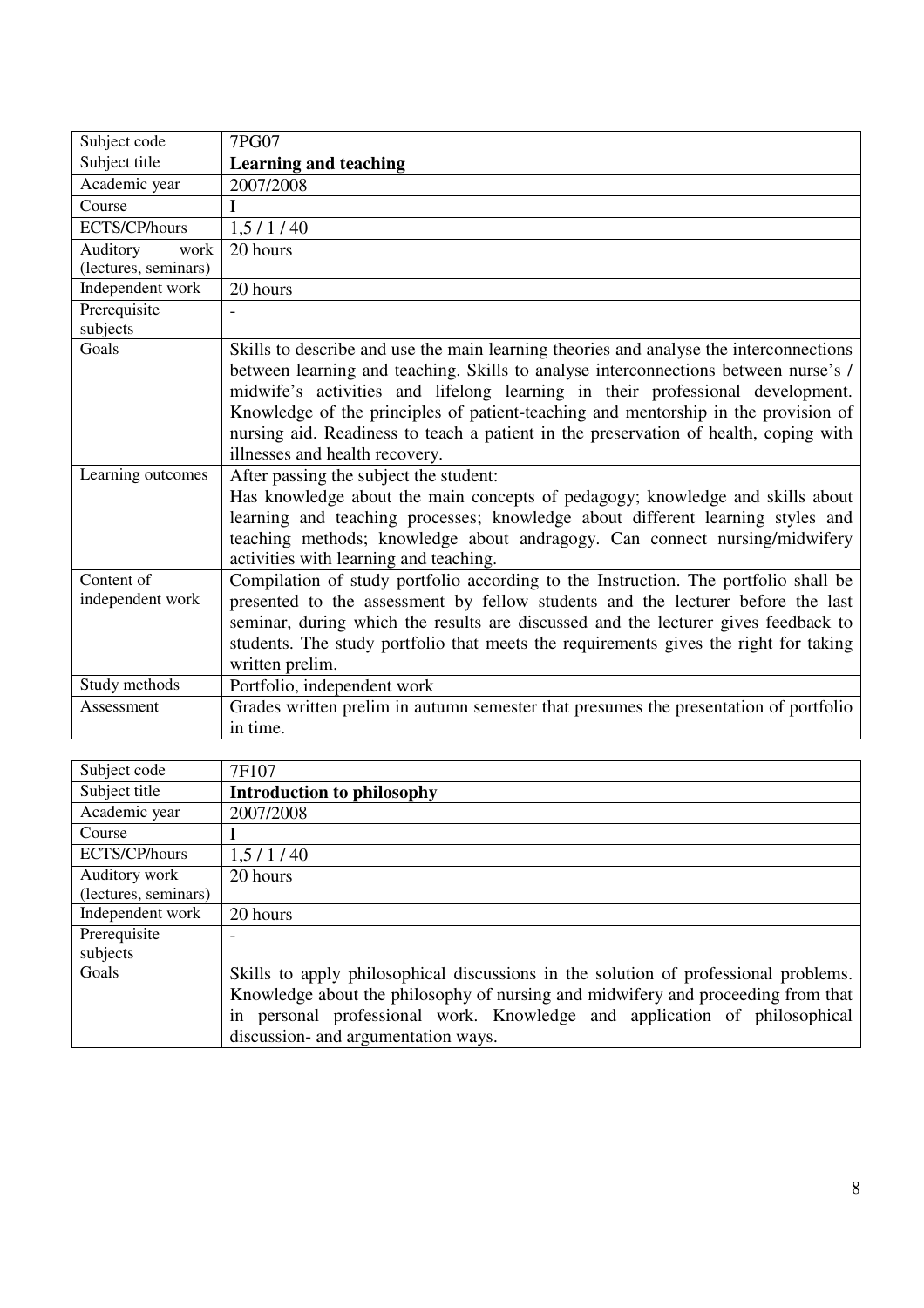| Learning outcomes | After passing the subject the student:                                              |
|-------------------|-------------------------------------------------------------------------------------|
|                   | Has the overview of the influence of philosophy on nursing/midwifery and trends of  |
|                   | scientific philosophy. Knows the main concepts and value judgements of philosophy   |
|                   | and their importance in nursing/midwifery. Knows the system of professional         |
|                   | convictions, philosophical trends and their meaning in nursing/midwifery science;   |
|                   | central concepts and theories of ethics. Can analyse, discuss and provide arguments |
|                   | for personal viewpoints; lead in the search of professional ethical goals in        |
|                   | nursing/midwifery activities; use the development of theoretical bases in           |
|                   | nursing/midwifery practice.                                                         |
| Content of        | A written research paper (3-5 pages)                                                |
| independent work  |                                                                                     |
| Study methods     | Discussion, presentation, independent work                                          |
| Assessment        | Graded prelim in autumn semester based on the presentation of written research      |
|                   | paper.                                                                              |

| Subject code                     | <b>7SK07</b>                                                                             |
|----------------------------------|------------------------------------------------------------------------------------------|
| Subject title                    | <b>Sexual education</b>                                                                  |
| Academic year                    | 2007/2008                                                                                |
| Course                           | I                                                                                        |
| ECTS/CP/hours                    | 3/2/80                                                                                   |
| Auditory work                    | 42 hours                                                                                 |
| (lectures, seminars)             |                                                                                          |
| Practice in study<br>environment | 10 hours                                                                                 |
| Independent work                 | 28 hours                                                                                 |
| Prerequisite                     |                                                                                          |
| subjects                         |                                                                                          |
| Goals                            | Develop the skills to understand the importance of reproductive and sexual health in     |
|                                  | future midwives. The student shall develop positive attitudes towards sexuality and      |
|                                  | sexual education. The student shall develop the skills of group work, teamwork and       |
|                                  | independent work; analysing and thinking skills proceeding from personal                 |
|                                  | profession.                                                                              |
| Learning outcomes                | After passing the subject the student:                                                   |
|                                  | Understands the importance of reproductive and sexual health; sexual education as        |
|                                  | the part of health education; different social norms and moral/ethical norms of sexual   |
|                                  | behaviour in different cultures, societies, religions, and different historical periods. |
|                                  | Knows the principles and goals of sexual education in different age groups and           |
|                                  | possibilities for their application; concepts and main problems connected with sexual    |
|                                  | minorities in the society; methods and principles of family planning; positive attitude  |
|                                  | towards human sexuality; norms and abnormalities of sexual life.                         |
| Content of                       | A student compiles a presentation on a freely chosen subject, based on literature and    |
| independent work                 | presents it in time agreed in time schedule.                                             |
|                                  | Preparation for and passing the family planning test.                                    |
| Assessment                       | Written test in spring semester presuming the presentation of independent work,          |
|                                  | explanation of basic concepts, active participation in group work.                       |

| Subject code  | 7RÄ07                                        |
|---------------|----------------------------------------------|
| Subject title | Pregnancy and midwifery in case of pregnancy |
| Academic year | 2007/2008                                    |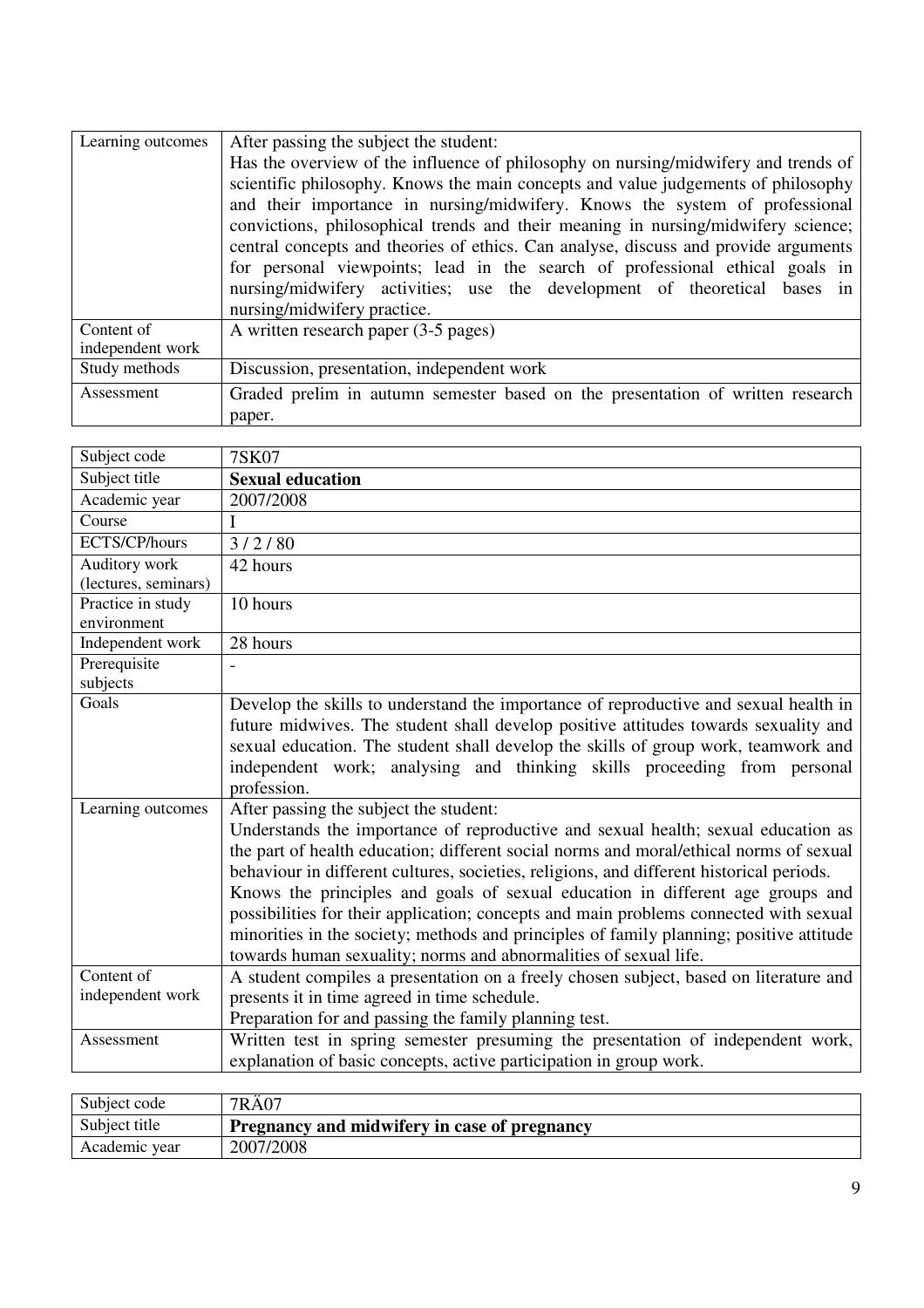| Course               | I                                                                                   |
|----------------------|-------------------------------------------------------------------------------------|
| ECTS/CP/hours        | 3/2/80                                                                              |
| Auditory<br>work     | 32 hours                                                                            |
| (lectures, seminars) |                                                                                     |
| Practice in<br>study | 24 hours                                                                            |
| environment          |                                                                                     |
| Independent work     | 24 hours                                                                            |
| Prerequisite         | Anatomy, physiology, biophysics; embryology; healthy person; sexual education.      |
| subjects             |                                                                                     |
| Goals                | Readiness to provide midwifery care proceeding from woman's living procedures       |
|                      | with the application of evidence-based knowledge about a healthy woman, normal      |
|                      | pregnancy, demonstrating evidence-based knowledge, critical thinking and            |
|                      | knowledge about value judgements. Skills to provide midwifery care under the        |
|                      | supervision of a mentor during healthy person's practical training in work          |
|                      | environment, proceeding from the health of the embryo and mother and teach/instruct |
|                      | the women and her loved ones according to the aims of practical training. (See the  |
|                      | subject programme "Healthy person and study practice").                             |
| Learning outcomes    | After passing the subject the student:                                              |
|                      | Knows the midwifery concepts connected with pregnancy; immunology of                |
|                      | pregnancy, including the hormones of pregnancy; signs of early- and late pregnancy; |
|                      | adaptation and periods of life of an embryo; obstetrical vagina of a woman and      |
|                      | anatomy of embryo's head. Can use the pregnancy "wheel" calendar and determine      |
|                      | the hypothetical time of ovulation and delivery; assess the condition of an embryo; |
|                      | counsel the pregnant woman and support person in the preparation for delivery,      |
|                      | stressing the importance of visiting midwife/gynaecologist and family school;       |
|                      | provide midwifery care. Respects ethical convictions and family's right for options |
|                      | during preparation for delivery and delivery process.                               |
| Content of           | Presentation of independent work: as an annotation, summary of material translated  |
| independent work     | from foreign language; schemes/tables, situation tasks or subject cards.            |
| Study methods        | Problem-based learning, group work, role play, demonstration, practicing on         |
|                      | moulage, situation tasks, study film analysing.                                     |
| Assessment           | Examination in spring semester. Written test in theory, preceded by hand-on         |
|                      | activities during practice in work environment; timely presentation of independent  |
|                      | works; participation in studies.                                                    |

| Subject code         | 7BK07                                                                               |
|----------------------|-------------------------------------------------------------------------------------|
| Subject title        | <b>Biochemistry</b>                                                                 |
| Academic year        | 2007/2008                                                                           |
| Course               |                                                                                     |
| ECTS/CP/hours        | 1,5/1,0/40                                                                          |
| Auditory work        | 20 hours                                                                            |
| (lectures, seminars) |                                                                                     |
| Independent work     | 20 hours                                                                            |
| Prerequisite         |                                                                                     |
| subjects             |                                                                                     |
| Goals                | Knowledge of the main concepts of biochemistry and human organism as a whole, its   |
|                      | separate parts and interconnections between those parts. Knowledge of the structure |
|                      | of substance and its corresponding characteristics. Skills to connect the acquired  |
|                      | knowledge with professional studies and future professional work.                   |
| Learning outcomes    | After passing the subject the student:                                              |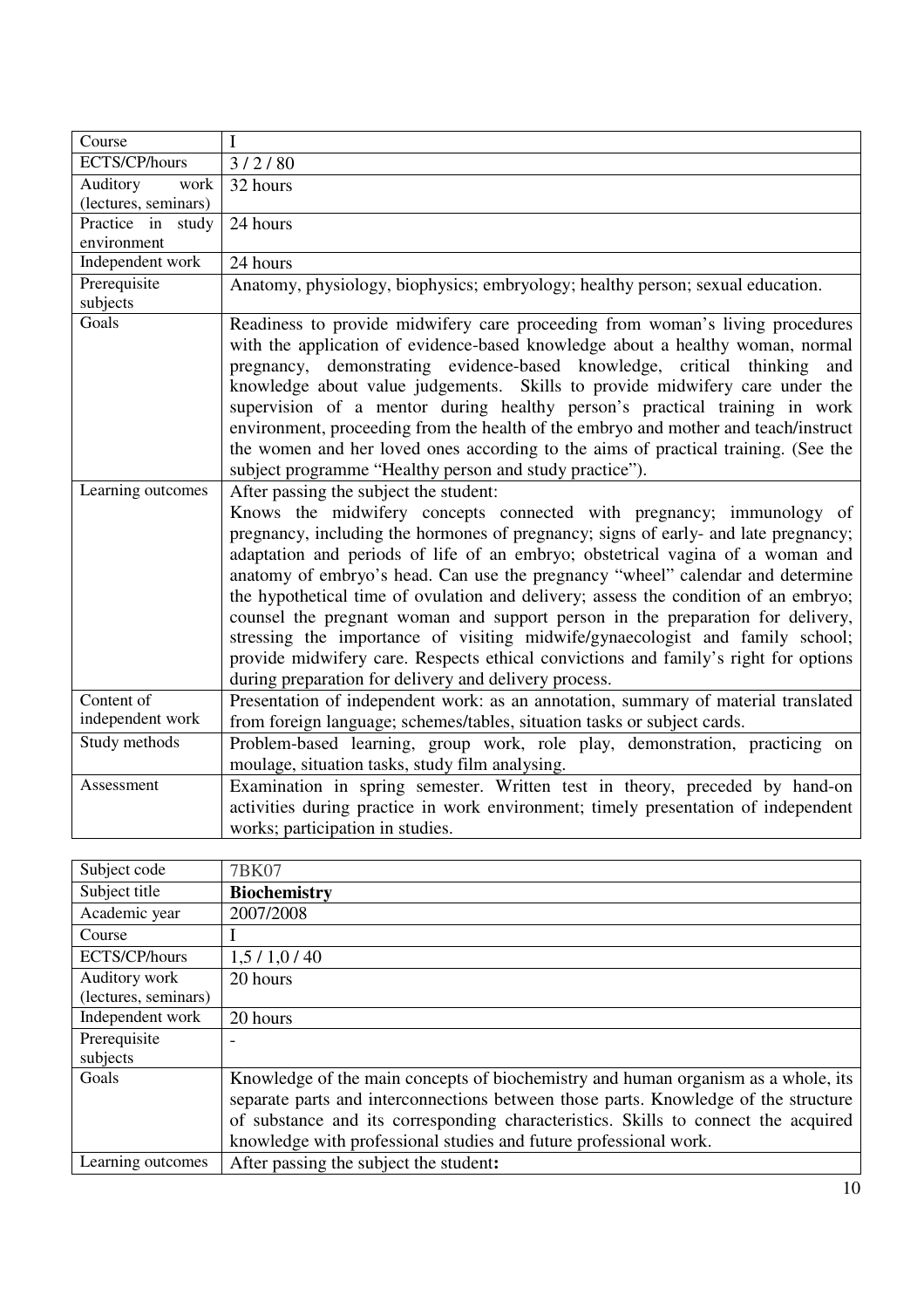|                  | Knows the connections between micro- and macrostructure. Has knowledge about           |
|------------------|----------------------------------------------------------------------------------------|
|                  | the main concepts of biochemistry and basic framework of organisms' structure and      |
|                  | its cellular structure. Has knowledge about an organism as a whole, its separate parts |
|                  | and their interconnections.                                                            |
| Content of       | Reading of a foreign language text in biochemistry and making a summary of it;         |
| independent work | discussion of independently studied Web-materials; questionnaire on the whole          |
|                  | passed material (2 home tests).                                                        |
| Study methods    | Discussion, group work on pre-given subject, study visit, presentations.               |
| Assessment       | Graded prelim in spring semester, presuming positive results of independent works      |
|                  | that shall form the bases for the formation of final grade.                            |

| Subject code         | <b>7KT07</b>                                                                            |
|----------------------|-----------------------------------------------------------------------------------------|
| Subject title        | <b>Environment and health</b>                                                           |
| Academic year        | 2007/2008                                                                               |
| Course               | I, II, IV                                                                               |
| ECTS/CP/hours        | 2,25/1,5/60                                                                             |
| Auditory work        | 30 hours                                                                                |
| (lectures, seminars) |                                                                                         |
| Independent work     | 30 hours                                                                                |
| Prerequisite         | Microbiology, public health, biochemistry                                               |
| subjects             |                                                                                         |
| Goals                | To give knowledge about legislative acts on workplace safety and health (including      |
|                      | prevention of hospital infections), factors influencing the environment. Develop the    |
|                      | skills to assess/chart risk factors, analyse them, assess the dimension of risk and the |
|                      | level of health risk and develop the right and necessary prevention measures for the    |
|                      | prevention of harmful influence of risk factors in work environment; and counsel        |
|                      | patients.                                                                               |
| Learning outcomes    | After passing the subject the student:                                                  |
|                      | Can independently use legislative acts; has acquired the information to identify risk   |
|                      | factors in work environment; knows the main principles of risk analyses; has            |
|                      | acquired safe work techniques; knows the necessary prevention methods, can use          |
|                      | them in future professional work with the aim to ensure safe work environment for       |
|                      | patients and personnel.                                                                 |
| Content of           | Hospital infection: to visit the homepage of the Labour Inspectorate -                  |
| independent work     | www.tervisekaitse.ee; preparation for seminars on the bases of the Standard for the     |
|                      | Prevention of Infections and compilation and a presentation on a corresponding          |
|                      | subject.                                                                                |
|                      | Occupational health: assessment of risks in work environment, compilation of risk       |
|                      | matrix. Independent work must be presented 3 days before the last lecture.              |
| Study methods        | Lecture/seminar, group work, watching and analysing an educational film,                |
|                      | discussion, debate                                                                      |
| Assessment           | Grade in the autumn semester of the $4th$ course. Final grade is formed by the grades   |
|                      | of tests on hospital infections and occupational health and independent work.           |

| Subject code  | 7FL07               |
|---------------|---------------------|
| Subject title | <b>Pharmacology</b> |
| Academic year | 2007/2008           |
| Course        | I, II, III          |
| ECTS/CP/hours | 4,5/3/120           |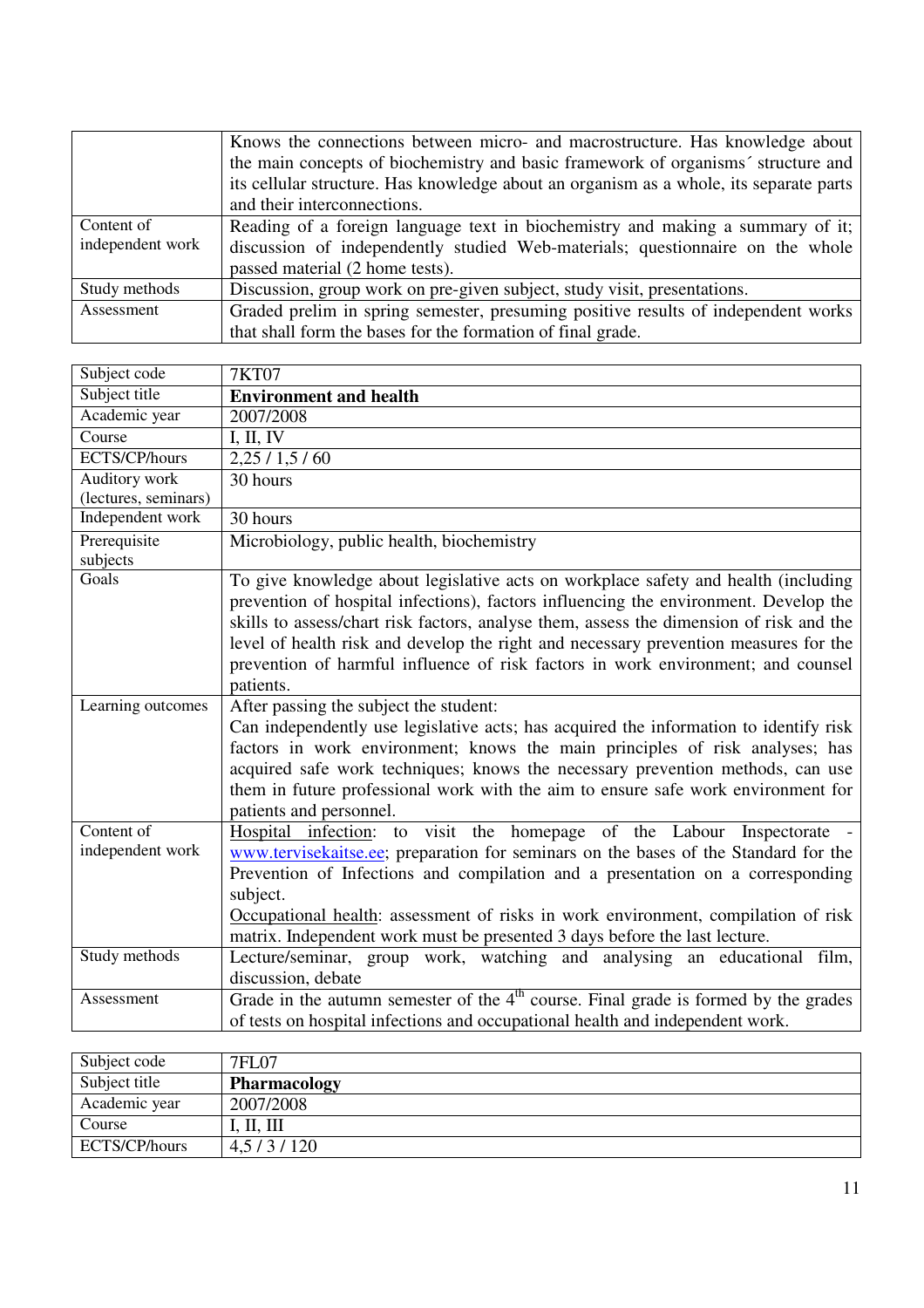| Auditory work<br>(lectures, seminars) | 60 hours                                                                                                                                                                                                                                                                                                                                                                                                                                                                                                                                                                                                                                                                                                                                                                                                                             |
|---------------------------------------|--------------------------------------------------------------------------------------------------------------------------------------------------------------------------------------------------------------------------------------------------------------------------------------------------------------------------------------------------------------------------------------------------------------------------------------------------------------------------------------------------------------------------------------------------------------------------------------------------------------------------------------------------------------------------------------------------------------------------------------------------------------------------------------------------------------------------------------|
| Independent work                      | 60 hours                                                                                                                                                                                                                                                                                                                                                                                                                                                                                                                                                                                                                                                                                                                                                                                                                             |
| Prerequisite                          | Anatomy, physiology, biophysics; Latin                                                                                                                                                                                                                                                                                                                                                                                                                                                                                                                                                                                                                                                                                                                                                                                               |
| subjects                              |                                                                                                                                                                                                                                                                                                                                                                                                                                                                                                                                                                                                                                                                                                                                                                                                                                      |
| Goals                                 | During the first course: to give an overview of basic pharmacological concepts,<br>different forms of drugs and their administration ways, mathematical calculation of<br>drug doses. Second and third course: to give an overview of the most generally used<br>drug groups, their co-influence and use, prescription studies and nursing/midwifery<br>activities connected with medication treatment.                                                                                                                                                                                                                                                                                                                                                                                                                              |
| Learning outcomes                     | After passing the subject the student:<br>Has knowledge about the influence of drugs on human organism and factors<br>influencing their effect; most generally used drug groups, their pharmacokinetics,<br>pharmacodynamics; indications and contraindications for use and side-effects; group-<br>specific nursing/midwifery activities of discussed drug groups. Knows the general<br>principles of the treatment of acute drug poisoning. Knows different forms of drugs<br>and the ways of their administration, dependence of drug's influence upon its form<br>and the way of administration. Can apply mathematical calculation in the<br>administration of drugs; make prescriptions; connect medication treatment with<br>nursing/midwifery process; use pharmacological reference books, manuals and<br>internet sources. |
| Content of<br>independent work        | First course: compilation of home apothecary, determination of storage life of<br>existing medications, disposing of outdated medications; mathematical calculation of<br>drug doses. Second and third course: compilation of study syllabus on a chosen drug<br>group and making a presentation on corresponding theme during a seminar,<br>compilation of a short summary of personal basic drug groups based on personal and<br>other students' syllabuses.                                                                                                                                                                                                                                                                                                                                                                       |
| Study methods                         | Discussion, presentation, independent work                                                                                                                                                                                                                                                                                                                                                                                                                                                                                                                                                                                                                                                                                                                                                                                           |
| Assessment                            | Written unified examination in the autumn semester of the third course. Graded<br>written prelim in first and second course. The taking of examination presumes the                                                                                                                                                                                                                                                                                                                                                                                                                                                                                                                                                                                                                                                                  |
|                                       | accomplishment of earlier prelims, tests and independent works.                                                                                                                                                                                                                                                                                                                                                                                                                                                                                                                                                                                                                                                                                                                                                                      |

| Subject code         | <b>7ER07</b>                                                                        |
|----------------------|-------------------------------------------------------------------------------------|
| Subject title        | <b>Kinematics and ergonomics</b>                                                    |
| Academic year        | 2007/2008                                                                           |
| Course               | I, II                                                                               |
| ECTS/CP/hours        | 3/2/80                                                                              |
| Auditory<br>work     | 28 hours                                                                            |
| (lectures, seminars) |                                                                                     |
| Practice in study    | 24 hours                                                                            |
| environment          |                                                                                     |
| Independent work     | 28 hours                                                                            |
| Prerequisite         | physiology, biophysics; basics of nursing/midwifery;<br>learning and<br>Anatomy,    |
| subjects             | teaching.                                                                           |
| Goals                | Knowledge about the basic concepts of moving. Skills to use the basic movements,    |
|                      | gestures and postures in personal work. Skills to use ergonomic work techniques for |
|                      | the prevention of health risks in nurse's work and skills to observe and draw       |
|                      | conclusions about to people's motor behaviour.                                      |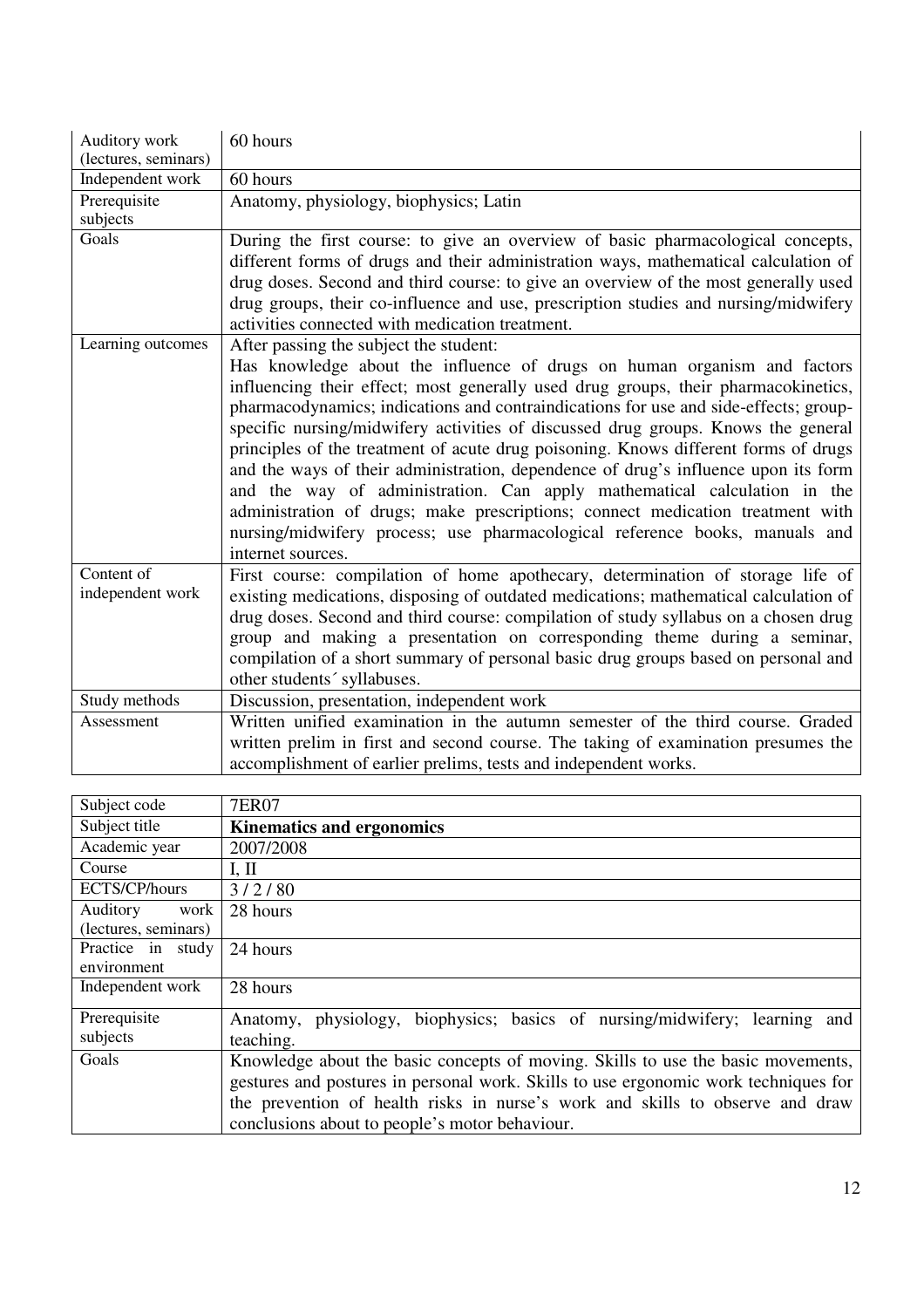| Learning outcomes              | After passing the subject the student: Has knowledge about the basic concepts of<br>moving; has knowledge about the necessary skills for the development of normal<br>gesture- and moving patterns; has knowledge and skills about normal basic<br>movements, basic gestures and positions and uses them in ergonomics. Can connect<br>the acquired knowledge in kinematics with nursing (during the practical training<br>"Healthy person"). Can observe and draw conclusions about people's motor<br>behaviour. |
|--------------------------------|-------------------------------------------------------------------------------------------------------------------------------------------------------------------------------------------------------------------------------------------------------------------------------------------------------------------------------------------------------------------------------------------------------------------------------------------------------------------------------------------------------------------|
| Content of<br>independent work | A student observes personal gestures during a week. Analyses the observation results<br>and compares to the literature. Presentation of the results during the last seminar.                                                                                                                                                                                                                                                                                                                                      |
| Study methods                  | Practicing, observation, discussion, study films analyse                                                                                                                                                                                                                                                                                                                                                                                                                                                          |
| Assessment                     | Grade in the spring semester of II course.                                                                                                                                                                                                                                                                                                                                                                                                                                                                        |

| Subject code             | 7PL07                                                                                                                                                                                                                                                                                                                                                                                                                                                                                                                                                                                                                                                                                                                                                                                                                                                                                                                                                                                                                                                                                                                                                                                                                                                                                                                                                                                                                                                                                                                 |
|--------------------------|-----------------------------------------------------------------------------------------------------------------------------------------------------------------------------------------------------------------------------------------------------------------------------------------------------------------------------------------------------------------------------------------------------------------------------------------------------------------------------------------------------------------------------------------------------------------------------------------------------------------------------------------------------------------------------------------------------------------------------------------------------------------------------------------------------------------------------------------------------------------------------------------------------------------------------------------------------------------------------------------------------------------------------------------------------------------------------------------------------------------------------------------------------------------------------------------------------------------------------------------------------------------------------------------------------------------------------------------------------------------------------------------------------------------------------------------------------------------------------------------------------------------------|
| Subject title            | Psychology (incl. social psychology)                                                                                                                                                                                                                                                                                                                                                                                                                                                                                                                                                                                                                                                                                                                                                                                                                                                                                                                                                                                                                                                                                                                                                                                                                                                                                                                                                                                                                                                                                  |
| Academic year            | 2007/2008                                                                                                                                                                                                                                                                                                                                                                                                                                                                                                                                                                                                                                                                                                                                                                                                                                                                                                                                                                                                                                                                                                                                                                                                                                                                                                                                                                                                                                                                                                             |
| Course                   | I, II                                                                                                                                                                                                                                                                                                                                                                                                                                                                                                                                                                                                                                                                                                                                                                                                                                                                                                                                                                                                                                                                                                                                                                                                                                                                                                                                                                                                                                                                                                                 |
| ECTS/CP/hours            | 4,5/3/120                                                                                                                                                                                                                                                                                                                                                                                                                                                                                                                                                                                                                                                                                                                                                                                                                                                                                                                                                                                                                                                                                                                                                                                                                                                                                                                                                                                                                                                                                                             |
| Auditory<br>work         | 60 hours                                                                                                                                                                                                                                                                                                                                                                                                                                                                                                                                                                                                                                                                                                                                                                                                                                                                                                                                                                                                                                                                                                                                                                                                                                                                                                                                                                                                                                                                                                              |
| (lectures, seminars)     |                                                                                                                                                                                                                                                                                                                                                                                                                                                                                                                                                                                                                                                                                                                                                                                                                                                                                                                                                                                                                                                                                                                                                                                                                                                                                                                                                                                                                                                                                                                       |
| Independent work         | 60 hours                                                                                                                                                                                                                                                                                                                                                                                                                                                                                                                                                                                                                                                                                                                                                                                                                                                                                                                                                                                                                                                                                                                                                                                                                                                                                                                                                                                                                                                                                                              |
| Prerequisite<br>subjects |                                                                                                                                                                                                                                                                                                                                                                                                                                                                                                                                                                                                                                                                                                                                                                                                                                                                                                                                                                                                                                                                                                                                                                                                                                                                                                                                                                                                                                                                                                                       |
| Goals                    | Knowledge about the basic concepts and different psychological conceptions of<br>developmental-, social- and clinical psychology. Knowledge about the psychological<br>characteristics across different stages of lifespan and diversities of personality at this<br>background and skills to apply the acquired knowledge in midwife's work. Readiness<br>to prevent, solve and cope with different conflict situations using different<br>communication techniques. Skills to work in a team and provide professional<br>emotional support as a member of team both for patients and their loved ones.<br>Knowledge about personal abilities and potential.                                                                                                                                                                                                                                                                                                                                                                                                                                                                                                                                                                                                                                                                                                                                                                                                                                                         |
| Learning outcomes        | After passing the subject the student:<br>First course: has knowledge about the basic concepts and conceptions of<br>developmental psychology. Knows psychological specificities of different stages<br>across the lifespan and diversities of personality at this background; knows personal<br>abilities and potential and is able to think and analyse critically; cultural differences.<br>Knows how to use contemporary subject literature and databases and plan and lead<br>independent work. Second course: has knowledge about the basic concepts,<br>conceptions and subjects of social psychology. Knows and can apply research<br>methods of social-clinical psychology. Understands the nature of and reasons for<br>individual's social behaviour. Can prevent, solve and cope with different conflict<br>situations. Knows the right communication techniques and can apply them in<br>personal professional work. Knows, appreciates and can use the principles of<br>team/group work. In clinical psychology: has the knowledge about the basic concepts<br>and spheres of clinical psychology; can see and understand psychological indications<br>and possible abnormalities in patient's personality. Has overview of the key subjects<br>in clinical psychology, kinds of psychotherapy and possibilities for their application.<br>Is able to provide professional emotional support both for patients and their loved<br>ones, knows the basics of counselling proceeding from midwife's work. |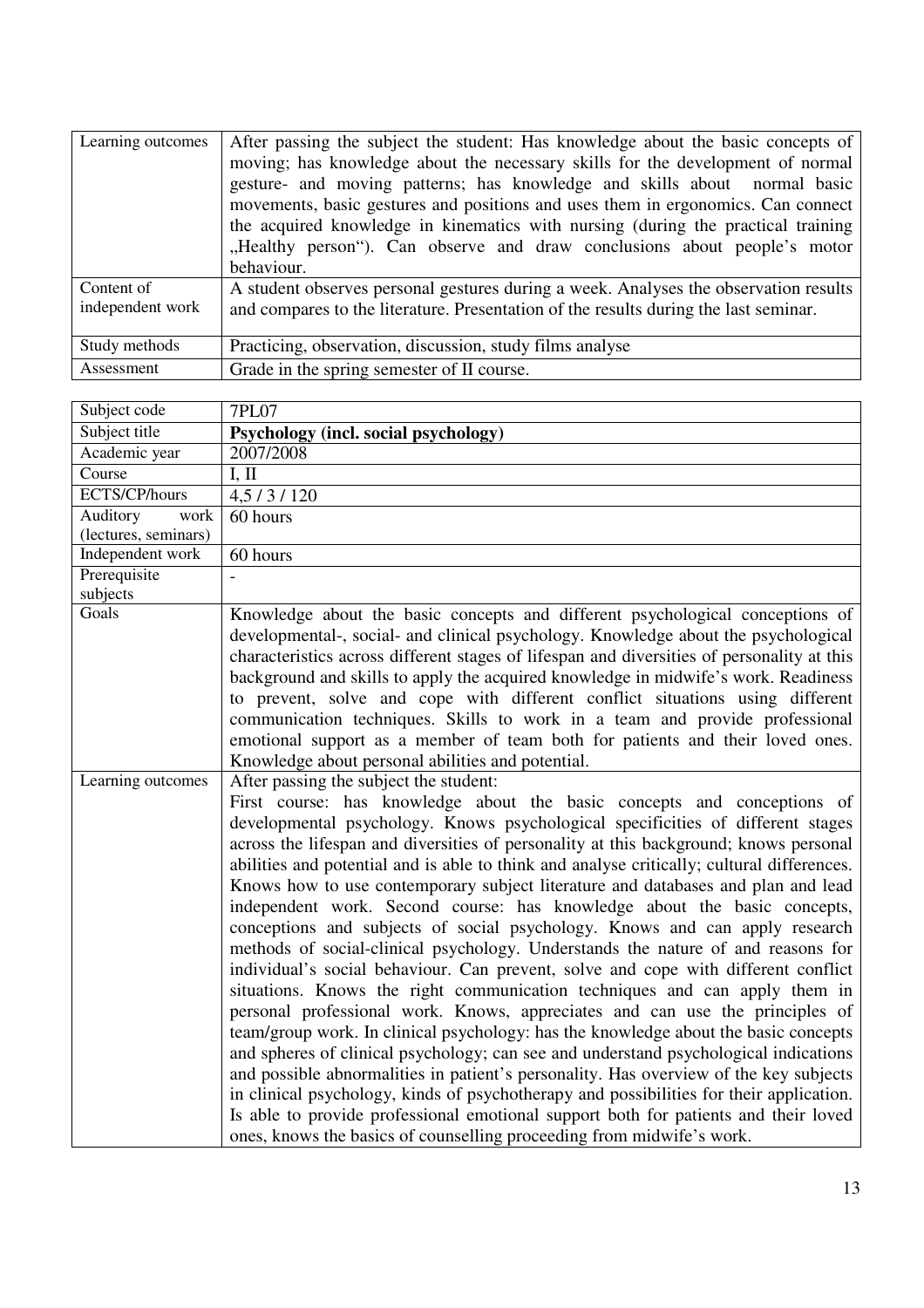| Content<br>of    | During the first course in developmental psychology: tasks presuming work with          |
|------------------|-----------------------------------------------------------------------------------------|
| independent work | study literature, preparations for seminars. The basic independent work consists of a   |
|                  | comprehensive translation of a foreign language (for example English) article in        |
|                  | developmental psychology (found from a magazine, manual, textbook or electronic         |
|                  | databases) that has to be presented to the lecturer with the original text complemented |
|                  | by student's comments and discussion over its content, importance and                   |
|                  | contemporanity. The volume of independent work is 4-5 A4 pages (without a title         |
|                  | page). An independent work meeting the requirements has to be presented to the last     |
|                  | but one seminar (preferably earlier), where public discussion, defence and assessment   |
|                  | of independent works takes place. An independent work meeting the requirements          |
|                  | and presented in time gives the right to take the written preliminary exam. Second      |
|                  | course in social psychology: tasks presuming work with study literature,                |
|                  | preparations for seminars and practical training. The main independent work consists    |
|                  | of the compilation of written group-analyses, the basics and requirements for which     |
|                  | shall be given at the first contact lecture.                                            |
|                  | Clinical psychology: compilation of study syllabus on a freely chosen subject in        |
|                  | clinical psychology (the subject shall be registered by the lecturer), the compilation  |
|                  | presumes the use of at least 5 different sources (monographs, reference books,          |
|                  | manuals, textbooks, scientific magazines, electronic sources of scientific nature), at  |
|                  | least 2 of which should be in foreign language. The volume of syllabus is 6 A4 pages    |
|                  | (not including the title page and the list of literature).                              |
| Study methods    | Discussion in groups, situation exercises, analyses of literature sources, practicing,  |
|                  | demonstration, test.                                                                    |
| Assessment       | Unified grade in the spring semester of the $2nd$ course. An independent work meeting   |
|                  | the requirements and presented in time gives the right to take the written preliminary  |
|                  | exam taking place at the end of developmental-, social- and clinical psychology         |
|                  | course.                                                                                 |

| Subject code         | 7UTM07                                                                                 |
|----------------------|----------------------------------------------------------------------------------------|
| Subject title        | Methods of research and development (MRD)                                              |
| Academic year        | 2007/2008                                                                              |
| Course               | I, II, III                                                                             |
| ECTS/CP/hours        | 6/4/160                                                                                |
| Auditory<br>work     | 50 hours                                                                               |
| (lectures, seminars) |                                                                                        |
| Practice in study    | 10 hours                                                                               |
| environment          |                                                                                        |
| Independent work     | 100 hours                                                                              |
| Prerequisite         | Basics of nursing/midwifery, learning and teaching, introduction to philosophy         |
| subjects             |                                                                                        |
| Goals                | To give an overview of the basics of scientific thinking; principle, goals and         |
|                      | processes of research work; principles and problems of ethics. To learn to use         |
|                      | independently the different databases of scientific literature and acquire skills both |
|                      | for the compilation of course- and final paper and professional development work.      |
| Learning outcomes    | After passing the subject the student:                                                 |
|                      | Can apply the acquired evidence-based knowledge connected with: the skills of          |
|                      | finding and analysing professional literature and evidence-based scientific articles;  |
|                      | evidence-based research work and research process in the field of nursing/midwifery;   |
|                      | the goals of nursing/midwifery practice and research work.                             |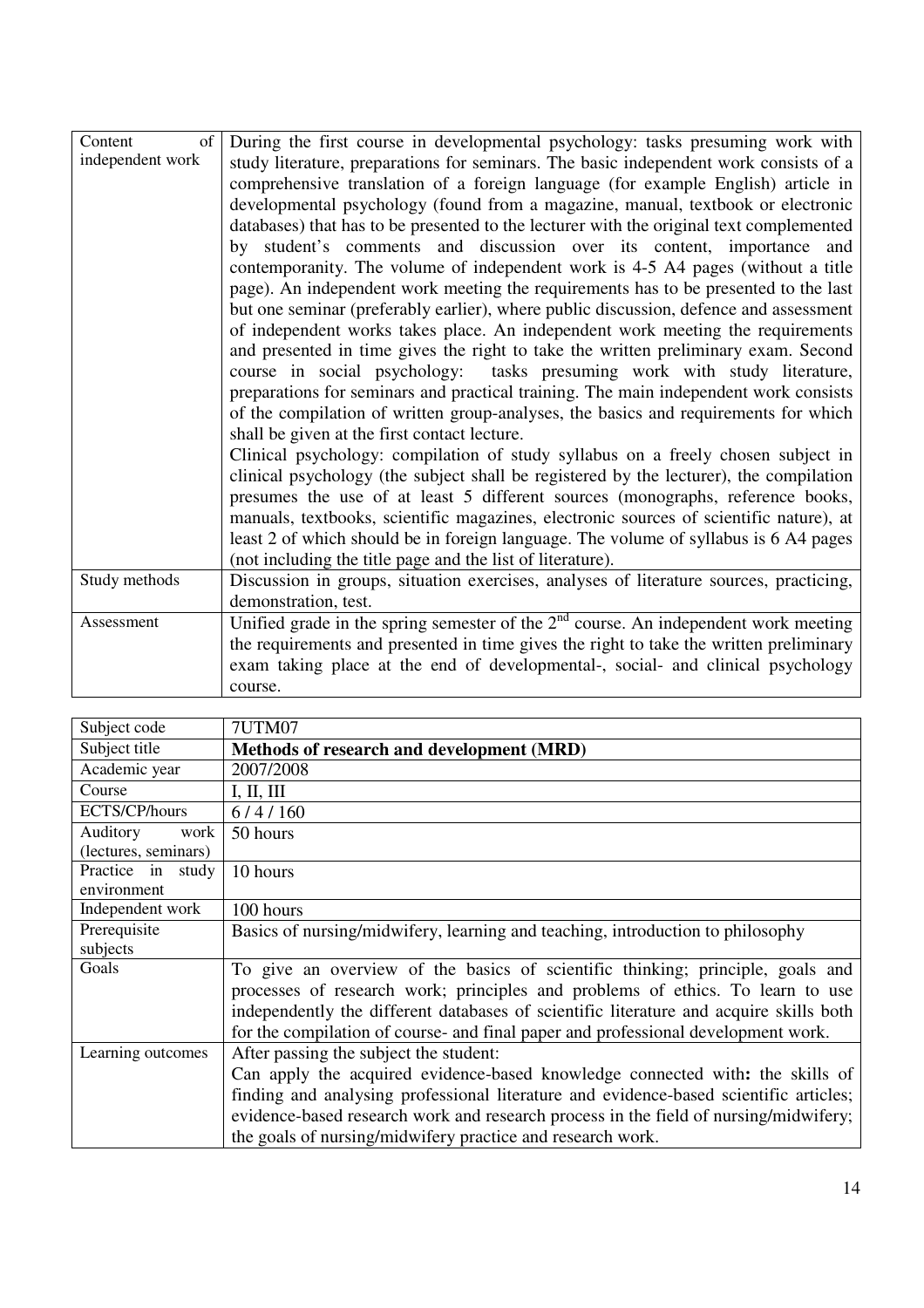| Content of       | The first course                                                                                                                                                                                                                                                                                                                                                                                                                                                                                                                                                                                                                                                                                                                                                                                                                                                                                                                                                                                                                                                                                                                                                                                      |
|------------------|-------------------------------------------------------------------------------------------------------------------------------------------------------------------------------------------------------------------------------------------------------------------------------------------------------------------------------------------------------------------------------------------------------------------------------------------------------------------------------------------------------------------------------------------------------------------------------------------------------------------------------------------------------------------------------------------------------------------------------------------------------------------------------------------------------------------------------------------------------------------------------------------------------------------------------------------------------------------------------------------------------------------------------------------------------------------------------------------------------------------------------------------------------------------------------------------------------|
| independent work | Charting the basic terminology according to the MRD midwifery/nursing spheres:<br>students form 5-6 member groups and get a sphere of the subject from lecturer that<br>will form the bases for the search for English and Finnish equivalents for basic<br>concepts of midwifery/nursing terminology. These basic concepts shall help students<br>in finding and use of the correct search words for course- and final papers. Students<br>will find a scientific article from the collection of evidence-based nursing magazines<br>in library.<br>The second course<br>Method of research. Either in 1-2 member groups or 6-7 member groups (at students'<br>free choice): students will find 2 scientific articles, 1 for final paper review, from the<br>collection of evidence-based databases in library. Articles shall be analysed<br>according to the analysing instruction, final paper shall be reviewed, and after that<br>students shall present their independent works in the seminar.<br>The third course<br>A student chooses the subject for course paper and compiles the course paper<br>pursuant to the order validated by Tallinn Health College, presents it in time and gets |
|                  | ready for its defence.                                                                                                                                                                                                                                                                                                                                                                                                                                                                                                                                                                                                                                                                                                                                                                                                                                                                                                                                                                                                                                                                                                                                                                                |
| Study methods    | Group work, discussion, individual/group supervision, compilation of study<br>portfolio, presentation                                                                                                                                                                                                                                                                                                                                                                                                                                                                                                                                                                                                                                                                                                                                                                                                                                                                                                                                                                                                                                                                                                 |
| Assessment       | Defence of course paper in the spring semester of the $3rd$ course.                                                                                                                                                                                                                                                                                                                                                                                                                                                                                                                                                                                                                                                                                                                                                                                                                                                                                                                                                                                                                                                                                                                                   |

| Subject code         | 7LK07                                                                             |
|----------------------|-----------------------------------------------------------------------------------|
| Subject title        | Latin                                                                             |
| Academic year        | 2007/2008                                                                         |
| Course               |                                                                                   |
| ECTS/CP/hours        | 1,5/1/40                                                                          |
| Auditory<br>work     | 20 hours                                                                          |
| (lectures, seminars) |                                                                                   |
| Independent work     | 20 hours                                                                          |
| Prerequisite         |                                                                                   |
| subjects             |                                                                                   |
| Goals                | To acquire knowledge about how to build up the necessary professional vocabulary, |
|                      | its correct presentation and use in written and oral form.                        |
| Learning outcomes    | After passing the subject the student:                                            |
|                      | Can properly use professional terminology both in oral and written form. Places a |
|                      | high value on eruditeness, correct professional language and its adequate use.    |
| Content of           | Individual translation of texts and prescriptions; compilation of professional    |
| independent work     | expressions.                                                                      |
| Study methods        | Discussion, independent work with obligatory literature, practicing in groups     |
| Assessment           | Graded written preliminary exam in spring semester.                               |

| Subject code         | 7 VK07         |
|----------------------|----------------|
| Subject title        | <b>Russian</b> |
| Academic year        | 2007/2008      |
| Course               |                |
| ECTS/CP/hours        | 1,5/1/40       |
| Auditory work        | 20 hours       |
| (lectures, seminars) |                |
| Independent work     | 20 hours       |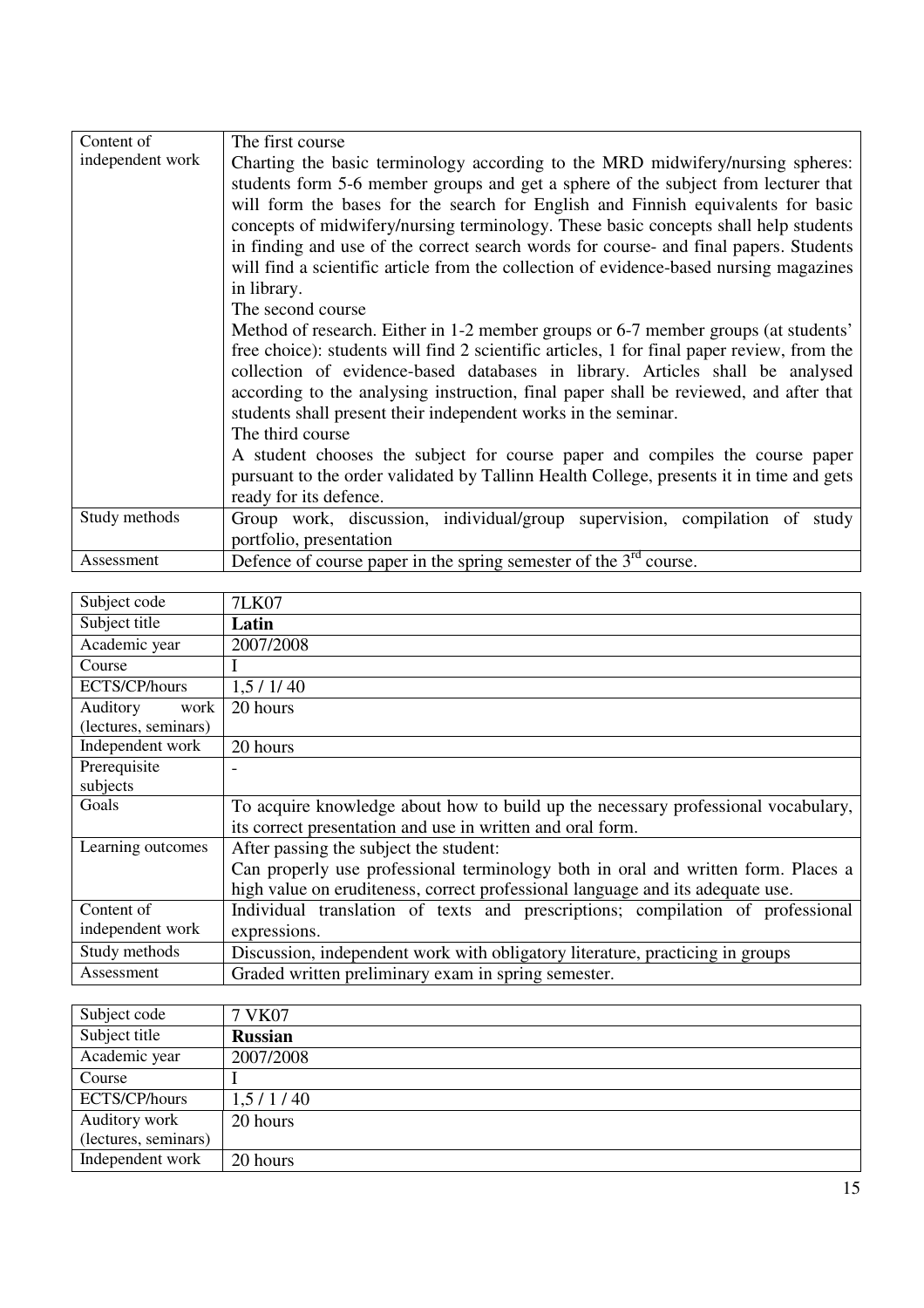| Prerequisite      | -                                                                                    |
|-------------------|--------------------------------------------------------------------------------------|
| subjects          |                                                                                      |
| Goals             | Skills to communicate with and counsel patients in Russian language, proceeding      |
|                   | from his/her problems and needs.                                                     |
| Learning outcomes | After passing the subject the student:                                               |
|                   | Knows professional terminology and communication language; can understand and        |
|                   | talk to patients; counsel and exchange information. Knows the names and symptoms     |
|                   | of most commonly spread diseases. Places high value on Russian language skills.      |
| Content of        | Learning of terminology and expressions, practicing through situation tasks, reading |
| independent work  | and translation of texts.                                                            |
| Study methods     | Discussion, group work                                                               |
| Assessment        | Written prelim in spring semester.                                                   |

| Subject code         | 7IK07                                                                                |
|----------------------|--------------------------------------------------------------------------------------|
| Subject title        | <b>English</b>                                                                       |
| Academic year        | 2007/2008                                                                            |
| Course               | I, III                                                                               |
| ECTS/CP/hours        | 3/2/80                                                                               |
| Auditory work        | 40 hours                                                                             |
| (lectures, seminars) |                                                                                      |
| Independent work     | 40 hours                                                                             |
| Prerequisite         |                                                                                      |
| subjects             |                                                                                      |
| Goals                | Skills to communicate with and counsel patients and their family members in          |
|                      | English, proceeding from their problems and needs.                                   |
| Learning outcomes    | After passing the subject the student:                                               |
|                      | Knows professional terminology and communication language; can understand and        |
|                      | talk to patients; counsel and exchange information. Knows the names and symptoms     |
|                      | of most commonly spread diseases. Can read and understand professional literature.   |
|                      | Places a high value on English language skills.                                      |
| Content of           | Learning of terminology and expressions, practicing through situation tasks, reading |
| independent work     | and translation of texts, compilation of short presentations.                        |
| Study methods        | Discussion, group work                                                               |
| Assessment           | Graded prelim in the spring semester of the $3rd$ course.                            |

| 1 U.L V 7 1          |                                                |
|----------------------|------------------------------------------------|
| Subject code         | <b>7SPÄ07</b>                                  |
| Subject title        | Normal delivery, puerperium and study practice |
| Academic year        | 2007/2008                                      |
| Course               | Н                                              |
| ECTS/CP/hours        | 7,5/5/200                                      |
| Auditory work        | 92 hours                                       |
| (lectures, seminars) |                                                |
| Practice in study    | 68 hours                                       |
| environment          |                                                |
| Independent work     | 40 hours                                       |
| Practice in work     | $12/8/320$ (see part B)                        |
| environment          |                                                |
| ECTS/CP/hours        |                                                |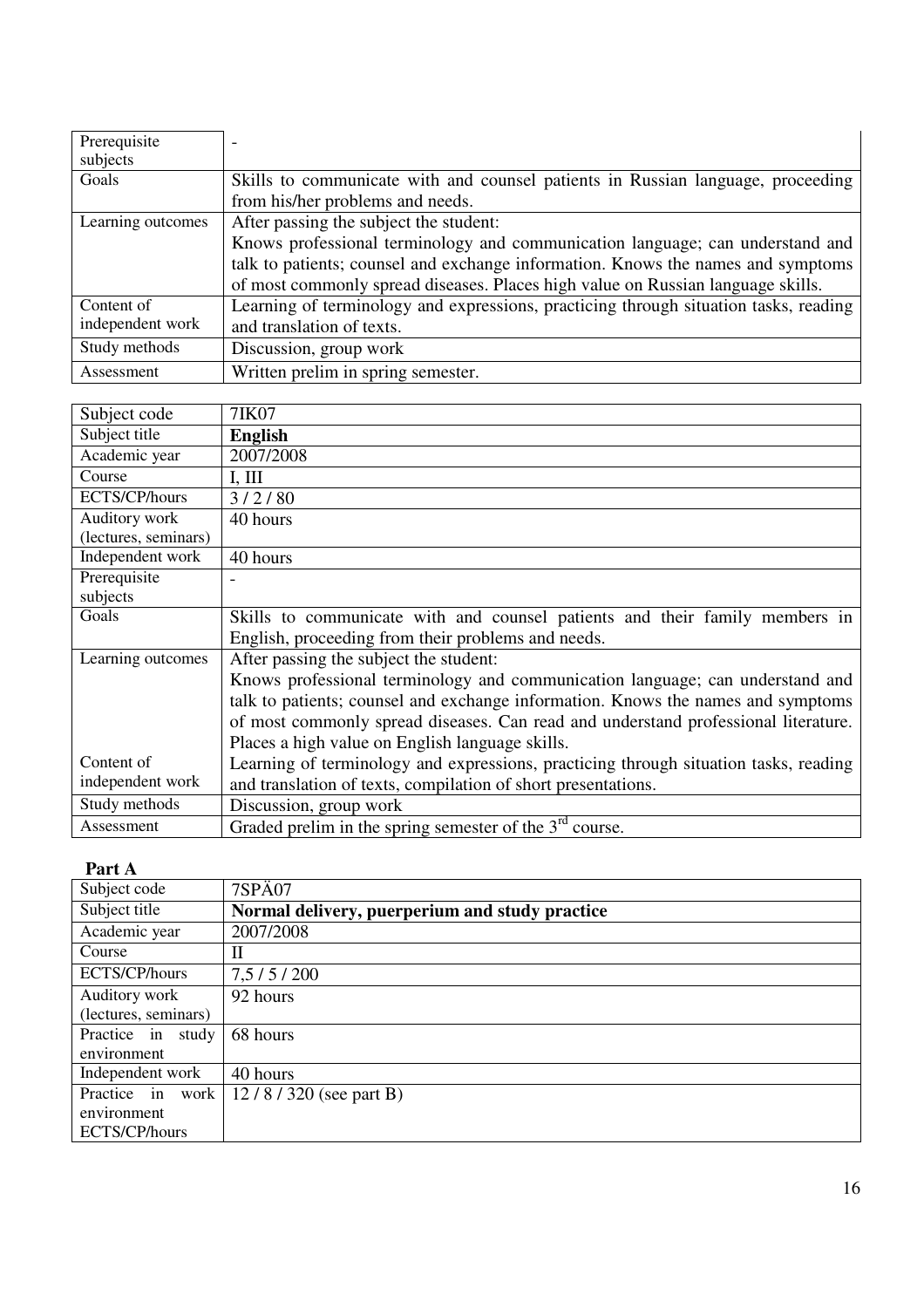| Prerequisite<br>subjects | Anatomy, embryology, healthy person, public health, pharmacology, family                |
|--------------------------|-----------------------------------------------------------------------------------------|
|                          | planning, basics of midwifery, pregnancy and midwifery in case of pregnancy.            |
| Goals                    | Readiness to provide midwifery care proceeding from woman's living procedures,          |
|                          | with the application of evidence-based knowledge about delivery, puerperium and         |
|                          | neonatal care.                                                                          |
| Learning outcomes        | After passing the subject the student:                                                  |
|                          | Knows normal delivery and puerperium, their concepts and criteria; terminology of       |
|                          | obstetrics and puerperium; mechanisms activating delivery activity, structure of birth  |
|                          | canal and puerperal changes in woman's organism; bio-mechanisms of delivery in          |
|                          | case of I and II position of front and back variant of occipital position; mechanisms   |
|                          | and etiological factors arising delivery pain and characteristics of a healthy timely   |
|                          | neonate. Can prepare a women in childbirth and her support person for delivery;         |
|                          | compile a delivery management plan as a member of team; counsel the woman and           |
|                          | man about relieving the pain; induct delivery in preclinical conditions on a simulator; |
|                          | assess the condition of fetus and neonate; observe and counsel the woman about          |
|                          | puerperal recovery and neonatal care, accomplishing puerperal midwifery                 |
|                          | procedures; fill in corresponding documentation and compile a midwifery plan.           |
|                          | Places high value on ethical attitudes in relations with patients and colleagues.       |
| Content of               |                                                                                         |
| independent work         | Work with evidence-based professional literature proceeding from subjects chosen        |
|                          | by the student. To find a research article from evidence-based literature about         |
|                          | midwifery/mother care. Analyses of the evidence-based content of the article            |
|                          | concentrating on the aim of research, problem and research results.                     |
| Study methods            | Demonstration and practice during practical training in study environment,              |
|                          | discussion in groups, educational film and its analyses, problem exercises, role plays, |
|                          | compilation of portfolios, study visit.                                                 |
| Assessment               | Examination in autumn semester, written test presuming participation in auditory        |
|                          | work and study practice in study environment, where the skills of hand-on               |
|                          | demonstration and oral self- expression are assessed; in time presentation of           |
|                          | independent works.                                                                      |
| Part B                   |                                                                                         |

| t al UD           |                                                                                    |
|-------------------|------------------------------------------------------------------------------------|
| Subject code      | 7PSA07                                                                             |
| Subject title     | Practice in work environment (Normal delivery, puerperium and midwifery)           |
| Academic year     | 2007/2008                                                                          |
| Course            | H                                                                                  |
| ECTS/CP/hours     | 12/8/320                                                                           |
| Independent work  | 58 hours                                                                           |
| Practice in study | 256 hours                                                                          |
| environment       |                                                                                    |
| Study practice    | 6 hours                                                                            |
| seminar           |                                                                                    |
| Goals             | To fix the acquired theoretical knowledge about a healthy person, pregnancy,       |
|                   | delivery, breast feeding and neonatal care with practice in work environment under |
|                   | the supervision of a mentor; to acquire professional practical skills through the  |
|                   | connection of theory with practice in women's clinic, delivery ward and neonatal   |
|                   | ward thus developing the right professional attitudes and value judgements in      |
|                   | students.                                                                          |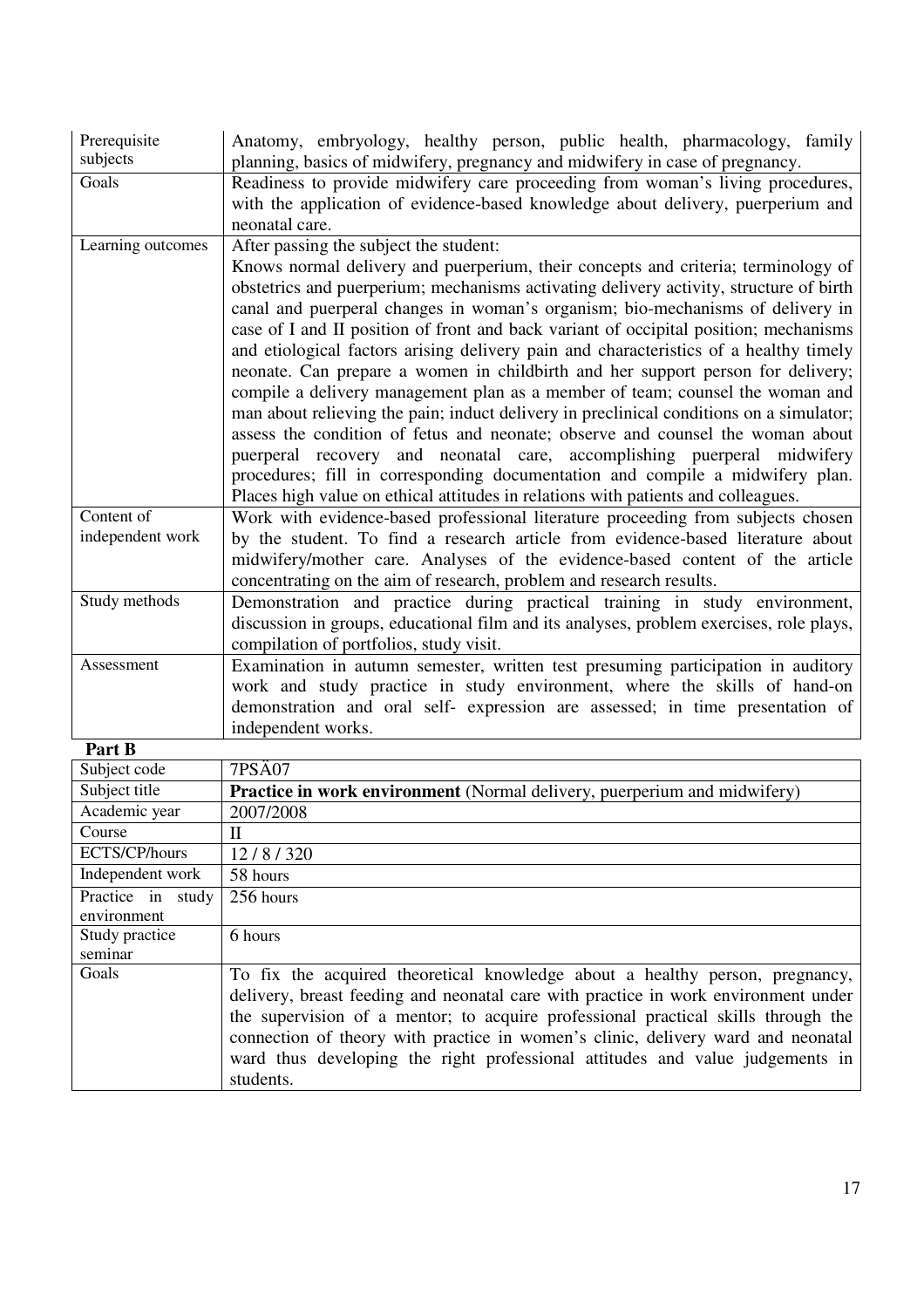| Learning outcomes | After passing the subject the student:                                                   |
|-------------------|------------------------------------------------------------------------------------------|
|                   | Can counsel about relieving the delivery pain; can compile a delivery plan as a          |
|                   | member of team; can prepare the woman in childbirth and her support person for           |
|                   | delivery; can induct delivery in preclinical conditions on a simulator and in work       |
|                   | environment under the supervision of a mentor; can assess the condition of embryo        |
|                   | and neonate; can observe and counsel the woman about puerperal recovery and              |
|                   | neonatal care; can accomplishing puerperal midwifery procedures; can fill in             |
|                   | corresponding documentation (partogram) and compile a midwifery plan; places high        |
|                   | value on ethical attitudes in relations with patients and colleagues.                    |
| Independent work  | Filling in delivery- and puerperal records pursuant to EU directives on every            |
|                   | procedure the student assists of performs independently under the supervision of a       |
|                   | mentor,                                                                                  |
|                   | Organising of portfolio, reading professional literature, translating, writing practical |
|                   | research paper with the use of professional evidence-based articles.                     |
| Study methods     | Demonstration; practicing; teamwork; work with literature: translating, abstracts;       |
|                   | supervision of a student; giving feedback.                                               |
| Assessment        | Preliminary exam in spring semester presuming the accomplishment of study practice       |
|                   | to its full extent, assessment of practical placement's supervisors with mentor's and    |
|                   | student's comments at student's assessment list, presentation of practical training      |
|                   | portfolio with practical training records meeting the requirements of EU directives,     |
|                   | practical research paper and its defence.                                                |

| Subject code                             | 7IM07                                                                                                                                                                                                                                                                                                                                                                                                                                                                                                                                                                                                                           |
|------------------------------------------|---------------------------------------------------------------------------------------------------------------------------------------------------------------------------------------------------------------------------------------------------------------------------------------------------------------------------------------------------------------------------------------------------------------------------------------------------------------------------------------------------------------------------------------------------------------------------------------------------------------------------------|
| Subject title                            | <b>Study of breastfeeding</b>                                                                                                                                                                                                                                                                                                                                                                                                                                                                                                                                                                                                   |
| Academic year                            | 2007/2008                                                                                                                                                                                                                                                                                                                                                                                                                                                                                                                                                                                                                       |
| Course                                   | II, IV                                                                                                                                                                                                                                                                                                                                                                                                                                                                                                                                                                                                                          |
| ECTS/CP/hours                            | 1,5/1/40                                                                                                                                                                                                                                                                                                                                                                                                                                                                                                                                                                                                                        |
| Auditory<br>work<br>(lectures, seminars) | 16 hours                                                                                                                                                                                                                                                                                                                                                                                                                                                                                                                                                                                                                        |
| Practice in study<br>environment         | 16 hours                                                                                                                                                                                                                                                                                                                                                                                                                                                                                                                                                                                                                        |
| Independent work                         | 8 hours                                                                                                                                                                                                                                                                                                                                                                                                                                                                                                                                                                                                                         |
| Prerequisite<br>subjects                 | Anatomy-physiology, healthy woman, healthy child, delivery and puerperal period.                                                                                                                                                                                                                                                                                                                                                                                                                                                                                                                                                |
| Goals                                    | Readiness to apply the contemporary knowledge and skills in breast feeding required<br>for midwife's practical work during puerperal period both in hospital and home<br>conditions and promote WHO recommendations saying that breast milk is the best<br>for a baby for the first 6 months, advisable to be continued until the baby is two years<br>old.                                                                                                                                                                                                                                                                     |
| Learning outcomes                        | After passing the subject the student:<br>Knows breast anatomy. Has knowledge about the physiology of breastfeeding and<br>the effect of basic hormones (oxytocin, prolactin, breast milk inhibitor) during<br>lactation; woman's nutrition and fertility during breastfeeding; the use of medication<br>during breastfeeding; possibilities to solve emergency situations.<br>Has knowledge and skills about practical counselling of breastfeeding, possible<br>problems during breastfeeding period and possibilities for their solution.<br>Knows the composition if breast milk, can explain its uniqueness and necessity. |
| Content of<br>independent work           | Compilation of an essay following the instruction. The essay shall be presented to<br>fellow students and the lecturer before the last seminar, where a discussion of the<br>content of essays takes place and the lecturer gives feedback. The essay meeting the                                                                                                                                                                                                                                                                                                                                                               |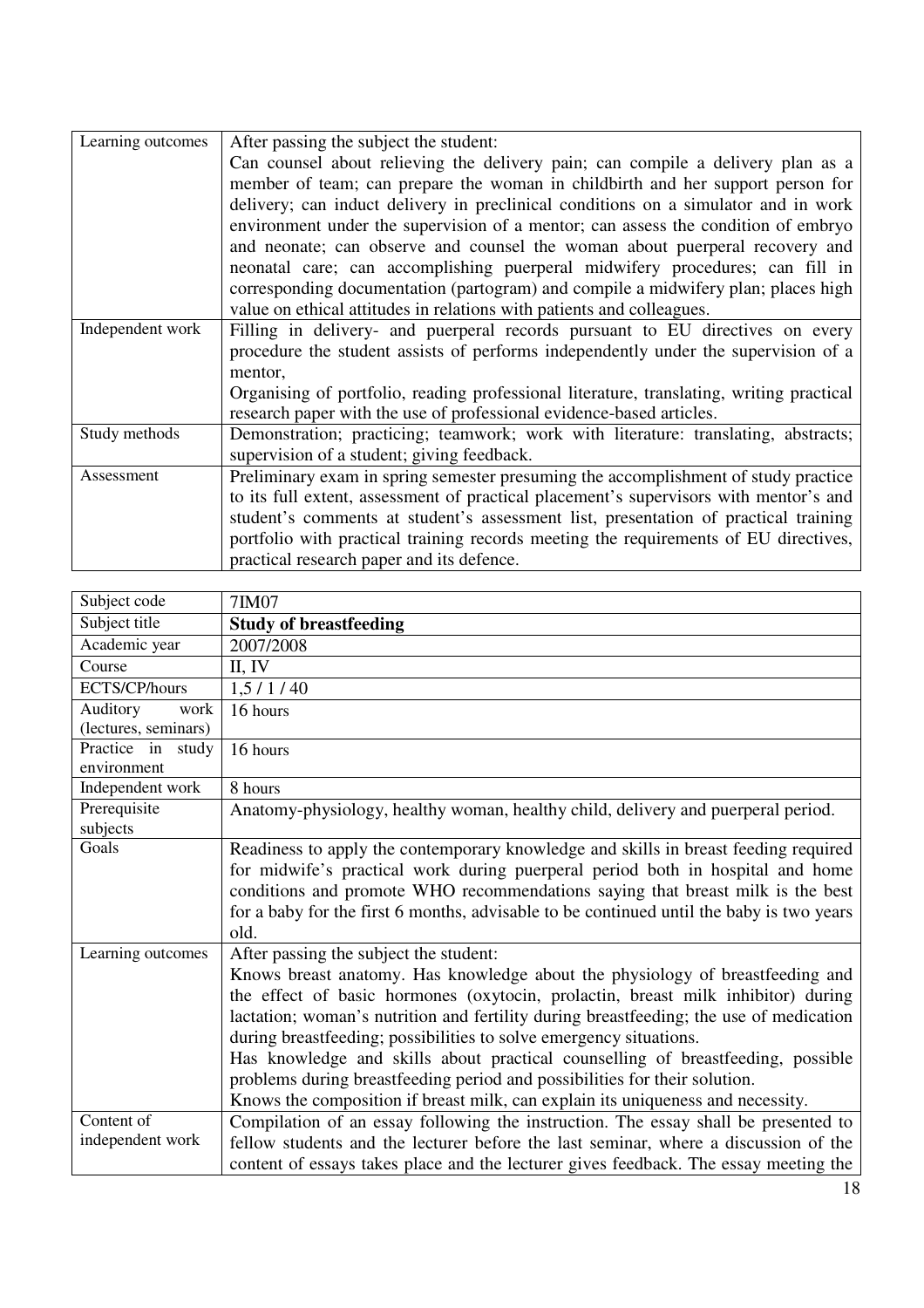|               | requirements gives the right to take written preliminary exam.           |
|---------------|--------------------------------------------------------------------------|
| Study methods | Group work, demonstration, study films analysing.                        |
| Assessment    | Preliminary exam with unified grade in the spring semester of IV course. |

| Subject code         | <b>7PA07</b>                                                                           |
|----------------------|----------------------------------------------------------------------------------------|
| Subject title        | <b>Pathology</b>                                                                       |
| Academic year        | 2007/2008                                                                              |
| Course               | $\mathbf{I}$                                                                           |
| ECTS/CP/hours        | 2,25/1,5/60                                                                            |
| Auditory work        | 30 hours                                                                               |
| (lectures, seminars) |                                                                                        |
| Independent work     | 30 hours                                                                               |
| Prerequisite         | Anatomy, physiology, biophysics; biochemistry; microbiology; genetics; healthy         |
| subjects             | person.                                                                                |
| Goals                | Knowledge about general changes in organism's cells and tissues<br>and                 |
|                      | pathophysiological changes in organ systems in case of illnesses and skills to connect |
|                      | this knowledge with patient's nursing problems, using analyses and critical            |
|                      | assessment.                                                                            |
| Learning outcomes    | After passing the subject the student:                                                 |
|                      | Knows the nature of pathology and can use the basic concepts of general pathology;     |
|                      | compensatory, adaptive and regenerative processes. Knows the alterative changes in     |
|                      | case of which tissue damages (dystrophies, necroses, and death) and disturbances of    |
|                      | thermoregulation (fever, hyperthermia, hypothermia) are prevailing. Understands the    |
|                      | general pathological processes (hyperaemia, hyphemia, stases, ischemia, infarct,       |
|                      | shock, thromboses, emboli, bleeding, disturbances in lymph circulation). Has the       |
|                      | overview of inflammatory processes and immune pathology (inflammation, immune          |
|                      | deficiency in case of allergy, autoimmune pathology). Has the overview of tumour       |
|                      | theories and their nature and basic knowledge about the etiopathogeneses of most       |
|                      | common diseases (atherosclerosis, ischemic heart disease, obstructive lung diseases).  |
| Content of           | Work with pathology literature. Systematisation of study material, compilation of      |
| independent work     | concept cards, preparation for seminar presentations and tests.                        |
| Study methods        | Group work, discussion.                                                                |
| Assessment           | Grade in the spring semester of II course based on the results of tests passed during  |
|                      | the course, seminar presentations and independent work.                                |

| Subject code         | 7TD07                                                                                 |
|----------------------|---------------------------------------------------------------------------------------|
| Subject title        | <b>Study of nutrition</b>                                                             |
| Academic year        | 2007/2008                                                                             |
| Course               | П                                                                                     |
| ECTS/CP/hours        | 1,5/1/40                                                                              |
| Auditory work        | 20 hours                                                                              |
| (lectures, seminars) |                                                                                       |
| Independent work     | 20 hours                                                                              |
| Prerequisite         |                                                                                       |
| subjects             |                                                                                       |
| Goals                | Knowledge about nutrition terminology, healthy nutrition and dietology and their      |
|                      | application in professional work. Skills to instruct patients and their loved ones in |
|                      | choosing the right food.                                                              |
| Learning outcomes    | After passing the subject the student:                                                |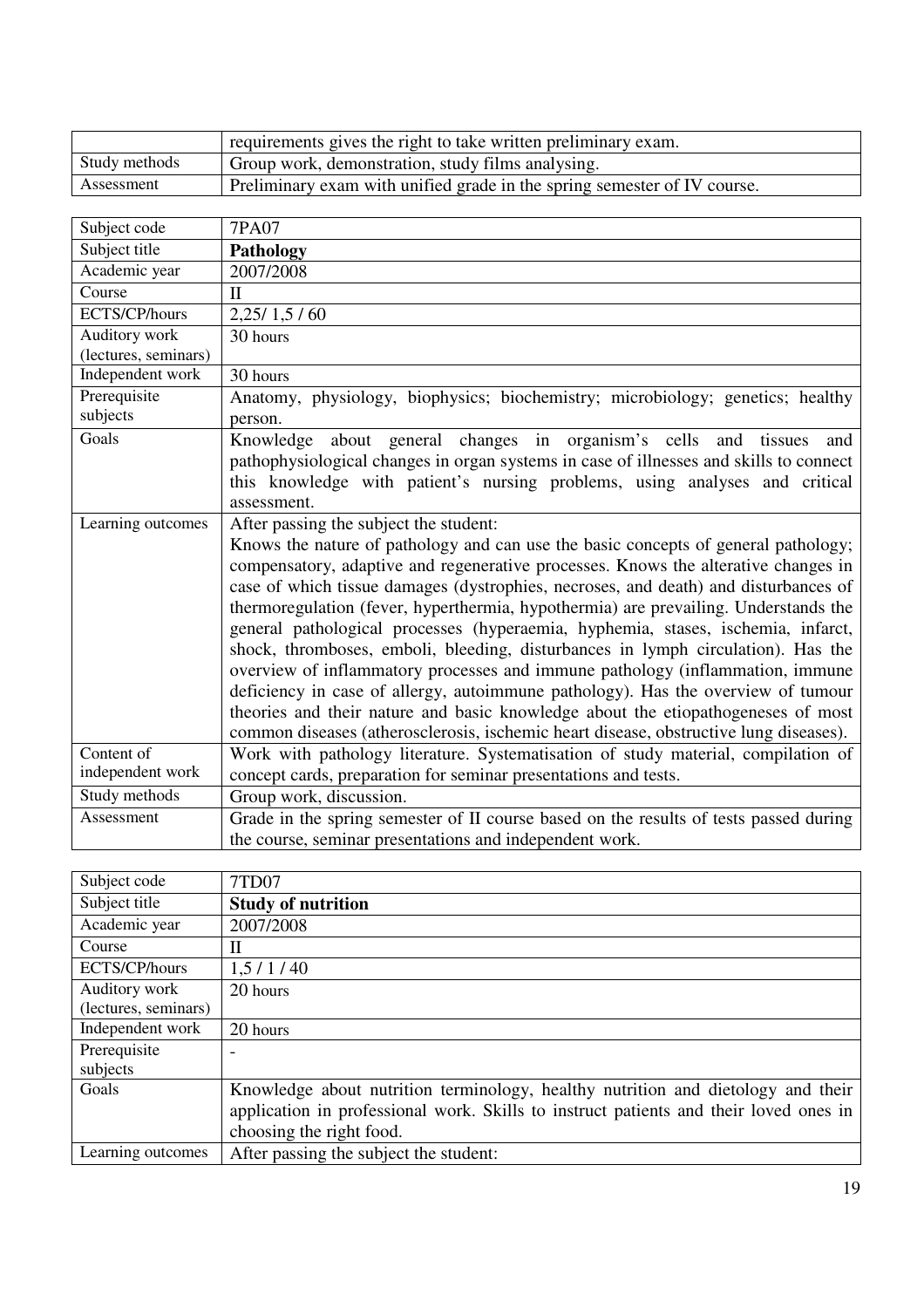|                  | Can counsel patients/clients about healthy nutrition.                                   |
|------------------|-----------------------------------------------------------------------------------------|
| Content of       | A student analyses personal nutrition habits and presents the results during a seminar. |
| independent work |                                                                                         |
|                  |                                                                                         |
| Study methods    | Discussion, group work, problem solving learning.                                       |
| Assessment       | Graded prelim in the spring semester of the second course. Formation of final grade     |

| Part A                                              |                                                                                                                                                                                                                                                                                                                                                                                                                                                                                                                                                                                                                                                                                                                                                                                                                                                                                 |
|-----------------------------------------------------|---------------------------------------------------------------------------------------------------------------------------------------------------------------------------------------------------------------------------------------------------------------------------------------------------------------------------------------------------------------------------------------------------------------------------------------------------------------------------------------------------------------------------------------------------------------------------------------------------------------------------------------------------------------------------------------------------------------------------------------------------------------------------------------------------------------------------------------------------------------------------------|
| Subject code                                        | 7SH <sub>O</sub> 07                                                                                                                                                                                                                                                                                                                                                                                                                                                                                                                                                                                                                                                                                                                                                                                                                                                             |
| Subject title                                       | Nursing of a patient with internal disease and study practice                                                                                                                                                                                                                                                                                                                                                                                                                                                                                                                                                                                                                                                                                                                                                                                                                   |
| Academic year                                       | 2007/2008                                                                                                                                                                                                                                                                                                                                                                                                                                                                                                                                                                                                                                                                                                                                                                                                                                                                       |
| Course                                              | $\mathbf{I}$                                                                                                                                                                                                                                                                                                                                                                                                                                                                                                                                                                                                                                                                                                                                                                                                                                                                    |
| ECTS/CP/hours                                       | 4,5/3/120                                                                                                                                                                                                                                                                                                                                                                                                                                                                                                                                                                                                                                                                                                                                                                                                                                                                       |
| Auditory work                                       | 60 hours                                                                                                                                                                                                                                                                                                                                                                                                                                                                                                                                                                                                                                                                                                                                                                                                                                                                        |
| (lectures, seminars)                                |                                                                                                                                                                                                                                                                                                                                                                                                                                                                                                                                                                                                                                                                                                                                                                                                                                                                                 |
| Practice in study<br>environment                    | 36 hours                                                                                                                                                                                                                                                                                                                                                                                                                                                                                                                                                                                                                                                                                                                                                                                                                                                                        |
| Independent work                                    | 24 hours                                                                                                                                                                                                                                                                                                                                                                                                                                                                                                                                                                                                                                                                                                                                                                                                                                                                        |
| Practice in<br>work<br>environment<br>ECTS/CP/hours | $6/4/160$ (look part B)                                                                                                                                                                                                                                                                                                                                                                                                                                                                                                                                                                                                                                                                                                                                                                                                                                                         |
| Prerequisite<br>subjects                            | Basics of nursing/midwifery, healthy person, anatomy, physiology, pathology,<br>microbiology, biochemistry, pharmacology, clinical chemistry, genetics, sociology,<br>psychology, pedagogy, philosophy, methods of research, foreign languages.                                                                                                                                                                                                                                                                                                                                                                                                                                                                                                                                                                                                                                 |
| Goals                                               | Readiness to apply nursing care proceeding from living procedures, needs of the<br>patient with internal disease and his/her loved ones demonstrating in practice the<br>acquired evidence-based knowledge, critical thinking and value judgements. Can<br>provide nursing care for a patient with internal disease in work environment under<br>the supervision of a mentor and teach/instruct the patient according to the goals of<br>practical training (look part B).                                                                                                                                                                                                                                                                                                                                                                                                      |
| Learning outcomes                                   | After passing the subject the student:<br>Has knowledge about the most common internal diseases; knows the main concepts<br>of internal diseases; knows etiopathogeneses, clinical picture, possibilities of<br>diagnostics and treatment and prophylactics. Has suitable attitudes and value<br>judgements in the care of a patient with internal disease based on patient's<br>individuality. Can communicate with the patient and his/her family members. Can<br>perform nursing procedures in a process-based way proceeding from the individuality<br>of a patient with internal disease. Has acquired the skills of analytical and critical<br>thinking, multidisciplinary approach and reflection skills. Can perform nursing<br>procedures on a patient with internal disease in work environment under the<br>supervision of a qualified mentor. Have teamwork skills. |
| Content of                                          | To compile a written paper based on professional evidence-based literature:                                                                                                                                                                                                                                                                                                                                                                                                                                                                                                                                                                                                                                                                                                                                                                                                     |
| independent work                                    | according to the subject defined by the lecturer "nursing process for a patient with<br>internal disease" using the Roper-Logan-Tierney nursing model                                                                                                                                                                                                                                                                                                                                                                                                                                                                                                                                                                                                                                                                                                                           |
| Study methods                                       | Discussion, group work, educational film analyses, problem-based exercises, role                                                                                                                                                                                                                                                                                                                                                                                                                                                                                                                                                                                                                                                                                                                                                                                                |
|                                                     | plays, compilation of a portfolio, analyses of scientific articles and literature,<br>practicing.                                                                                                                                                                                                                                                                                                                                                                                                                                                                                                                                                                                                                                                                                                                                                                               |
|                                                     |                                                                                                                                                                                                                                                                                                                                                                                                                                                                                                                                                                                                                                                                                                                                                                                                                                                                                 |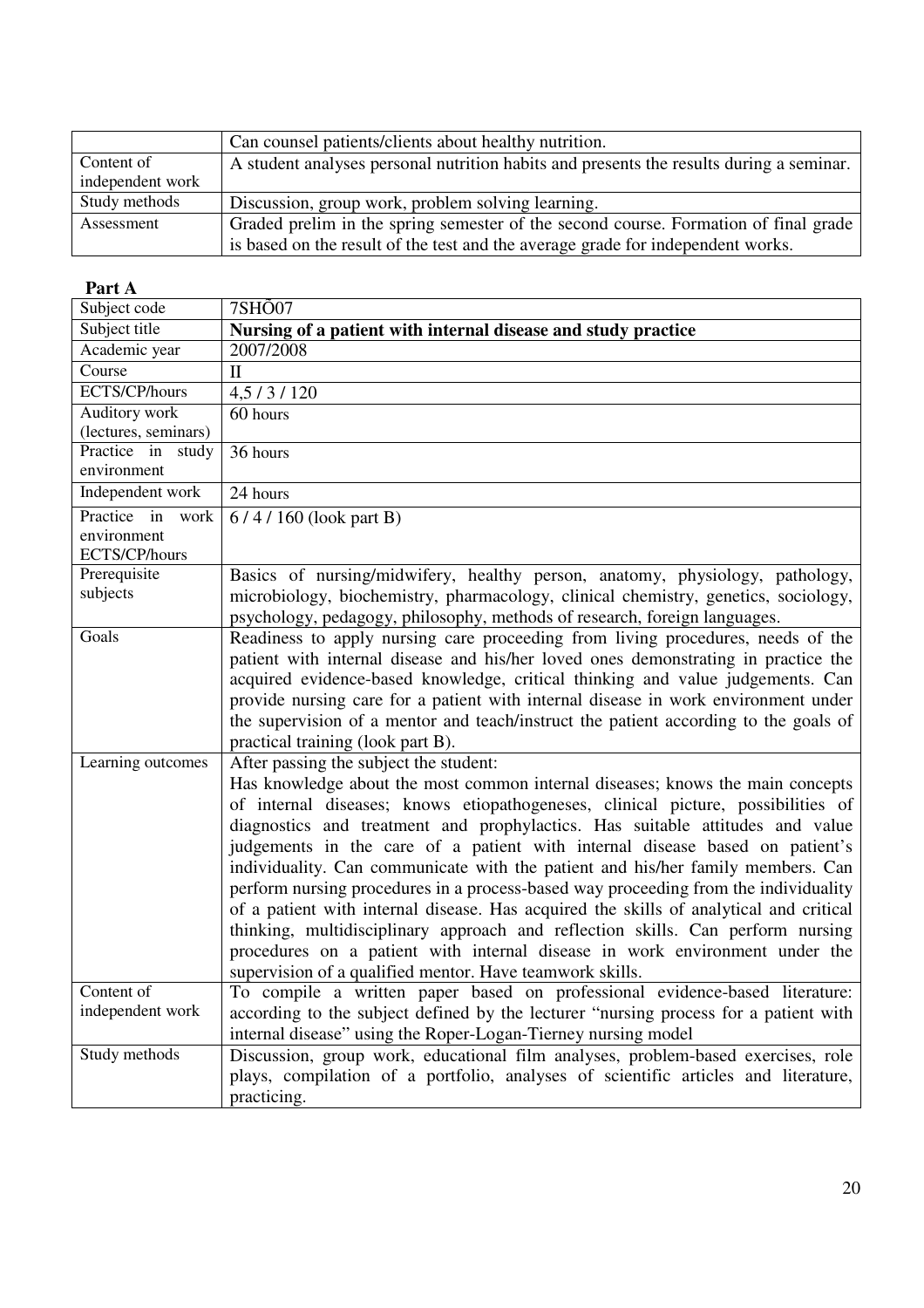| Assessment | Complex examination in spring semester, the first part of which is a test on the          |
|------------|-------------------------------------------------------------------------------------------|
|            | mursing theory of internal diseases and nursing of a patient with internal disease. The   |
|            | second part is a problem situation exercise with the performance of nursing<br>procedures |

| Part B                                |                                                                                                                                                                                                                                                                                                                                        |
|---------------------------------------|----------------------------------------------------------------------------------------------------------------------------------------------------------------------------------------------------------------------------------------------------------------------------------------------------------------------------------------|
| Subject code                          | 7SHÕ07                                                                                                                                                                                                                                                                                                                                 |
| Subject title                         | Study practice in work environment (Nursing of a patient with internal disease)                                                                                                                                                                                                                                                        |
| Academic year                         | 2007/2008                                                                                                                                                                                                                                                                                                                              |
| Course                                | $\mathbf{I}$                                                                                                                                                                                                                                                                                                                           |
| ECTS/CP/hours                         | 6/4/160                                                                                                                                                                                                                                                                                                                                |
| Independent work                      | 26 hours                                                                                                                                                                                                                                                                                                                               |
| Study practice in<br>work environment | 128 hours                                                                                                                                                                                                                                                                                                                              |
| Study practice<br>seminar             | 6 hours                                                                                                                                                                                                                                                                                                                                |
| Goals                                 | To fix the acquired theoretical knowledge and skills and techniques acquired during<br>pre-clinical practice.                                                                                                                                                                                                                          |
| Learning outcomes                     | After passing the study practice the student:<br>Has got acquainted with practical placement; can cooperate with patients with<br>internal diseases and their loved ones; can work in a team; can perform nursing<br>procedures with the help of a practical training mentor; can compile a nursing<br>history.                        |
| Content of<br>independent work        | Compilation of practical work using nursing- and clinical-theoretical knowledge and<br>personal practical experience (look the Instruction for the Compilation of Practical<br>Training Portfolio); filling in practical training diary; compilation of practical<br>training portfolio.                                               |
| Study methods                         | Keeping a diary, work with literature, practicing, demonstration, individual<br>supervision.                                                                                                                                                                                                                                           |
| Assessment                            | Preliminary exam in spring semester presuming the accomplishment of study practice<br>to its full extent, assessment of practical placement's supervisor with mentor's and<br>student's comments at student's assessment list, presentation of practical training<br>portfolio about accomplished practical trainings; practical work. |

| 1 ai l A             |                                                                                    |
|----------------------|------------------------------------------------------------------------------------|
| Subject code         | 7KHO07                                                                             |
| Subject title        | Nursing of a surgical patient and study practice                                   |
| Academic year        | 2007/2008                                                                          |
| Course               | П                                                                                  |
| ECTS/CP/hours        | 4,5/3/120                                                                          |
| Auditory<br>work     | 60 hours                                                                           |
| (lectures, seminars) |                                                                                    |
| Practice in study    | 36 hours                                                                           |
| environment          |                                                                                    |
| Independent work     | 24 hours                                                                           |
| Practice in work     | $4,5/3/120$ (look part B)                                                          |
| environment          |                                                                                    |
| ECTS/CP/hours        |                                                                                    |
| Prerequisite         | Basics of nursing/midwifery, nursing procedures, pathology, biochemistry, study of |
| subjects             | nutrition, public health, physiology, pedagogy, clinical chemistry.                |
| Goals                | Readiness to apply nursing care proceeding from living procedures, needs of the    |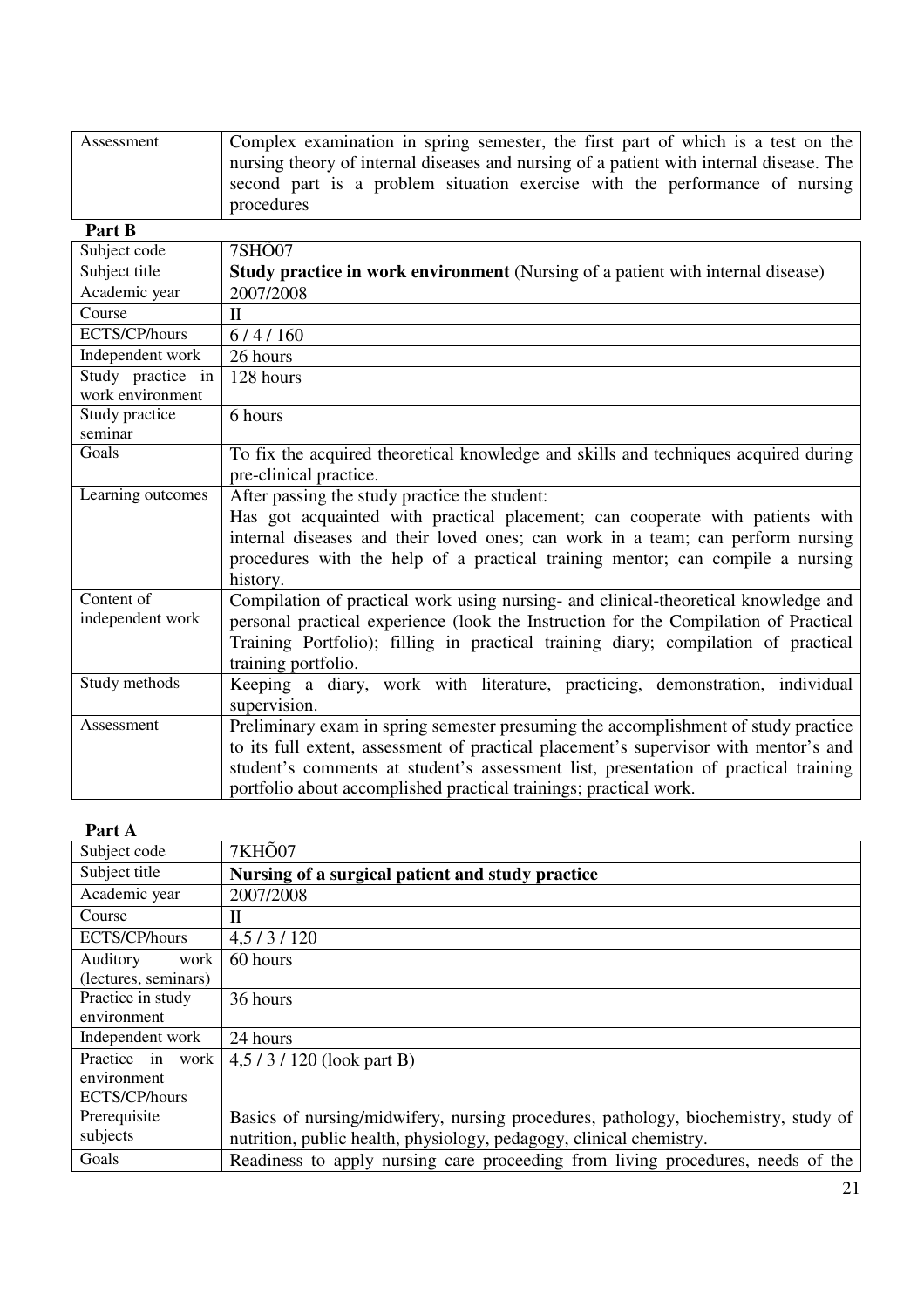|                       | surgical patient and his/her loved ones demonstrating in practice the acquired         |
|-----------------------|----------------------------------------------------------------------------------------|
|                       | evidence-based knowledge. To develop analytical and critical and reflection skills.    |
| Learning outcomes     | After passing the subject the student:                                                 |
|                       | Can plan nursing procedures according to surgical patient's individual- and health     |
|                       | problems (in pre-, intra- and postoperative period); can perform blood transfusion;    |
|                       | knows personal sphere of responsibility in case of blood transfusion; knows how to     |
|                       | act in case, of transfusion reaction; knows blood transfusion documentation; can       |
|                       | assess pain; knows the principles of pain relief; knows the principles of wound care;  |
|                       | can prepare patients for pre-operative examinations; knows the kinds of anaesthesia;   |
|                       | knows the principles of performing chemical- and radiation therapy; knows side         |
|                       | effects and can counsel patients.                                                      |
| Content of            | To compile a written paper based on evidence-based literature: according to the        |
| independent work      | subject defined by the lecturer "nursing process for a patient needing surgical        |
|                       | nursing care" using the Roper-Logan-Tierney nursing model.                             |
| Study methods         | Discussion, group work, problem-based exercises, role plays, compilation of a          |
|                       | portfolio, analyses of scientific articles and literature, brainstorm, practicing.     |
| Assessment            | Complex examination in spring semester, the first part of which is a test on the       |
|                       | nursing theory of surgical diseases and nursing of a surgical patient, the second part |
|                       | is a problem situation exercise with the performance of nursing procedures.            |
|                       | Assessment by fellow students and the lecturer takes place throughout the whole        |
|                       | course. The grade for the course is formed of the results of student's independent     |
|                       | works, test and the problem exercise with planned activities. An independent work      |
|                       | shall be presented in the seminar and shall be assessed by the lecturer and fellow     |
|                       | students. The work is considered passed in case its in-time presentation in seminar    |
|                       | and positive result.                                                                   |
| $D_{\alpha}$ with $D$ |                                                                                        |

| Part B                                |                                                                                                                                                                                                                                                                                                                 |
|---------------------------------------|-----------------------------------------------------------------------------------------------------------------------------------------------------------------------------------------------------------------------------------------------------------------------------------------------------------------|
| Subject code                          | 7PKÕ7                                                                                                                                                                                                                                                                                                           |
| Subject title                         | <b>Study practice in work environment</b> (Nursing of a surgical patient)                                                                                                                                                                                                                                       |
| Academic year                         | 2007/2008                                                                                                                                                                                                                                                                                                       |
| Course                                | $\mathbf{I}$                                                                                                                                                                                                                                                                                                    |
| ECTS/CP/hours                         | 4,5/3/120                                                                                                                                                                                                                                                                                                       |
| Independent work                      | 18 hours                                                                                                                                                                                                                                                                                                        |
| Study practice in<br>work environment | 96 hours                                                                                                                                                                                                                                                                                                        |
| Study practice<br>seminar             | 6 hours                                                                                                                                                                                                                                                                                                         |
| Goals                                 | To fix the acquired theoretical knowledge and skills and techniques acquired during<br>pre-clinical practice.                                                                                                                                                                                                   |
| Learning outcomes                     | After passing the study practice the student:<br>Has got acquainted with practical placement; can cooperate with patients with<br>surgical diseases and their loved ones; can work in a team; can perform nursing<br>procedures with the help of a practical training mentor; can compile a nursing<br>history. |
| Content of<br>independent work        | Compilation of practical work using nursing- and clinical-theoretical knowledge and<br>personal practical experience (look the Instruction for the Compilation of Practical<br>Training Portfolio); filling in practical training diary; compilation of practical<br>training portfolio.                        |
| Study methods                         | Keeping a diary, work with literature, practicing, demonstration, individual<br>supervision.                                                                                                                                                                                                                    |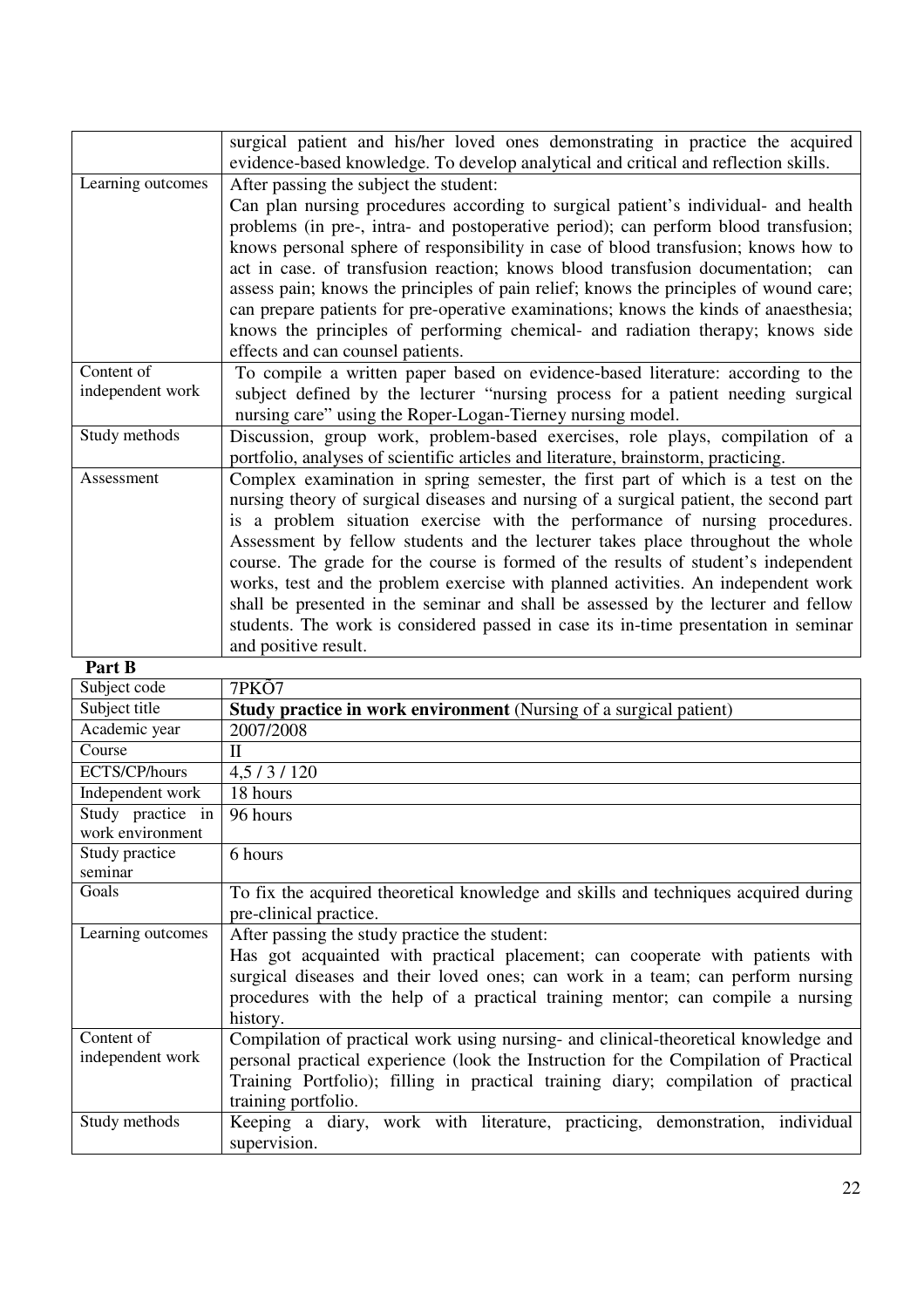| Assessment | Preliminary exam in spring semester presuming the accomplishment of study practice<br>to its full extent, assessment of practical placement's supervisor with mentor's and |
|------------|----------------------------------------------------------------------------------------------------------------------------------------------------------------------------|
|            | student's comments at student's assessment list, presentation of practical training<br>portfolio about accomplished practical trainings; practical work.                   |

| Subject code         | <b>7KK07</b>                                                                           |
|----------------------|----------------------------------------------------------------------------------------|
| Subject title        | <b>Clinical chemistry</b>                                                              |
| Academic year        | 2007/2008                                                                              |
| Course               | $\mathbf{H}$                                                                           |
| ECTS/CP/hours        | 1,5/40                                                                                 |
| Auditory<br>work     | 20                                                                                     |
| (lectures, seminars) |                                                                                        |
| Independent work     | 20                                                                                     |
| Prerequisite         | Anatomy and physiology, biochemistry, basics of nursing                                |
| subjects             |                                                                                        |
| Goals                | Skills to prepare patients/clients for laboratory testing thus preventing potential    |
|                      | mistakes. Skills to use the data of clinical chemistry analyses in the compilation of  |
|                      | nursing history, bringing up nursing problems and counselling patients and their       |
|                      | loved ones. Skills to collect, preserve and transport analyses. Knowledge about        |
|                      | principles of teamwork in pre-analytical and post-analytical stages.                   |
| Learning             | After passing the subject the student:                                                 |
| outcomes             | Has knowledge about the collection, preservation and transport of analyses;            |
|                      | can prepare patients for laboratory testing and prevent potential mistakes;            |
|                      | can use reference values and find them from corresponding literature sources if        |
|                      | necessary. Is aware of the necessity of laboratory control, has acquired the skills of |
|                      | multidisciplinary approach, can connect the acquired knowledge with the subject        |
|                      | "Nursing in case of internal diseases".                                                |
| Content and          | Performance of independent work takes place as E-learning in IVA environment           |
| methods of           | (problem solving).                                                                     |
| independent work     |                                                                                        |
| Study methods        | Discussion, group work, E-learning in IVA environment.                                 |
| Assessment           | Graded prelim in the spring semester of the $2nd$ course. Written test can be made by  |
|                      | students, who have presented all the tests given in IVA in time.                       |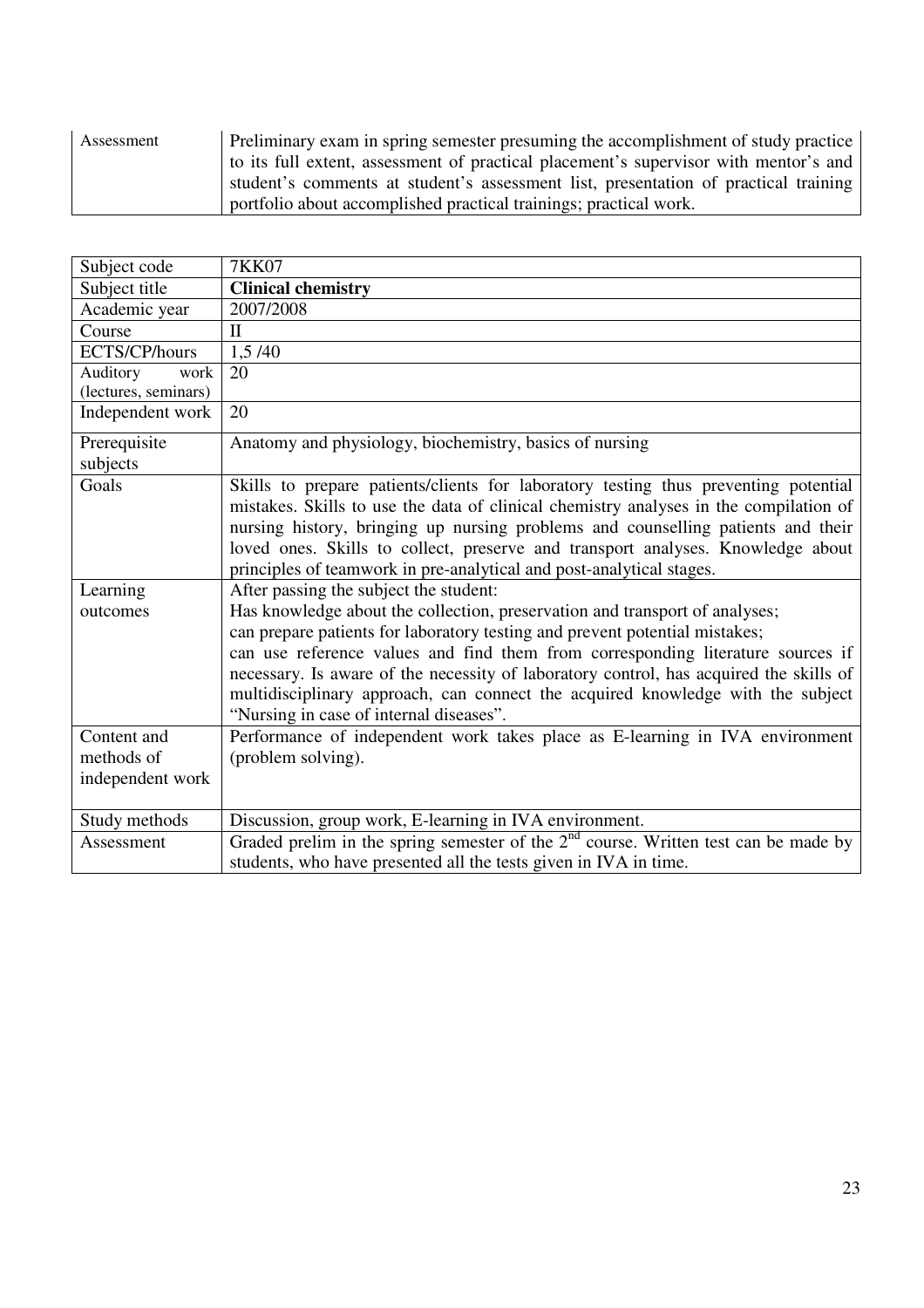| Part A               |                                                                                        |
|----------------------|----------------------------------------------------------------------------------------|
| Subject code         | 7LH <sub>O</sub> 07                                                                    |
| Subject title        | Nursing of a sick child and study practice                                             |
| Academic year        | 2007/2008                                                                              |
| Course               | III                                                                                    |
| ECTS/CP/hours        | 4,5/3/120                                                                              |
| Auditory<br>work     | 60 hours                                                                               |
| (lectures, seminars) |                                                                                        |
| Practice in study    | 40 hours                                                                               |
| environment          |                                                                                        |
| Independent work     | 20 hours                                                                               |
| Practice in work     | $6/4/160$ (look part B)                                                                |
| environment          |                                                                                        |
| ECTS/CP/hours        |                                                                                        |
| Prerequisite         | Basics of nursing/midwifery, healthy person, anatomy, physiology, biophysics,          |
| subjects             | pathology, kinematics and ergonomics, pharmacology, study of nutrition, clinical       |
| Goals                | chemistry.                                                                             |
|                      | Readiness to apply nursing/midwifery care for a child and his/her family proceeding    |
|                      | from living procedures, needs of the patient and his/her loved ones demonstrating in   |
|                      | practice the acquired evidence- based knowledge, critical thinking and value           |
|                      | judgements. Can provide nursing/midwifery care for a sick child in work                |
|                      | environment under the supervision of a mentor; teach/counsel the patient and his/her   |
|                      | family according to the goals of practical training (look part B).                     |
| Learning outcomes    | After passing the subject the student:                                                 |
|                      | Has suitable attitudes and value judgements in the care of a sick child and his/her    |
|                      | family; abilities for analytical and critical thinking, multidisciplinary approach and |
|                      | reflection skills; teamwork skills. Can communicate with a sick child and his/her      |
|                      | family; perform process-based nursing procedures on a sick child; can perform          |
|                      | nursing procedures on a sick child in work environment under the supervision of a      |
|                      | qualified mentor.                                                                      |
| Content<br>of        | Work with evidence-based professional literature according to the subject chosen by    |
| independent work     | student. To find one research article from evidence-based literature about the nursing |
|                      | care of a child. In finding the article the students should proceed from the health    |
|                      | problem accompanying the disease. Analyses of article's evidence-based content,        |
|                      | concentrating on the aim, problem and the result of the research.                      |
| Study methods        | Demonstration and exercises during study practice in study environment, discussion     |
|                      | in groups, educational film and its analyses, problem-based exercises, role plays,     |
|                      | compilation of portfolios, study visit.                                                |
| Assessment           | Complex examination in the autumn semester of the $3rd$ course. Assessment by          |
|                      | fellow students and the lecturer takes place throughout the whole course. The taking   |
|                      | of examination presumes the in-time presentation of independent work, participation    |
|                      | in studies and practice in study environment, solving problem situations with nursing  |
|                      | procedures during study practice. Successful passing of theory examination forms the   |
|                      | prerequisite for going to study practice in work environment.                          |
| Part B               |                                                                                        |
| Subject code         | 7PL <sub>O</sub> 07                                                                    |
| Subject title        | <b>Study practice in work environment</b> (Nursing of a sick child)                    |
| Academic year        | 2007/2008                                                                              |
| Course               | $\mathop{\rm III}$                                                                     |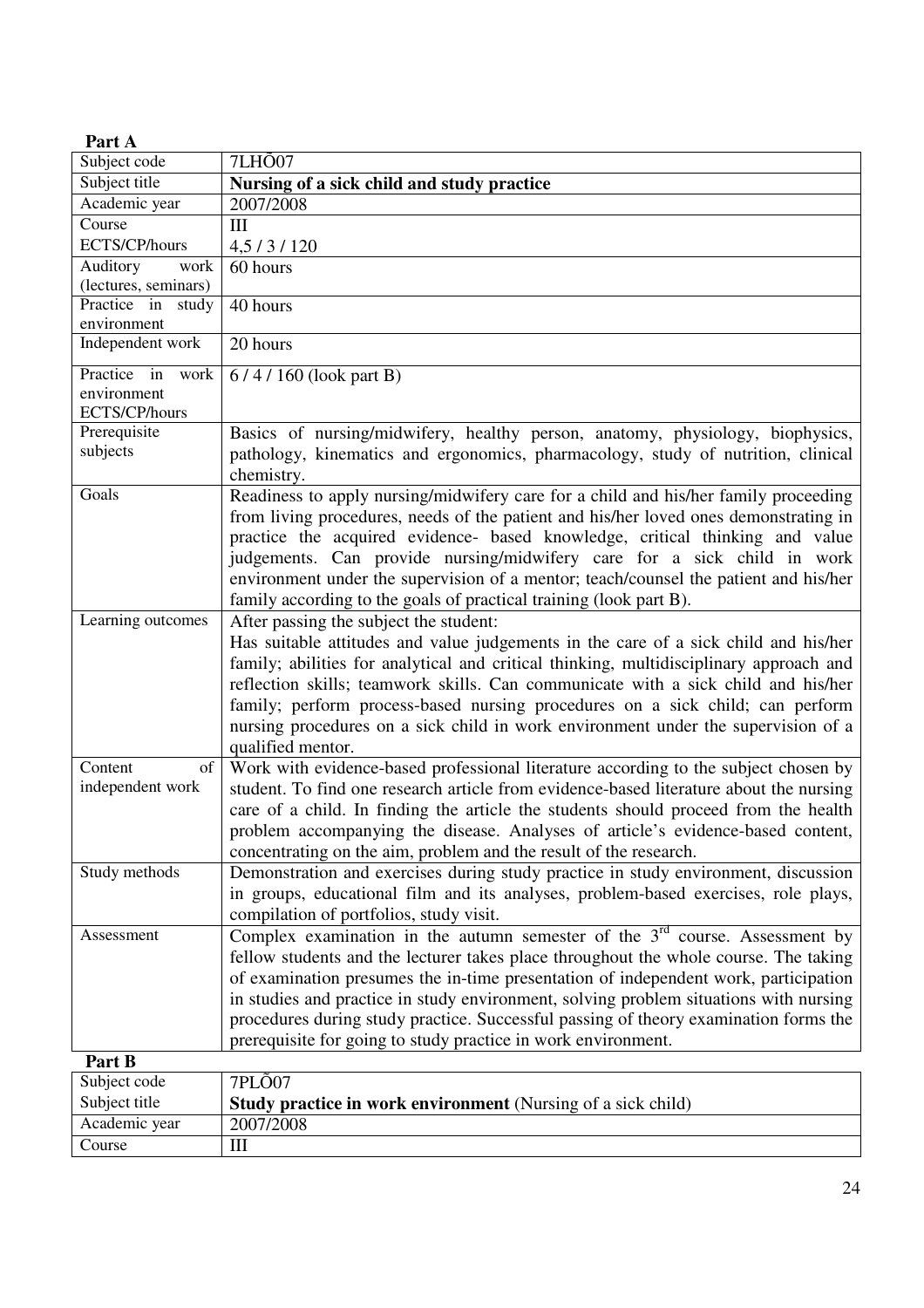| ECTS/CP/hours     | 6/4/160                                                                                |
|-------------------|----------------------------------------------------------------------------------------|
| Independent work  | 26 hours                                                                               |
| Study practice in | 128 hours                                                                              |
| work environment  |                                                                                        |
| Study<br>practice | 6 hours                                                                                |
| seminar           |                                                                                        |
| Goals             | To integrate the knowledge and skills acquired in theory with previously acquired      |
|                   | knowledge, skills and experiences; to analyse and assess personal skills throughout    |
|                   | intermediate seminars during the study practice in work environment with the mentor    |
|                   | and supervisor.                                                                        |
| Learning outcomes | After passing the study practice the student:                                          |
|                   | Orientates in practical placement's work organisation; has experience in teamwork;     |
|                   | has acquired practical techniques for child nursing; has knowledge required for the    |
|                   | compilation of nursing history.                                                        |
| of<br>Content     | To analyse one concrete problem connected with the nursing of a sick child,            |
| independent work  | compiling a nursing plan based on obligatory and recommended literature in part A.     |
| Study methods     | Individual supervision, compilation of practical training diary and portfolio.         |
| Assessment        | Graded preliminary exam in the autumn semester of the $3rd$ course. Required criteria  |
|                   | for getting the grade: accomplishment of study practice to its full extent, assessment |
|                   | of practical placement's supervisor with mentor's and student's comments at            |
|                   | student's assessment list, presentation of practical training portfolio about          |
|                   | accomplished practical trainings; practical work.                                      |

| Subject code         | <b>7GE07</b>                                                                           |
|----------------------|----------------------------------------------------------------------------------------|
| Subject title        | Nursing of a geriatric patient                                                         |
| Academic year        | 2007/2008                                                                              |
| Course               | Ш                                                                                      |
| ECTS/CP/hours        | 1,5/1/40                                                                               |
| Auditory<br>work     | 20 hours                                                                               |
| (lectures, seminars) |                                                                                        |
| Independent work     | 20 hours                                                                               |
| Prerequisite         | Anatomy, physiology, biophysics, biochemistry, pathology, study of nutrition,          |
| subjects             | pharmacology, nursing of a patient with internal disease, nursing of a surgical        |
|                      | patient, mental health nursing, nursing of a neurological patent, nursing of a patient |
|                      | with dermato-venereal disease, psychology.                                             |
| Goals                | Readiness to demonstrate deep understanding, competence, professional attitudes and    |
|                      | value judgements in nursing of elderly persons based on the knowledge about            |
|                      | processes influencing aging and specific individual needs of an elderly person.        |
| Learning outcomes    | After passing the subject the student:                                                 |
|                      | Knows the most common nursing problems connected with elderly person's diseases;       |
|                      | classification of elderly people's diseases; health- and care spheres in Estonia and   |
|                      | elsewhere in the world. Can assess physiological and pathological changes taking       |
|                      | place in elderly organism; use different assessment instruments; help elderly people   |
|                      | in solving nursing care problems; counsel elderly people and their relatives about the |
|                      | need for treatment and post-treatment in case of health problems; take care of a       |
|                      | patient in terminal condition and support the relatives.                               |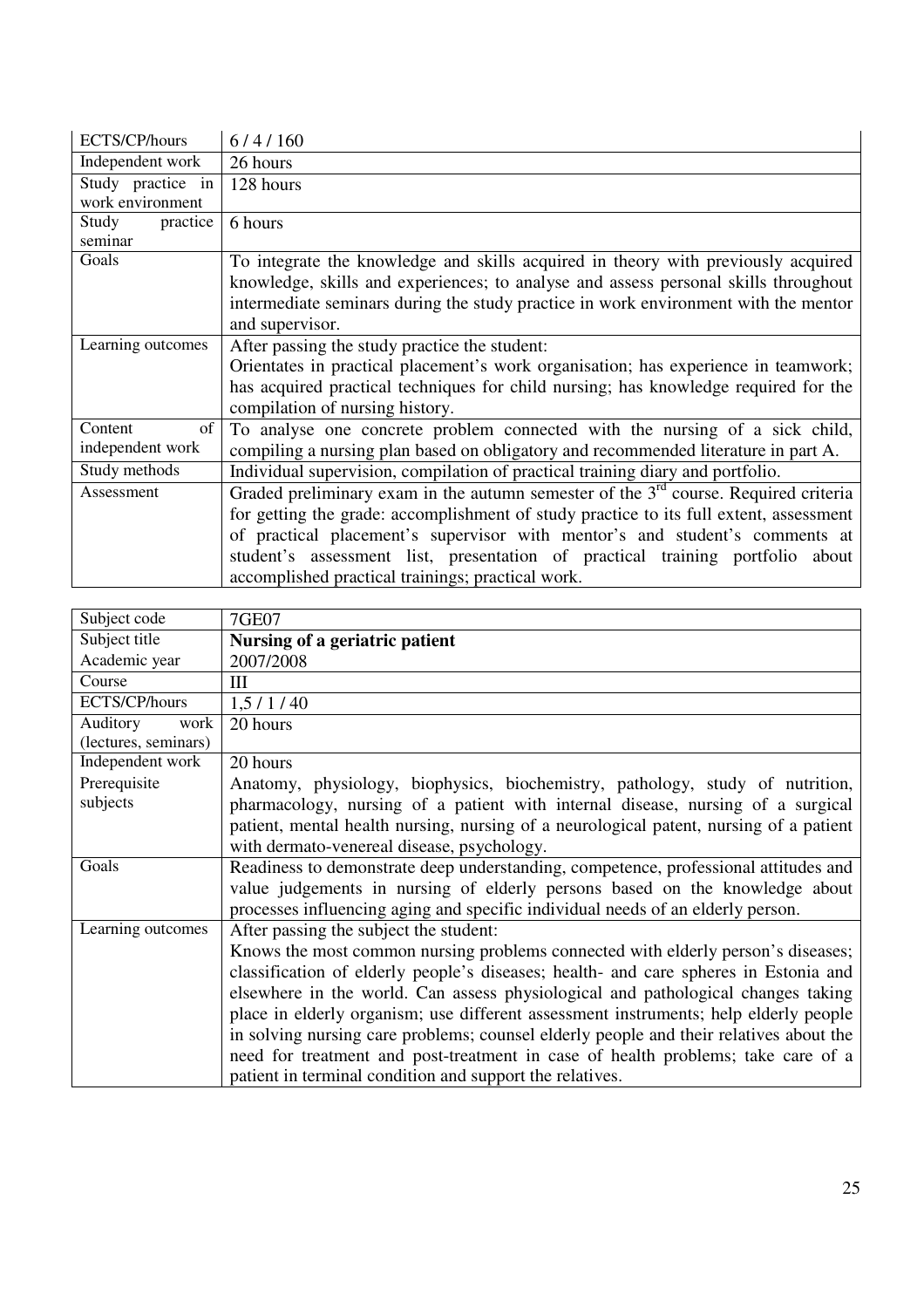| Content          | of $\vert$ To solve the situation exercise connected with 6 geriatric patients and sent by the |
|------------------|------------------------------------------------------------------------------------------------|
| independent work | lecturer pursuant to the valid requirements. Discussion takes place in a seminar.              |
|                  | To choose one 65+ patient, for whom fill in RAI-HO instrument (every student fills             |
|                  | in individually) that shall form bases for the compilation of group work (max 5-6              |
|                  | students in a group), the defence of which takes place during the final seminar.               |
| Study methods    | Discussion, group work, E-learning.                                                            |
| Assessment       | Graded prelim in autumn semester. Assessment by fellow students and the lecturer               |
|                  | takes place throughout the whole course. The grade consists of the results of situation        |
|                  | exercises and the defence of nursing history of an elderly person compiled on the              |
|                  | bases of individually filled in RAI-HO documents and realised as a group work (max             |
|                  | 5-6 students in a group).                                                                      |

| Subject code                     | 7NH <sub>O</sub> 07                                                                             |
|----------------------------------|-------------------------------------------------------------------------------------------------|
| Subject title                    | Nursing of a patient with infectious disease                                                    |
| Academic year                    | 2007/2008                                                                                       |
| Course                           | Ш                                                                                               |
| ECTS/CP/hours                    | 1,5/1/40                                                                                        |
| Auditory work                    | 12 hours                                                                                        |
| (lectures, seminars)             |                                                                                                 |
| Practice in study<br>environment | 8 hours                                                                                         |
| Independent work                 | 20 hours                                                                                        |
| Prerequisite                     | <b>Basics</b><br>of<br>nursing/midwifery,<br>nursing<br>procedures,<br>physiology,<br>genetics, |
| subjects                         | microbiology, public health, pathology.                                                         |
| Goals                            | To give future midwives the basic knowledge about the nature of most common                     |
|                                  | infectious diseases and their spreading; develop understanding of nurse's /midwife's            |
|                                  | activities in infection prevention; specificity of the nursing of patients with infectious      |
|                                  | diseases.                                                                                       |
| Learning outcomes                | After passing the subject the student:                                                          |
|                                  | Knows the most common infectious diseases in Estonia; can define the nursing                    |
|                                  | problems arising from the disease; knows his/her personal role in following the                 |
|                                  | requirements for the prevention of infections in case of infectious disease; has                |
|                                  | knowledge about isolation regimes and taking of microbiological samples in case of              |
|                                  | different infectious diseases.                                                                  |
| Content of                       | Learning and acquisition of lecture materials based on lecture syllabus and study               |
| independent work                 | literature recommended by the lecturer. Feedback in seminars, a test. Compilation of            |
|                                  | study syllabus on a freely chosen subject on the bases of literature, presentation of           |
|                                  | the syllabus in the IVA portfolio and its presentation in the seminar.                          |
| Study methods                    | Study visit (infection hospital), E-learning, discussion.                                       |
| Assessment                       | A grade in spring semester based on 2 tests, independent work (lecture syllabus).               |

#### **Part A**  Subject code 7RIÄ07<br>Subject title **Midwife** Midwifery of risk pregnancy and study practice  $2007/2008$ Academic year Course III<br>ECTS/CP/hours 6/4/160 ECTS/CP/hours Auditory work (lectures, seminars) 80 hours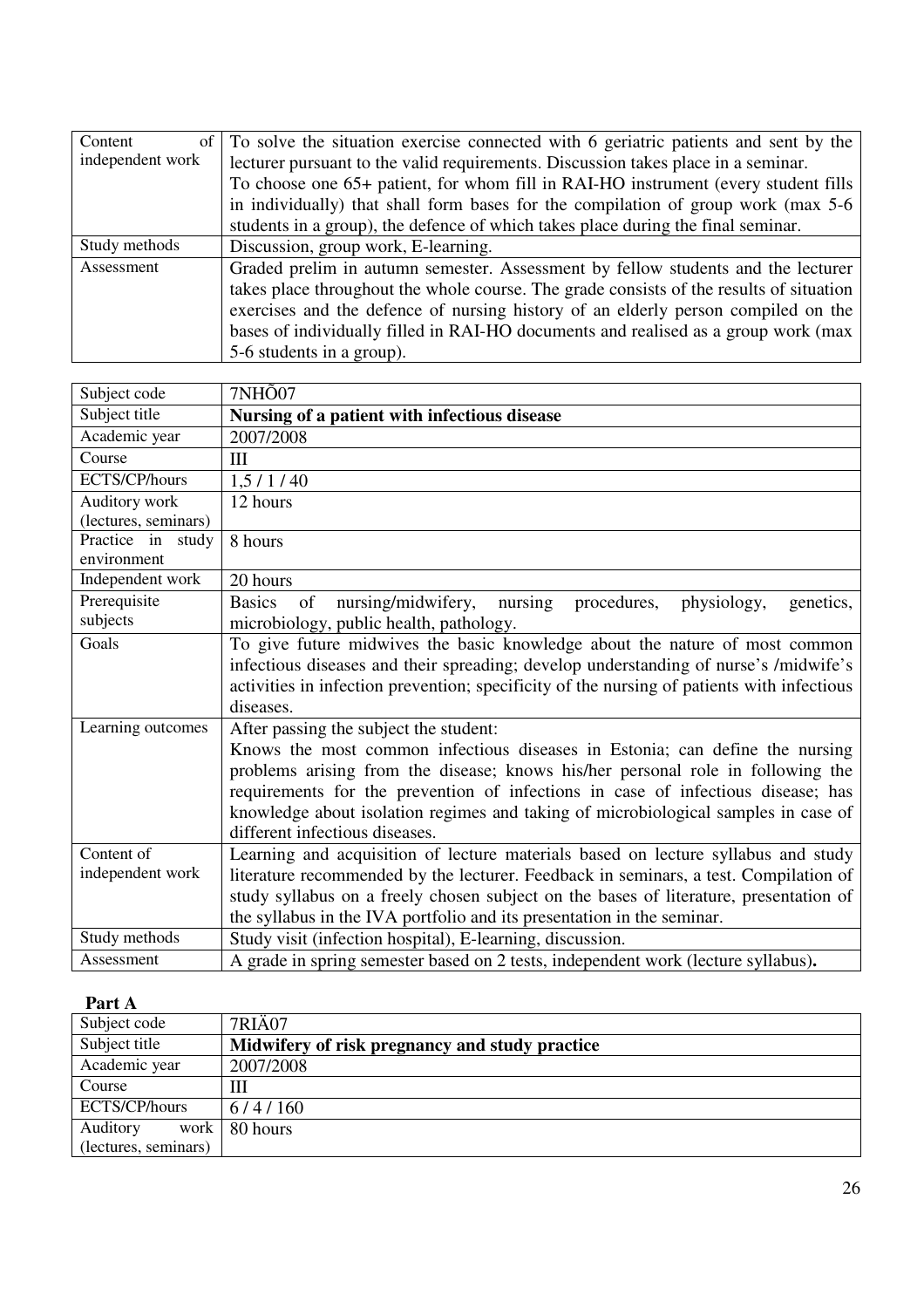| Practice in study<br>environment                    | 40 hours                                                                                                                                                                                                                                                                                                                                                                                                                                                                                                                                                                                                                                                                                                                    |
|-----------------------------------------------------|-----------------------------------------------------------------------------------------------------------------------------------------------------------------------------------------------------------------------------------------------------------------------------------------------------------------------------------------------------------------------------------------------------------------------------------------------------------------------------------------------------------------------------------------------------------------------------------------------------------------------------------------------------------------------------------------------------------------------------|
| Independent work                                    | 40 hours                                                                                                                                                                                                                                                                                                                                                                                                                                                                                                                                                                                                                                                                                                                    |
| Practice in<br>work<br>environment<br>ECTS/CP/hours | 9/6/240 (look part B)                                                                                                                                                                                                                                                                                                                                                                                                                                                                                                                                                                                                                                                                                                       |
| Prerequisite<br>subjects                            | Anatomy, physiology, embryology, healthy person, pregnancy, delivery, puerperium,<br>and midwifery in case of pregnancy, delivery and puerperium.                                                                                                                                                                                                                                                                                                                                                                                                                                                                                                                                                                           |
| Goals                                               | Readiness to provide midwifery care proceeding from woman's living procedures,<br>thus applying evidence-based knowledge both about normal and risk pregnancy, with<br>the skills to determine and diagnose the beginning pregnancy pathology and provide<br>the right midwifery care according to the situation. To fix the acquired knowledge<br>about a healthy person, normal- and risk pregnancy during practice in work<br>environment under the supervision of a mentor; to acquire new practical professional<br>experiences connecting earlier knowledge and study experience with the practice in<br>women's clinic thus developing the right professional attitudes and value judgements<br>$($ look part B $).$ |
| Learning outcomes                                   | After passing the subject the student:<br>Knows the physiology and pathology of pregnancy; different pregnancy risks based<br>on anamnestic data and high risk pregnancy; risks occurring in current pregnancy<br>and high risk pregnancy; necessity to consult gynaecologist in case of the existence<br>of pregnancy risk. Can identify abnormalities in the process of pregnancy; observe<br>and counsel in case of risk pregnancy; assess the condition of a fetus and midwifery<br>care of a pregnant woman. Places high value on patient's privacy and options during<br>midwifery process.                                                                                                                           |
| Content<br>of<br>independent work                   | Presentation of independent work: during a seminar, as an essay, a summary of<br>material translated from foreign language literature, concept cards, situation exercises<br>or subject cards.                                                                                                                                                                                                                                                                                                                                                                                                                                                                                                                              |
| Study methods                                       | Discussion, demonstration, practicing, problem-based learning                                                                                                                                                                                                                                                                                                                                                                                                                                                                                                                                                                                                                                                               |
| Assessment                                          | Examination in spring semester. Written test presuming participation in auditory<br>studies, practice in study environment where hand-on and oral skills are assessed and<br>in-time presentation of independent work.                                                                                                                                                                                                                                                                                                                                                                                                                                                                                                      |

## **Part B**

| Subject code      | 7PRA07                                                                               |
|-------------------|--------------------------------------------------------------------------------------|
| Subject title     | <b>Study practice in work environment</b> (Midwifery of risk pregnancy)              |
| Academic year     | 2007/2008                                                                            |
| Course            | Ш                                                                                    |
| ECTS/CP/hours     | 9/6/240                                                                              |
| Independent work  | 42 hours                                                                             |
| Study practice in | 192 hours                                                                            |
| work environment  |                                                                                      |
| Study<br>practice | 6 hours                                                                              |
| seminar           |                                                                                      |
| Goals             | To fix the theoretical knowledge acquired in theory about a healthy person, normal-  |
|                   | and risk pregnancy during practice in work environment under the supervision of a    |
|                   | mentor; acquire new practical professional skills connecting the previously acquired |
|                   | knowledge and study experiences with practice in woman's clinic thus developing      |
|                   | the right professional attitudes and value judgements.                               |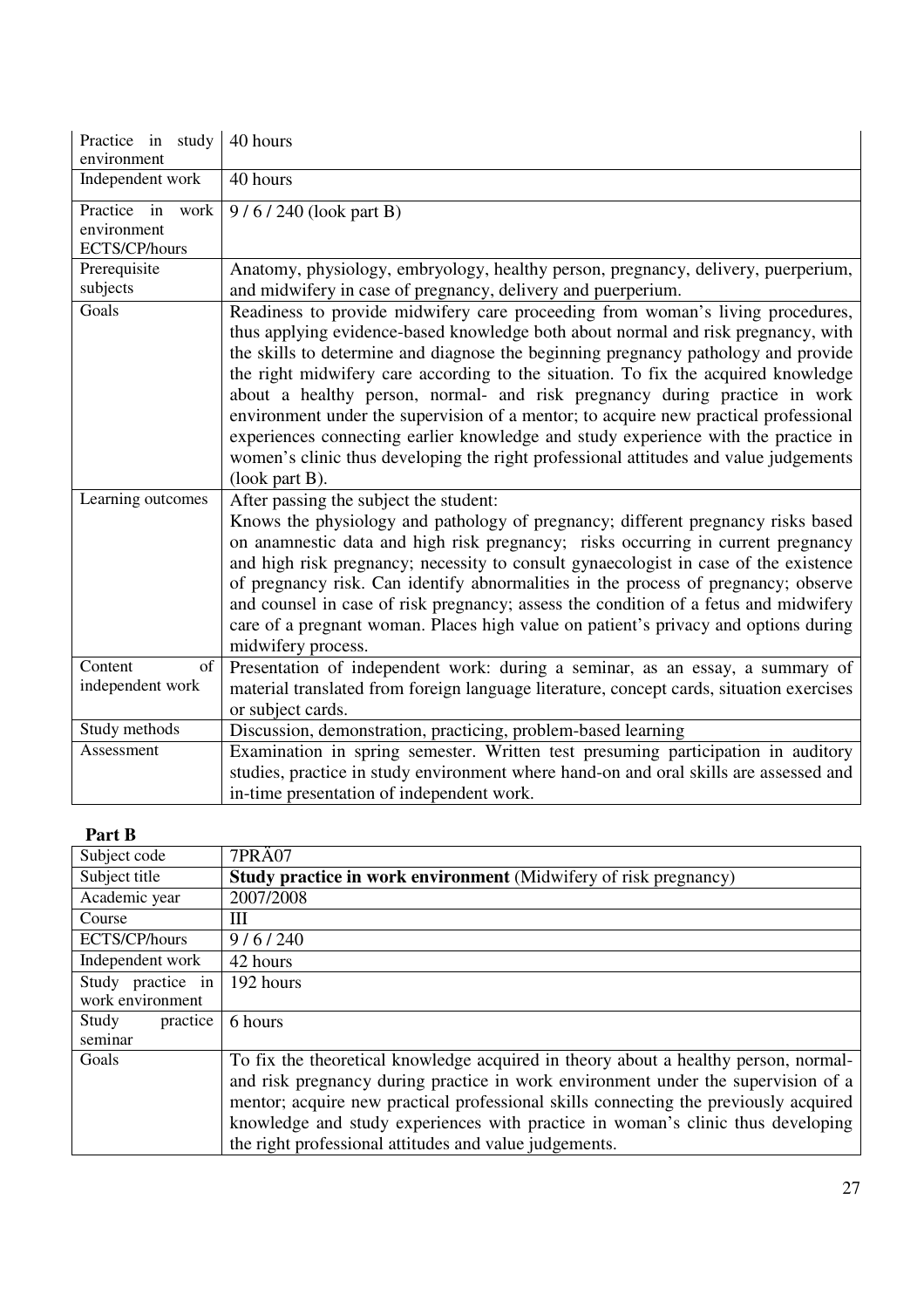| Learning outcomes | After passing the practice the student:                                                |
|-------------------|----------------------------------------------------------------------------------------|
|                   | Can assess different pregnancy risks based on anamnestic data and high risk            |
|                   | pregnancy; risks occurring in current pregnancy and high risk pregnancy; knows the     |
|                   | necessity to consult gynaecologist in case of the existence of pregnancy risk; can     |
|                   | identify abnormalities in the process of pregnancy; observe and counsel in case of     |
|                   | risk pregnancy; assess the condition of an embryo; can provide midwifery care for a    |
|                   | pregnant woman. Places high value on patient's privacy and options during              |
|                   | midwifery process and ethical attitudes towards patients and colleagues.               |
| Content<br>of     | Filling in record cards according to EU directives (look EU directives), organising of |
| independent work  | portfolio, reading professional literature, summaries of texts, writing practical      |
|                   | research paper.                                                                        |
| Study methods     | Demonstration, practicing, teamwork, individual supervision of a student.              |
| Assessment        | Graded prelim in spring semester presuming the accomplishment of study practice to     |
|                   | its full extent, assessment of practical placement's supervisor with mentor's and      |
|                   | student's comments at student's assessment list, presentation of practical training    |
|                   | portfolio (including the record cards meeting the requirements of EU directives);      |
|                   | practical research paper and its defence.                                              |
| Part A            |                                                                                        |

| 1 ai l A                              |                                                                                         |
|---------------------------------------|-----------------------------------------------------------------------------------------|
| Subject code                          | 7PH <sub>O</sub> 07                                                                     |
| Subject title                         | Nursing of a patient with mental disorders and study practice                           |
| Academic year                         | 2007/2008                                                                               |
| Course                                | Ш                                                                                       |
| ECTS/CP/hours                         | 2,25/1,5/60                                                                             |
| Auditory<br>work                      | 30 hours                                                                                |
| (lectures, seminars)                  |                                                                                         |
| Practice in study<br>environment      | 18 hours                                                                                |
| Independent work                      | 12 hours                                                                                |
| Study practice in<br>work environment | 4,5/3/120 (look part B)                                                                 |
| ECTS/CP/hours                         |                                                                                         |
| Prerequisite                          | Basics of nursing/midwifery, nursing ethics, nursing procedures, healthy person,        |
| subjects                              | anatomy and physiology, microbiology, biochemistry, pharmacology, clinical              |
|                                       | chemistry, sociology, psychology, foreign languages, nursing of a patient with          |
|                                       | internal disease, nursing of a sick child, nursing of a surgical patient, environment   |
|                                       | and health, public health, disabled person, elderly person, geriatrics and nursing,     |
|                                       | psychiatry and nursing of a psychiatric patient.                                        |
| Goals                                 | Readiness to communicate with patients having psychiatric- and behavioural              |
|                                       | disorders and their loved ones and assess patient's psycho-social condition. Can        |
|                                       | provide nursing/midwifery care in work environment under the supervision of a           |
|                                       | mentor; teach/instruct the patient with psychic- and behavioural disorders and his/her  |
|                                       | family according to the aims of practical training and legislative acts (look part B).  |
| Learning outcomes                     | After passing the subject the student:                                                  |
|                                       | Knows the legislation regulating psychiatric care and is ready to counsel patient's     |
|                                       | loved ones; has the overview of nursing specificity of patients with special needs; can |
|                                       | communicate and create contacts with patients with special psychic needs; can apply     |
|                                       | the acquired knowledge in work environment.                                             |
| Content<br>of                         | Summary on the subject given by the lecturer and its presentation in seminar.           |
| independent work                      |                                                                                         |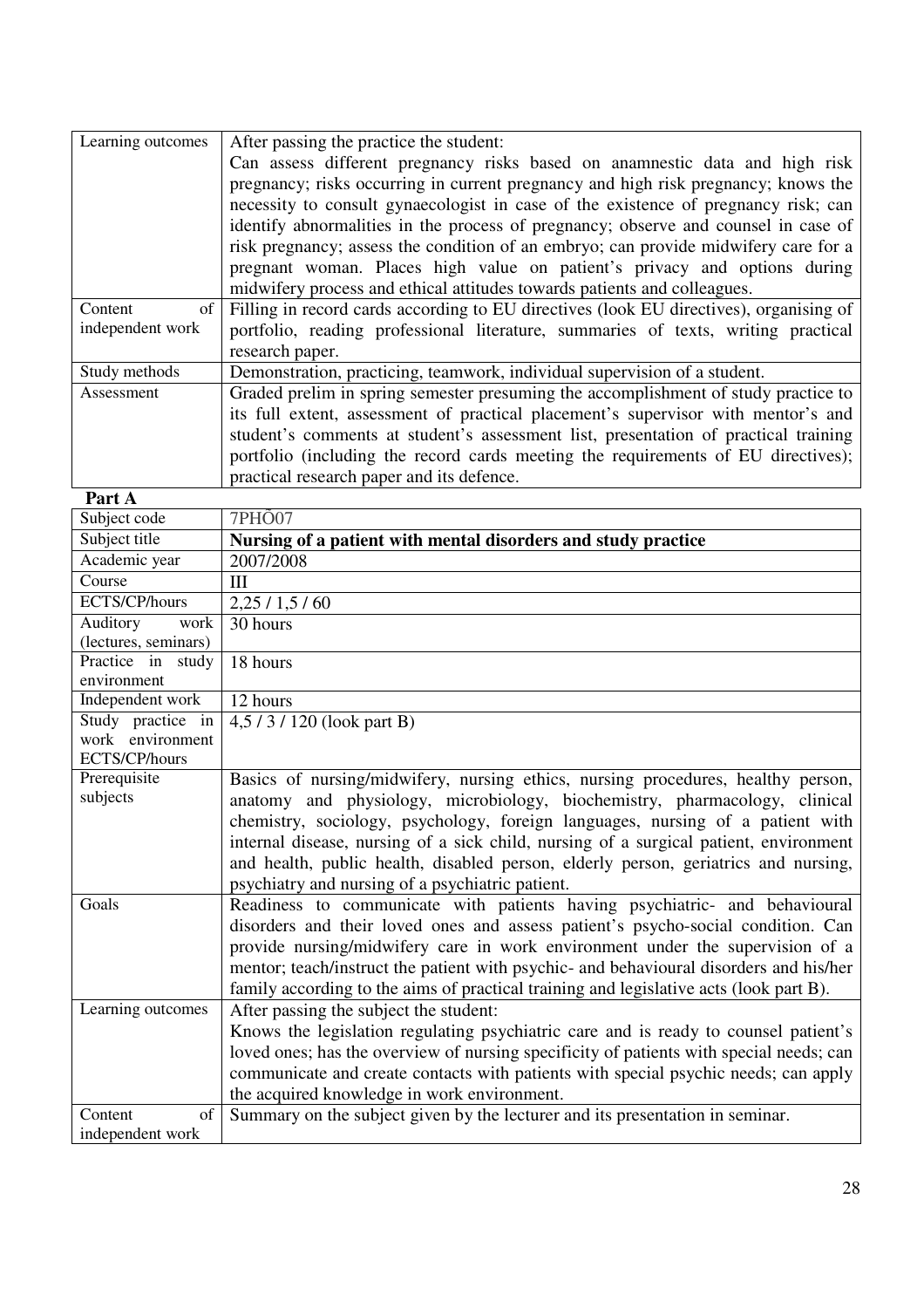| Study methods | Discussion, presentations and their discussions, independent work with literature,      |
|---------------|-----------------------------------------------------------------------------------------|
|               | essay.                                                                                  |
| Assessment    | Graded prelim with multiple choice answers presuming in-time presentation of            |
|               | independent works. Formation of the grade is based on the orientation in subject        |
|               | sphere, analysing and conclusion skills, participation in seminar. In-time presentation |
|               | of independent work and the positive test result are of special importance.             |

| Part B            |                                                                                        |
|-------------------|----------------------------------------------------------------------------------------|
| Subject code      | 7PPÕ7                                                                                  |
| Subject title     | Study practice in work environment (Nursing of a patient with mental disorders)        |
| Academic year     | 2007/2008                                                                              |
| Course            | III                                                                                    |
| ECTS/CP/hours     | 4,5/3/120                                                                              |
| Independent work  | 18 hours                                                                               |
| Study practice in | 96 hours                                                                               |
| work environment  |                                                                                        |
| Study practice    | 6 hours                                                                                |
| seminar           |                                                                                        |
| Goals             | Acquaintance with practical placement and its work organisation. To get to know and    |
|                   | fix the knowledge about the psychic specificity of clients/patients with psychiatric   |
|                   | diagnoses acquired during theoretical studies. To get to know the nursing procedures   |
|                   | performed in psychiatric nursing in their practical context.                           |
| Learning outcomes | After passing the study practice the student:                                          |
|                   | Knows the specificity of patients with psychological diagnoses and can apply the       |
|                   | acquired knowledge in the communication with patients and counselling patients in      |
|                   | practical outcomes. Can cooperate with patients with psychic- and behavioural          |
|                   | disorders and their loved ones; can work/participate in teamwork with patients with    |
|                   | special needs. Can assess nursing care needs of patients with psychic special needs    |
|                   | and apply nursing procedures according to the specificity of patients/clients with     |
|                   | different psychiatric diagnoses in practical training environment. Is able to analyse  |
|                   | and assess the process of practical training and knows the work organisation of        |
|                   | practical placement.                                                                   |
| Content of        | Compilation of practical training portfolio (including practical work, consistence and |
| independent work  | coherence of additional materials in the portfolio) using the acquired theoretical     |
|                   | knowledge and practical experience (look the Instruction for the Compilation of        |
|                   | Practical Training Portfolio). Compilation of practical work according to Gibbs        |
|                   | model; filling in practical training diary and assessment list.                        |
| Study methods     | Keeping a practical training diary, making correct entries; independent work with      |
|                   | literature; reflecting and analyses of the situation-centred condition of a patient;   |
|                   |                                                                                        |
|                   | feedback on practice and personal development.                                         |
| Assessment        | Graded prelim in spring semester presuming the accomplishment of practical training    |
|                   | to its full extent with positive result, practical work according to Gibbs model -     |
|                   | reflection, presentation of practical training portfolio. Assessment of practical      |
|                   | placement's supervisor with mentor's and student's comments at student's               |
|                   | assessment list, presentation of practical training portfolio about accomplished       |
|                   | practical trainings; practical work.                                                   |
| Part A            |                                                                                        |

| 1 ai t-A      |                                                        |
|---------------|--------------------------------------------------------|
| Subject code  | 7GUN07                                                 |
| Subject title | Nursing of a gynaecological patient and study practice |
| Academic year | 2007/2008                                              |
| Course        | Ш                                                      |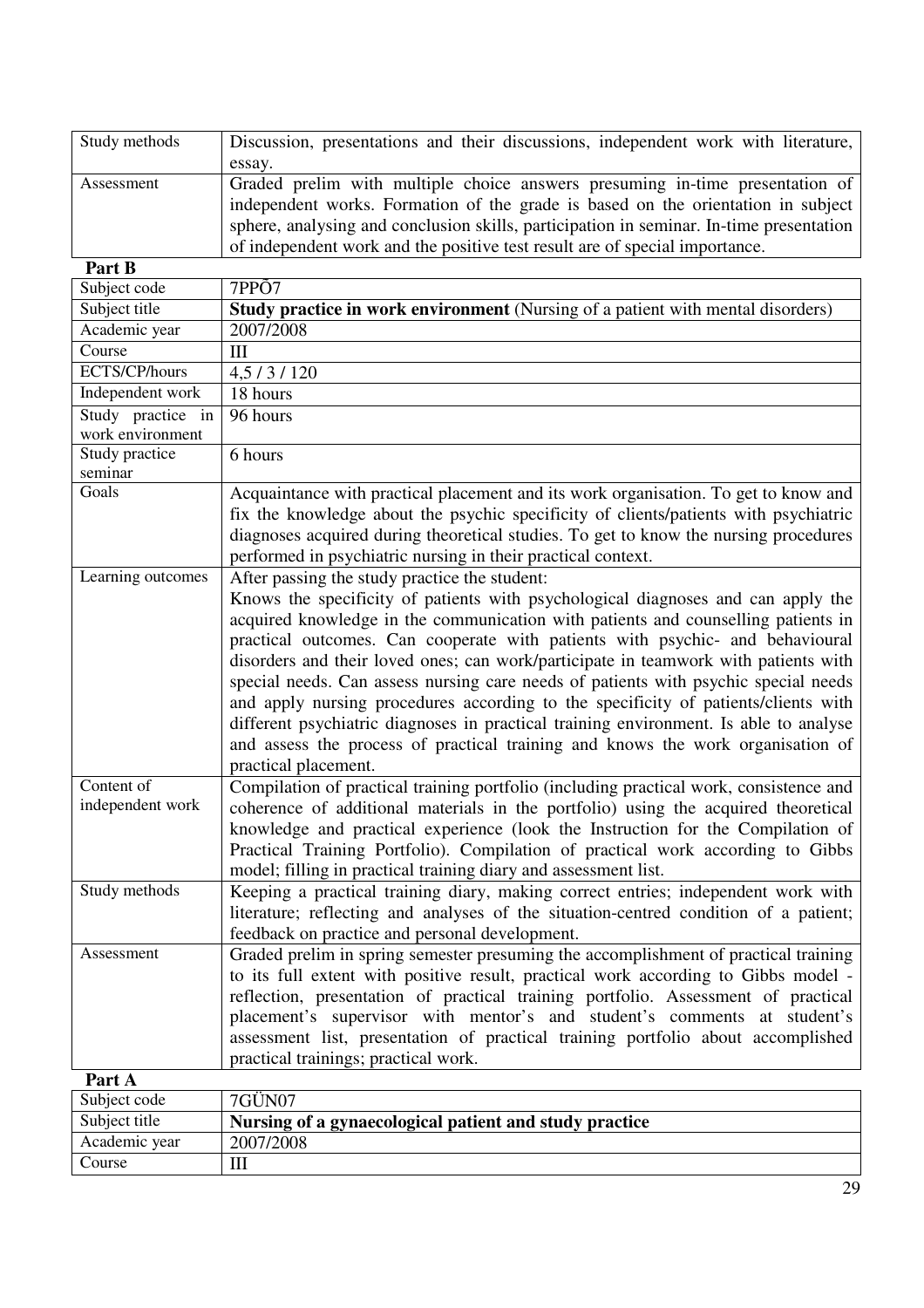| ECTS/CP/hours        | 6/4/160                                                                               |
|----------------------|---------------------------------------------------------------------------------------|
| Auditory<br>work     | 80 hours                                                                              |
| (lectures, seminars) |                                                                                       |
| Practice in study    | 48 hours                                                                              |
| environment          |                                                                                       |
| Independent work     | 32 hours                                                                              |
| Practice in<br>work  | $6/4/160$ (look part B)                                                               |
| environment          |                                                                                       |
| ECTS/CP/hours        |                                                                                       |
| Prerequisite         | Ethics, basics of nursing/midwifery, anatomy, physiology, healthy person, internal    |
| subjects             | diseases and nursing, pharmacology, clinical chemistry, pathology, surgery and        |
|                      | nursing, psychology.                                                                  |
| Goals                | Readiness to provide midwifery care proceeding from woman's living procedures         |
|                      | thus applying the evidence-based knowledge about a healthy woman and man, public      |
|                      | health, sexual education and nursing/midwifery procedures; skills to counsel women    |
|                      | in the prevention of diseases proceeding from ethical convictions and principles of   |
|                      | confidentiality. To fix the acquired theoretical knowledge about a healthy person and |
|                      | nursing care of surgical and gynaecological patient proceeding from EU directives     |
|                      | 80/155/EEC, acquiring new practical professional skills and connecting it with        |
|                      | previous knowledge and study experience thus developing the right professional        |
|                      | attitudes and value judgements. The goals of study practice (look part B).            |
| Learning outcomes    | After passing the subject the student:                                                |
|                      | Knows contemporary gynaecological examination methods and nursing procedures          |
|                      | preceding examinations; knows the instruments/equipment used for examinations and     |
|                      | procedures; knows the most common female organs' inflammations, incl.                 |
|                      | venereologic infections, their co-complaints and psychological problems; the relevant |
|                      | nursing and prevention methods; knows the nature of modern in vitro fertilisation     |
|                      | (IVF) procedure; micromanipulations used in IVF laboratories; psychological and       |
|                      | social problems of patients coming to IVF procedures; knows the most common           |
|                      | female organs' tumours and concomitant complaints.                                    |
| Content of           | Work with evidence-based professional literature according to subjects chosen         |
| independent work     | by students. To find a research article about nursing care from evidence-based        |
|                      | literature; to analyse its evidence-based content concentrating on its aim,           |
|                      | problem, result of research and applicability in professional work.                   |
| Study methods        | Discussion, group work, demonstration, practicing, problem-based learning,            |
|                      | educational films and their analyses.                                                 |
| Assessment           | Graded exam in spring semester based on the participation in seminars, in-time        |
|                      | presentation of independent works, grades for oral answers based on subject cards,    |
|                      | grade for practical training and participation in studies.                            |
| Part B               |                                                                                       |
| $C_{n+1}$ is at east | 7DQOO7                                                                                |

| Subject code      | 7PGÕ07                                                                          |
|-------------------|---------------------------------------------------------------------------------|
| Subject title     | <b>Study practice in work environment</b> (Nursing of a gynaecological patient) |
| Academic year     | 2007/2008                                                                       |
| Course            | Ш                                                                               |
| ECTS/CP/hours     | 6/4/160                                                                         |
| Independent work  | 26 hours                                                                        |
| Study practice in | 128 hours                                                                       |
| work environment  |                                                                                 |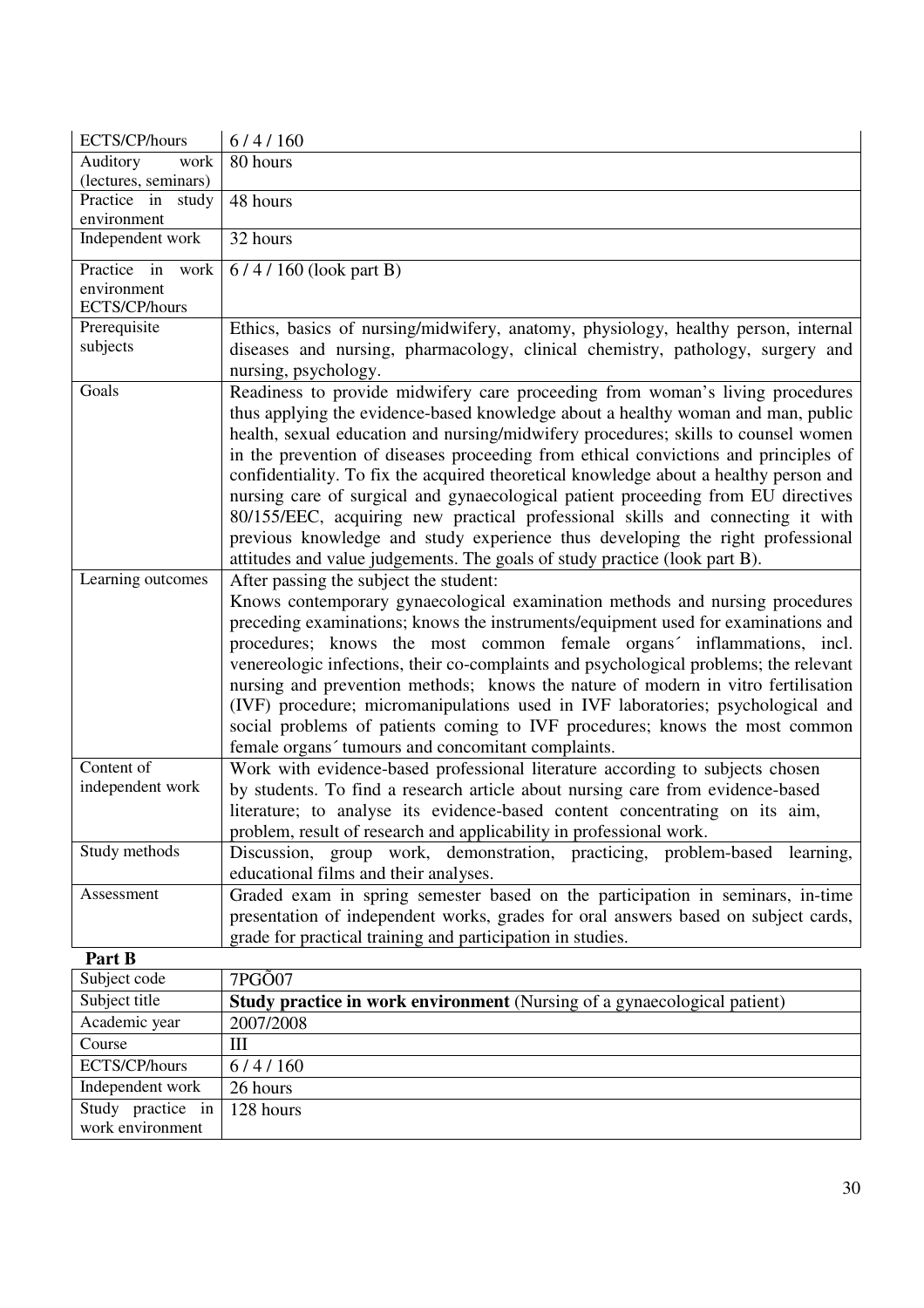| Study practice    | 6 hours                                                                                 |
|-------------------|-----------------------------------------------------------------------------------------|
| seminar           |                                                                                         |
| Goals             | To fix the acquired theoretical knowledge about a healthy person and nursing care of    |
|                   | surgical and gynaecological patient in work environment under the supervision of a      |
|                   | mentor proceeding from EU directives 80/155/EEC, acquiring new practical                |
|                   | professional skills and connecting it with previous knowledge and study experience      |
|                   | thus developing the right professional attitudes and value judgements.                  |
| Learning outcomes | After passing the study practice the student:                                           |
|                   | Can prepare patients for gynaecological operations; can provide first-aid in case of    |
|                   | most common gynaecological traumas; can provide first-aid in case of critical           |
|                   | conditions in gynaecology; can make blood transfusion and observe the patient           |
|                   | during blood transfusion; can counsel woman on abortion prevention; can lay the         |
|                   | gynaecological table during minor procedures/operations; care take care of a patient    |
|                   | in post-operative period; places high value on ethical attitudes and confidentiality of |
|                   | information connected with gynaecological diseases.                                     |
| Content of        | Completion of portfolio; reading and summarising professional literature, writing a     |
| independent work  | practical research work, reflections on personal activities.                            |
| Study methods     | Demonstration, practicing, teamwork, individual study supervising.                      |
| Assessment        | Graded prelim in spring semester presuming the accomplishment of study practice to      |
|                   | its full extent, assessment of practical placement's supervisor with mentor's and       |
|                   | student's comments at student's assessment list, presentation of practical training     |
|                   | portfolio (including the record cards meeting the requirements of EU directives);       |
|                   | practical research paper and its defence.                                               |

| Subject code         | 7NS <sub>007</sub>                                                                      |
|----------------------|-----------------------------------------------------------------------------------------|
| Subject title        | Nursing of a patient with dermato-venereal disease                                      |
| Academic year        | 2007/2008                                                                               |
| Course               | Ш                                                                                       |
| ECTS/CP/hours        | 0,75/0,5/20                                                                             |
| Auditory<br>work     | 10 hours                                                                                |
| (lectures, seminars) |                                                                                         |
| Independent work     | 10 hours                                                                                |
| Prerequisite         | Basics of nursing/midwifery, anatomy, physiology, biophysics, genetics, pathology,      |
| subjects             | microbiology, public health, hospital infections, clinical chemistry, pharmacology,     |
|                      | study of nutrition.                                                                     |
| Goals                | Readiness to provide nursing/midwifery care for patients and their relatives in case of |
|                      | different dermato-venereal diseases. Knowledge about risk factors and prevention        |
|                      | ways; skills to work with a patient having dermato-venereal disease without affecting   |
|                      | him/herself and others placing high value on patient's privacy, health and midwifery    |
|                      | ethics.                                                                                 |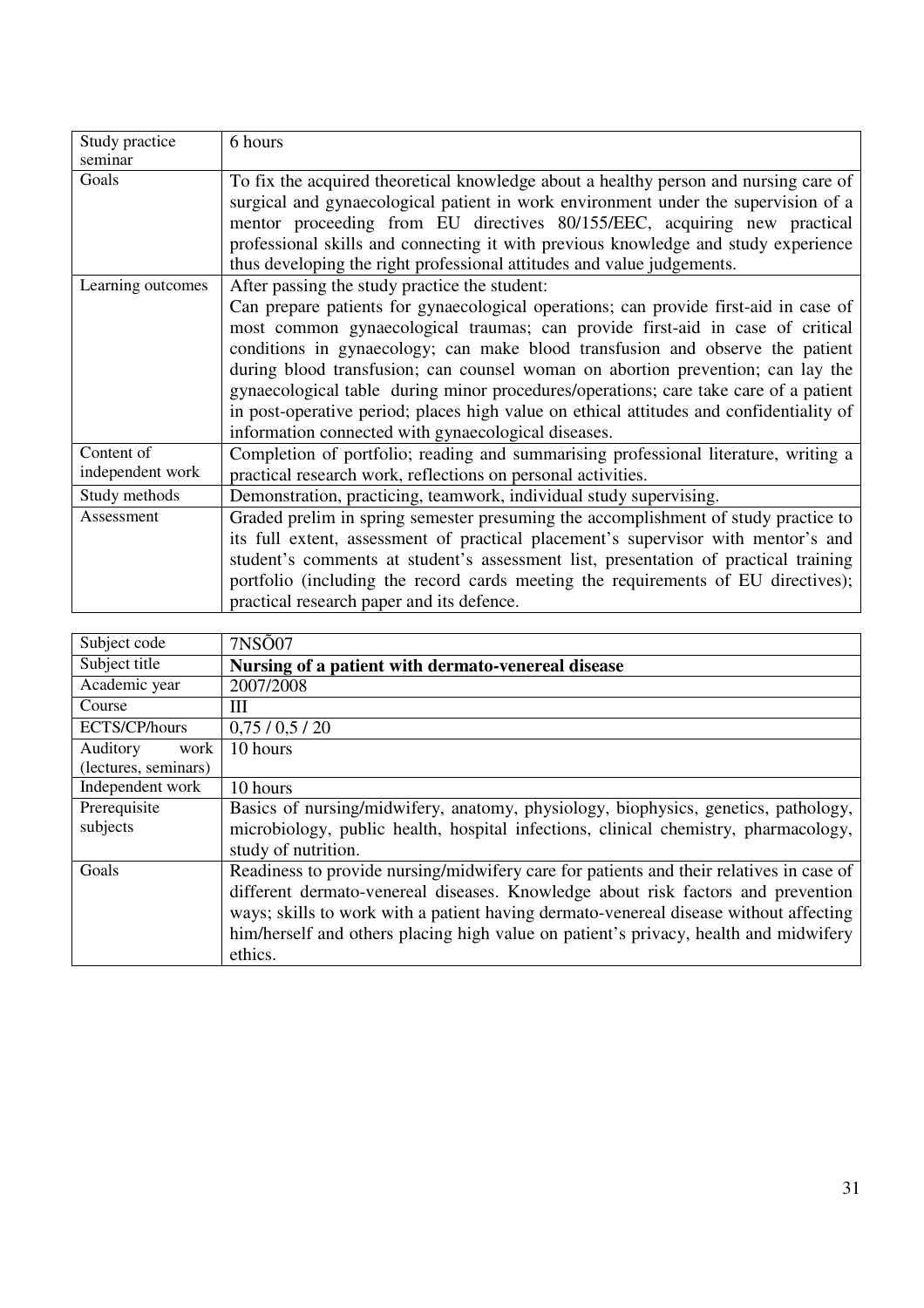| Learning outcomes | After passing the subject the student:                                                    |
|-------------------|-------------------------------------------------------------------------------------------|
|                   | Knows the ways of prevention of venereal diseases and counsel about their                 |
|                   | prevention; the symptoms of venereal diseases and nursing procedures used their           |
|                   | diagnoses and treatment. Can examine skin in case of most common skin diseases,           |
|                   | knows the rush elements of skin diseases; can identify serious skin diseases: psoriasis   |
|                   | and systemic connective tissue disease; can identify the signs of mole becoming           |
|                   | malignant (signs of melanoma). Knows the methods for the prevention of allergic           |
|                   | diseases. Can identify the rashes of allergic diseases, knows their main treatment        |
|                   | principles and nursing procedures used in treatment. Knows the methods for the            |
|                   | prevention of infectious skin diseases. Can identify the rashes of infectious skin        |
|                   | diseases, knows their main treatment principles and nursing procedures used in            |
|                   | treatment.                                                                                |
| Content of        | Compilation of presentation on given subjects according to the instruction that shall     |
| independent work  | be sent to the lecturer and fellow students by e-mail before its oral presentation.       |
|                   | Given subjects: Rush elements of skin; Dermatophytosis; Treatment principles of           |
|                   | dermatophytosis; Virus infections of skin; Treatment principles of skin virus             |
|                   | infections; Bacterial infections of skin; Treatment principles of bacterial infections of |
|                   | skin; Pediculosis, its treatment; Scabies, their treatment; Acne, its treatment; Eszema;  |
|                   | Atopic dermatitis; Treatment principles of allergic skin diseases.                        |
| Study methods     | Group work, discussion, presentation                                                      |
| Assessment        | Graded prelim in spring semester presuming the making the presentation.                   |

| Subject code         | <b>7EK07</b>                                                                        |
|----------------------|-------------------------------------------------------------------------------------|
| Subject title        | <b>Estonian</b>                                                                     |
| Academic year        | 2007/2008                                                                           |
| Course               | III                                                                                 |
| ECTS/CP/hours        | 1,5 ECTS / 40                                                                       |
| Auditory<br>work     | 20                                                                                  |
| (lectures, seminars) |                                                                                     |
| Independent work     | 20                                                                                  |
| Prerequisite         | $\overline{a}$                                                                      |
| subjects             |                                                                                     |
|                      |                                                                                     |
| Goals                | Correct use of language both orally and in written form.                            |
| Learning             | After passing the subject the student:                                              |
| outcomes             | Can express himself/herself correctly both orally and in written form; can use      |
|                      | professional terminology properly. Knows how to forward the relevant information    |
|                      | effectively, how to compile written papers and necessary documents. Places a high   |
|                      | value at native language and importance of a word in communication process; correct |
|                      | expression skills.                                                                  |
| Content and          | Independent work shall fix the acquired knowledge and forms bases for future        |
| methods of           | research work.                                                                      |
| independent work     | Methods: home-learning by practicing Estonian, work with professional vocabulary,   |
|                      | compilation of written papers.                                                      |
| Study methods        | Discussion, group work, compilation of concept card, subject presentations, tests.  |
|                      |                                                                                     |
| Assessment           | Graded prelim in the spring semester of the $3^{\overline{rd}}$ course              |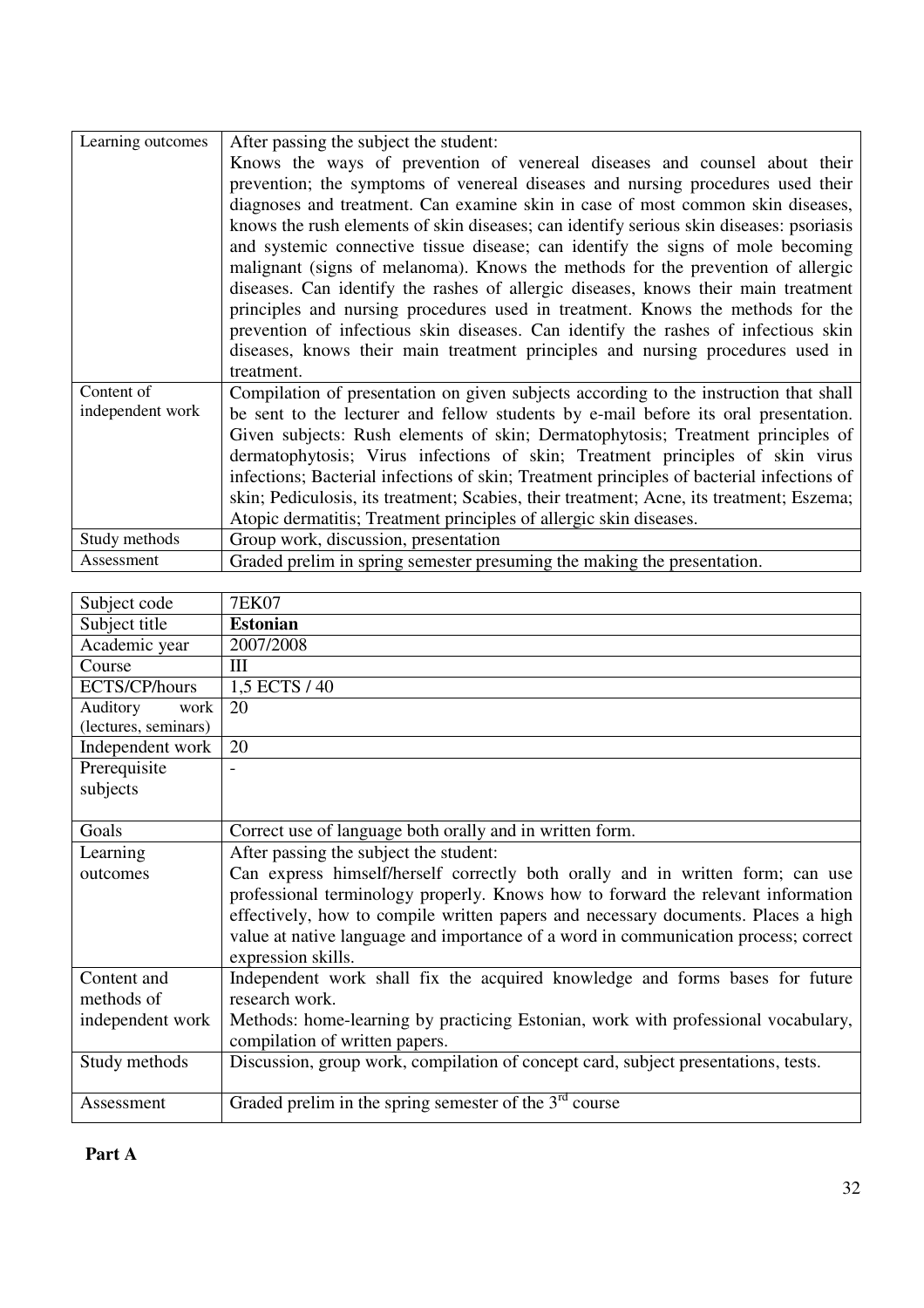| Subject code         | 7PSPÄ07                                                                                                                                                                          |
|----------------------|----------------------------------------------------------------------------------------------------------------------------------------------------------------------------------|
| Subject title        | Pathological delivery, -puerperium and study practice                                                                                                                            |
| Academic year        | 2007/2008                                                                                                                                                                        |
| Course               | IV                                                                                                                                                                               |
| ECTS/CP/hours        | 9/6/240                                                                                                                                                                          |
| Auditory work        | 112                                                                                                                                                                              |
| (lectures, seminars) |                                                                                                                                                                                  |
| Practice in study    | 80                                                                                                                                                                               |
| environment          |                                                                                                                                                                                  |
| Independent work     | 48                                                                                                                                                                               |
| Practice in work     | 5/10/400 (look part B)                                                                                                                                                           |
| environment          |                                                                                                                                                                                  |
| ECTS/CP/hours        |                                                                                                                                                                                  |
| Prerequisite         | Anatomy, embryology, healthy person, public health, pharmacology, family                                                                                                         |
| subjects             | planning, basics of midwifery, normal and risk pregnancy and midwifery, normal                                                                                                   |
|                      | delivery, -puerperium.                                                                                                                                                           |
| Goals                | Readiness to provide midwifery care proceeding from woman's living procedures,                                                                                                   |
|                      | thus applying evidence-based knowledge both about normal and pathological                                                                                                        |
|                      | delivery, with the skills to determine and diagnose the beginning pregnancy                                                                                                      |
|                      | pathology and provide the right midwifery care according to the situation. To fix the                                                                                            |
|                      | acquired knowledge about a healthy person, normal- and risk pregnancy, normal and                                                                                                |
|                      | pathological delivery, pathological puerperium during practice in work environment,                                                                                              |
|                      | under the supervision of a mentor; to acquire new practical professional experiences                                                                                             |
|                      | connecting earlier knowledge and study experience with the practice in women's                                                                                                   |
|                      | clinic thus developing the right professional attitudes and value judgements (Look                                                                                               |
|                      | part B).                                                                                                                                                                         |
| Learning             | After passing the subject the student:                                                                                                                                           |
| outcomes             | Knows the principles of the observing, conducting of delivery and counselling of a women in                                                                                      |
|                      | labour with fetus in posterior- and perpendicular occipital position and with multiple<br>pregnancy; knows the principles of the observing and conducting of pre- and postmature |
|                      | delivery; knows the specificity and care of pre- and postmature newborn; knows delivery                                                                                          |
|                      | dystocia and principles of KTG interpretation; knows puerperal diseases<br>including                                                                                             |
|                      | infections, obstetric traumas, etiological factors and can counsel about their care and                                                                                          |
|                      | prevention; knows obstetric operations and midwifery procedures; knows the instructions                                                                                          |
|                      | validated by the Estonian Society of Gynaecologists (ESG).                                                                                                                       |
| Content of           | Work with evidence-based professional literature proceeding from subjects chosen by                                                                                              |
| independent work     | the student. To find a research article from evidence-based literature about                                                                                                     |
|                      | midwifery/mother care. Analyses of the evidence-based content of the article                                                                                                     |
|                      | concentrating on the aim of research, problem and research results.                                                                                                              |
| Study methods        | Demonstration and practice during practical training in study environment,                                                                                                       |
|                      | discussion in groups, educational film analyses, problem exercises, role plays,                                                                                                  |
|                      | compilation of portfolios, study visit.                                                                                                                                          |
| Assessment           | Graded exam in autumn semester, written test presuming participation in auditory                                                                                                 |
|                      | work and study practice in study environment, where the skills of<br>hand-on                                                                                                     |
|                      | demonstration and oral self- expression are assessed; in time presentation of                                                                                                    |
|                      | independent works.                                                                                                                                                               |
|                      |                                                                                                                                                                                  |

# **Part B**

| Subject code  | 7PPA07                                                                   |
|---------------|--------------------------------------------------------------------------|
| Subject title | <b>Practice in work environment</b> (Pathological delivery, -puerperium) |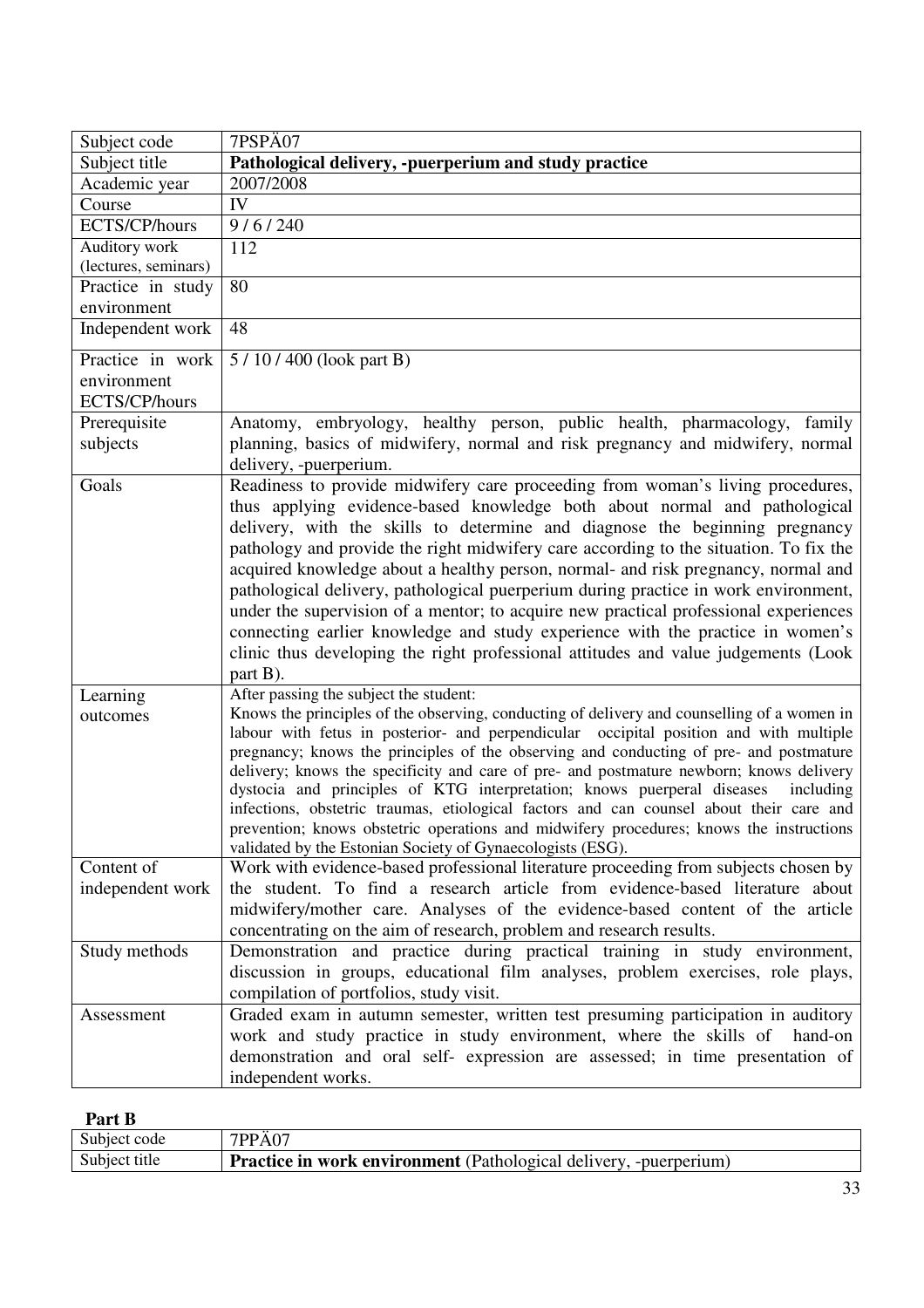| Academic year     | 2007/08                                                                                                                                                                                                                                                                                                                                                                                                                                                                                                                                                                                                                                                                                                                                                                                                                                                                                                       |
|-------------------|---------------------------------------------------------------------------------------------------------------------------------------------------------------------------------------------------------------------------------------------------------------------------------------------------------------------------------------------------------------------------------------------------------------------------------------------------------------------------------------------------------------------------------------------------------------------------------------------------------------------------------------------------------------------------------------------------------------------------------------------------------------------------------------------------------------------------------------------------------------------------------------------------------------|
| Course            | IV                                                                                                                                                                                                                                                                                                                                                                                                                                                                                                                                                                                                                                                                                                                                                                                                                                                                                                            |
| ECTS/CP/hours     | 15/10/400                                                                                                                                                                                                                                                                                                                                                                                                                                                                                                                                                                                                                                                                                                                                                                                                                                                                                                     |
| Independent work  | 74                                                                                                                                                                                                                                                                                                                                                                                                                                                                                                                                                                                                                                                                                                                                                                                                                                                                                                            |
| Study practice in | 320                                                                                                                                                                                                                                                                                                                                                                                                                                                                                                                                                                                                                                                                                                                                                                                                                                                                                                           |
| work environment  |                                                                                                                                                                                                                                                                                                                                                                                                                                                                                                                                                                                                                                                                                                                                                                                                                                                                                                               |
| Study practice    | 6                                                                                                                                                                                                                                                                                                                                                                                                                                                                                                                                                                                                                                                                                                                                                                                                                                                                                                             |
| seminar           |                                                                                                                                                                                                                                                                                                                                                                                                                                                                                                                                                                                                                                                                                                                                                                                                                                                                                                               |
| Goals             | To fix the acquired theoretical knowledge about a healthy person, pregnancy,<br>parturition, breastfeeding and neonatal care with practice in work environment under<br>the supervision of a mentor; to acquire professional practical skills through the<br>connection of theory with practice in women's clinic, delivery ward and neonatal<br>ward thus developing the right professional attitudes and value judgements in<br>students.                                                                                                                                                                                                                                                                                                                                                                                                                                                                   |
| Learning outcomes | Can provide first aid in case of posterior- and perpendicular position of fetus, previa/prolapse<br>of small parts; can provide first aid in case of bleeding during delivery/puerperium; can<br>prepare a woman in labour for obstetric operations and observe the woman during the post-<br>operation/delivery period; can provide help in extreme situations (manual placenta removal,<br>revision of uterine cavity, eclampsia, delivery of multiple- and posterior fetuses) after having<br>passed pre-clinical practice; knows the midwifery procedures connected<br>with<br>obstetric/puerperal abnormalities; can counsel in case of breastfeeding of pre-and postmature<br>newborn; places high value on the provision of safe and private environment proceeding<br>from patient's individual needs; places high value on ethical attitudes in communication with<br>patients and their loved ones. |
| Content<br>of     | Filling in parturition- and puerperal records pursuant to EU directives on every                                                                                                                                                                                                                                                                                                                                                                                                                                                                                                                                                                                                                                                                                                                                                                                                                              |
| independent work  | procedure the student assists of performs independently under the supervision of a                                                                                                                                                                                                                                                                                                                                                                                                                                                                                                                                                                                                                                                                                                                                                                                                                            |
|                   | mentor.                                                                                                                                                                                                                                                                                                                                                                                                                                                                                                                                                                                                                                                                                                                                                                                                                                                                                                       |
|                   | Organising of portfolio, reading professional literature, translating, writing practical                                                                                                                                                                                                                                                                                                                                                                                                                                                                                                                                                                                                                                                                                                                                                                                                                      |
|                   | research paper with the use of professional evidence-based articles.                                                                                                                                                                                                                                                                                                                                                                                                                                                                                                                                                                                                                                                                                                                                                                                                                                          |
| Study methods     | Demonstration; practicing; teamwork; work with literature: translating, abstracts;                                                                                                                                                                                                                                                                                                                                                                                                                                                                                                                                                                                                                                                                                                                                                                                                                            |
|                   | supervision of a student; giving feedback.                                                                                                                                                                                                                                                                                                                                                                                                                                                                                                                                                                                                                                                                                                                                                                                                                                                                    |
| Assessment        | Graded prelim in spring semester presuming the accomplishment of study practice to                                                                                                                                                                                                                                                                                                                                                                                                                                                                                                                                                                                                                                                                                                                                                                                                                            |
|                   | its full extent, assessment of practical placement's supervisor with mentor's and                                                                                                                                                                                                                                                                                                                                                                                                                                                                                                                                                                                                                                                                                                                                                                                                                             |
|                   | student's comments at student's assessment list, presentation of practical training                                                                                                                                                                                                                                                                                                                                                                                                                                                                                                                                                                                                                                                                                                                                                                                                                           |
|                   | portfolio with practical training records meeting the requirements of EU directives,                                                                                                                                                                                                                                                                                                                                                                                                                                                                                                                                                                                                                                                                                                                                                                                                                          |
|                   | practical research paper and its defence                                                                                                                                                                                                                                                                                                                                                                                                                                                                                                                                                                                                                                                                                                                                                                                                                                                                      |

| . <u>.</u>           |                                           |  |  |
|----------------------|-------------------------------------------|--|--|
| Subject code         | 7IÕ07                                     |  |  |
| Subject title        | Intensive care nursing and study practice |  |  |
| Academic year        | 2007/2008                                 |  |  |
| Course               | IV                                        |  |  |
| ECTS/CP/hours        | 3/2/80                                    |  |  |
| Auditory<br>work     | 44 hours                                  |  |  |
| (lectures, seminars) |                                           |  |  |
| Practice in study    | 16 hours                                  |  |  |
| environment          |                                           |  |  |
| Independent work     | 20 hours                                  |  |  |
| Practice in work     | 6/4/160                                   |  |  |
| environment          |                                           |  |  |
| ECTS/CP/hours        |                                           |  |  |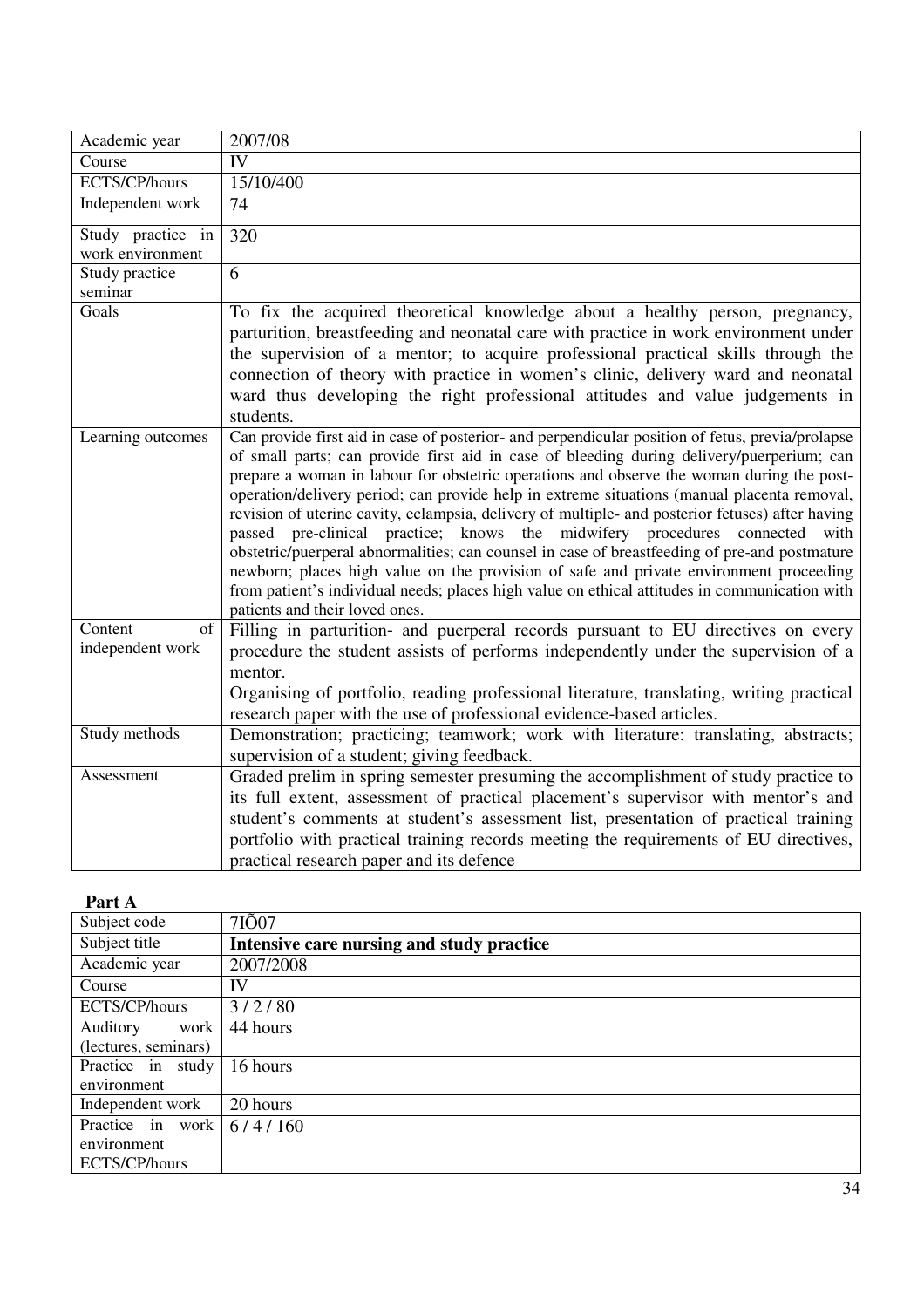| Prerequisite<br>subjects | Basics of nursing/midwifery, nursing of a patient with internal disease, nursing of<br>surgical patient, pharmacology, pathology, anatomy, physiology, biophysics,<br>children's diseases and nursing, first aid, neural diseases and nursing.                                                                                                                                                                                   |  |  |  |
|--------------------------|----------------------------------------------------------------------------------------------------------------------------------------------------------------------------------------------------------------------------------------------------------------------------------------------------------------------------------------------------------------------------------------------------------------------------------|--|--|--|
| Goals                    | Readiness to provide nursing/midwifery care considering the specificity of<br>examination, treatment, care and behaviour of a patient critical situation working as a<br>member of team. Can provide nursing/midwifery care and teach/instruct a patient<br>needing intensive care and his/her family under the supervision of a mentor in work<br>environment according to the aims of practical training and legislative acts. |  |  |  |
| Learning outcomes        | After passing the subject the student:                                                                                                                                                                                                                                                                                                                                                                                           |  |  |  |
|                          | Has knowledge about intensive care and nursing. Knows the main concepts of                                                                                                                                                                                                                                                                                                                                                       |  |  |  |
|                          | intensive care. Can plan nursing procedures according to patient's individual and                                                                                                                                                                                                                                                                                                                                                |  |  |  |
|                          | health problems. Can observe the intensive care and assess his/her condition. Can fill                                                                                                                                                                                                                                                                                                                                           |  |  |  |
|                          | in intensive care documentation. Can perform intensive nursing procedures,                                                                                                                                                                                                                                                                                                                                                       |  |  |  |
|                          | including resuscitation. Knows the problems that may arise during procedures and<br>can solve them.                                                                                                                                                                                                                                                                                                                              |  |  |  |
| Content of               | Two written papers: Situation exercise connected with intensive care medications (4-                                                                                                                                                                                                                                                                                                                                             |  |  |  |
| independent work         | 5 students in a group). A student shall compile a short syllabus on a given subject                                                                                                                                                                                                                                                                                                                                              |  |  |  |
|                          | and makes a PowerPoint presentation to other students (2 students in a group).                                                                                                                                                                                                                                                                                                                                                   |  |  |  |
| Study methods            | Discussion in groups, educational film analyses, problem exercises, role plays,                                                                                                                                                                                                                                                                                                                                                  |  |  |  |
|                          | analyses of scientific articles and literature, brainstorm, practicing, examination,<br>presentation of the short syllabus.                                                                                                                                                                                                                                                                                                      |  |  |  |
| Assessment               | Complex exam in autumn semester, the first part of which is a test on the theory of                                                                                                                                                                                                                                                                                                                                              |  |  |  |
|                          | intensive care and intensive nursing, the second part is comprised of a problem                                                                                                                                                                                                                                                                                                                                                  |  |  |  |
|                          | situation and its solution with the accomplishment of intensive care nursing                                                                                                                                                                                                                                                                                                                                                     |  |  |  |
|                          | procedures. Student's learning is being assessed during the whole course by the                                                                                                                                                                                                                                                                                                                                                  |  |  |  |
|                          | lecturer and fellow students. Formation of the course grade is based on the results of                                                                                                                                                                                                                                                                                                                                           |  |  |  |
|                          | student's independent work, lesson-tests, test, and solution of problem situation with                                                                                                                                                                                                                                                                                                                                           |  |  |  |
| $\overline{ }$           | planned activities.                                                                                                                                                                                                                                                                                                                                                                                                              |  |  |  |

| Part B            |                                                                                       |  |  |  |
|-------------------|---------------------------------------------------------------------------------------|--|--|--|
| Subject code      | 7PIÕ07                                                                                |  |  |  |
| Subject title     | <b>Study practice in work environment</b> (Intensive care nursing)                    |  |  |  |
| Academic year     | 2007/2008                                                                             |  |  |  |
| Course            | <b>IV</b>                                                                             |  |  |  |
| ECTS/CP/hours     | 6/4/160                                                                               |  |  |  |
| Independent work  | 128 hours                                                                             |  |  |  |
| Study practice in | 26 hours                                                                              |  |  |  |
| work environment  |                                                                                       |  |  |  |
| Study<br>practice | 6 hours                                                                               |  |  |  |
| seminar           |                                                                                       |  |  |  |
| Goals             | The aim of the intensive care nursing study practice is to integrate the acquired     |  |  |  |
|                   | theoretical knowledge/skills with practice and acquire practical work techniques in   |  |  |  |
|                   | clinical environment.                                                                 |  |  |  |
| Learning outcomes | After passing the study practice the student:                                         |  |  |  |
|                   | Has got acquainted with practical placement; can cooperate with patients needing      |  |  |  |
|                   | intensive care and their loved ones; can work in a team; can perform intensive care   |  |  |  |
|                   | nursing procedures acquired at school with the help of a practical training mentor;   |  |  |  |
|                   | can fill in intensive care documentation; is able to analyse and assess the practical |  |  |  |
|                   | training process.                                                                     |  |  |  |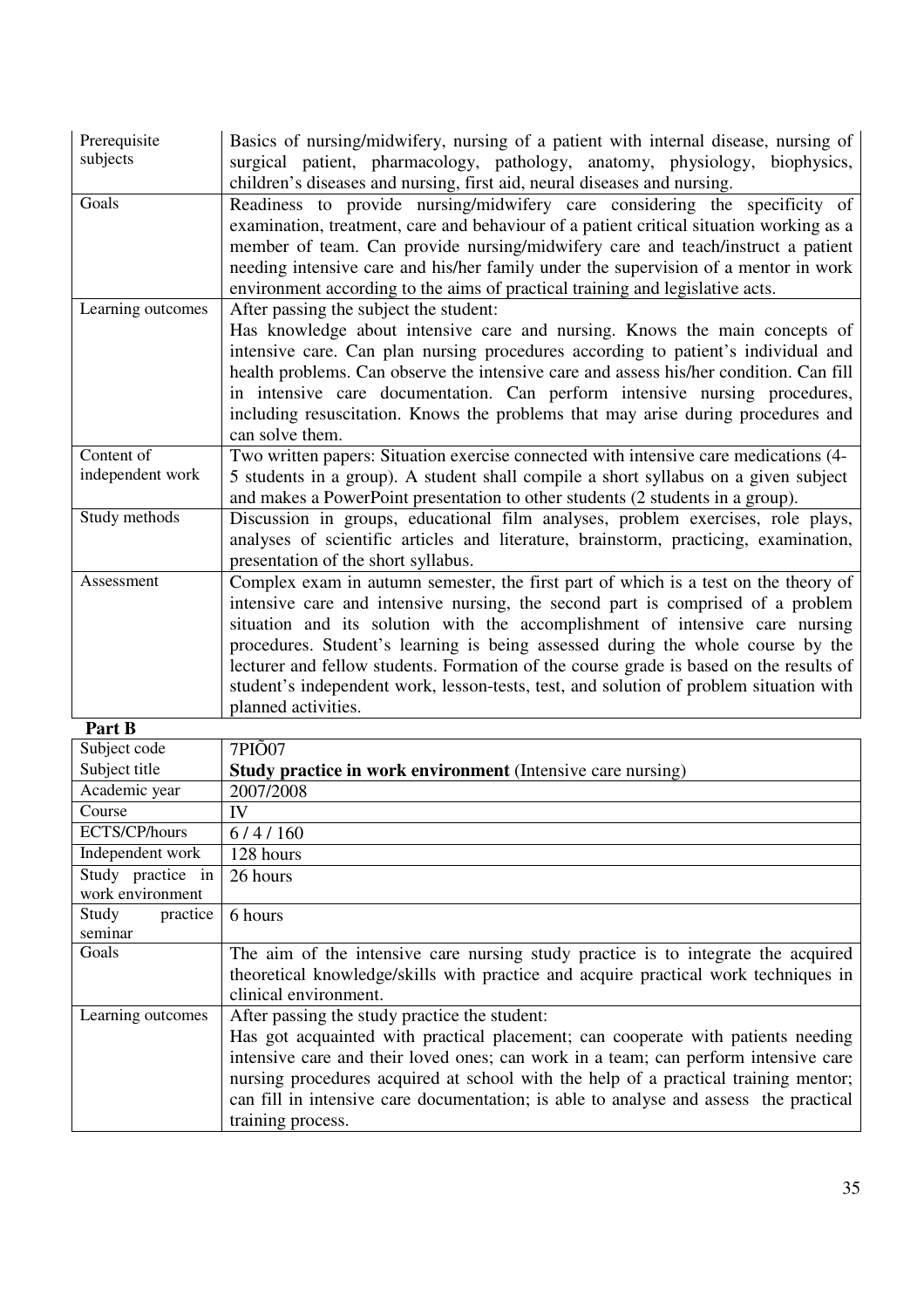| Content<br>of<br>independent work | Compilation of practical work using nursing- and clinical-theoretical knowledge base<br>and personal practical experiences (look the Instruction for the Compilation of |  |  |  |  |
|-----------------------------------|-------------------------------------------------------------------------------------------------------------------------------------------------------------------------|--|--|--|--|
|                                   | Practical Training Portfolio); filling in practical training diary; compilation of                                                                                      |  |  |  |  |
|                                   | practical training portfolio.                                                                                                                                           |  |  |  |  |
| Study methods                     | Individual supervision, observation, keeping/recording a practical training diary,                                                                                      |  |  |  |  |
|                                   | independent work with literature, performance of practical nursing procedures,                                                                                          |  |  |  |  |
|                                   | assessment on personal activities and supervision in practical placement.                                                                                               |  |  |  |  |
| Assessment                        | Graded prelim in autumn semester. Required criteria for getting the grade:                                                                                              |  |  |  |  |
|                                   | accomplishment of study practice to its full extent; assessment of practical                                                                                            |  |  |  |  |
|                                   | placement's supervisor with mentor's and student's comments at student's                                                                                                |  |  |  |  |
|                                   | assessment list, presentation of practical training portfolio (including practical work).                                                                               |  |  |  |  |
| Part A                            |                                                                                                                                                                         |  |  |  |  |

| Part A                            |                                                                                      |  |  |  |
|-----------------------------------|--------------------------------------------------------------------------------------|--|--|--|
| Subject code                      | <b>7NEO07</b>                                                                        |  |  |  |
| Subject title                     | <b>Neonatology and study practice</b>                                                |  |  |  |
| Academic year                     | 2007/2008                                                                            |  |  |  |
| Course                            | IV                                                                                   |  |  |  |
| ECTS/CP/hours                     | 3/2/80                                                                               |  |  |  |
| Auditory work                     | 40 hours                                                                             |  |  |  |
| (lectures, seminars)              |                                                                                      |  |  |  |
| Practice in study                 | 24 hours                                                                             |  |  |  |
| environment                       |                                                                                      |  |  |  |
| Independent work                  | 16 hours                                                                             |  |  |  |
| Study practice in                 | 6/4/160 (look part B)                                                                |  |  |  |
| work environment<br>ECTS/CP/hours |                                                                                      |  |  |  |
| Prerequisite subject              |                                                                                      |  |  |  |
|                                   | Anatomy, physiology, embryology, genetics, pharmacology, healthy woman, healthy      |  |  |  |
|                                   | child, healthy pregnant, children's diseases, midwifery in case of pregnancy and     |  |  |  |
|                                   | delivery, normal delivery, pathological delivery, puerperium and nursing in case of  |  |  |  |
| Goals                             | puerperium.                                                                          |  |  |  |
|                                   | Readiness to apply nursing/midwifery care for a newborn and family according to      |  |  |  |
|                                   | living procedures, needs of the patient and his/her loved ones, demonstrating in     |  |  |  |
|                                   | practice evidence-based knowledge, critical thinking and the right value judgements. |  |  |  |
|                                   | Can provide nursing/midwifery care for a sick newborn in work environment under      |  |  |  |
|                                   | the supervision of a mentor, can teach/instruct the patient and his/her family       |  |  |  |
|                                   | according to the aims of practical training (look part B).                           |  |  |  |
| Learning outcomes                 | After passing the subject the student:                                               |  |  |  |
|                                   | Knows newborns' physiology, specificity of development, adaptation and most          |  |  |  |
|                                   | common abnormalities of adaptation of newborns; basic concepts of perinatology and   |  |  |  |
|                                   | their meaning; specificities and abnormalities of postmature and premature newborn.  |  |  |  |
|                                   | Can connect problems arising during pregnancy and delivery with newborn's later      |  |  |  |
|                                   | adaptation and possible disorders; counsel the mother on newborn care and breast     |  |  |  |
|                                   | feeding; decide over the necessity to provide first aid for newborn in delivery room |  |  |  |
|                                   | and assist the doctor in resuscitation; place high value on safe and private         |  |  |  |
|                                   | environment meeting the patient's needs and ethical behaviour with the parents of a  |  |  |  |
|                                   | sick newborn. Recognises the situations requiring notification of social worker to   |  |  |  |
|                                   | guarantee the safety of a newborn.                                                   |  |  |  |
| Content of                        | Compilation of independent works according to the chosen subject, presentation of    |  |  |  |
| independent work                  | independent work, orientation in the subject and answering the questions.            |  |  |  |
| Study methods                     | Group work, situation exercises, demonstration, presentation of independent work,    |  |  |  |
|                                   | discussion, individual supervision, practice in work environment                     |  |  |  |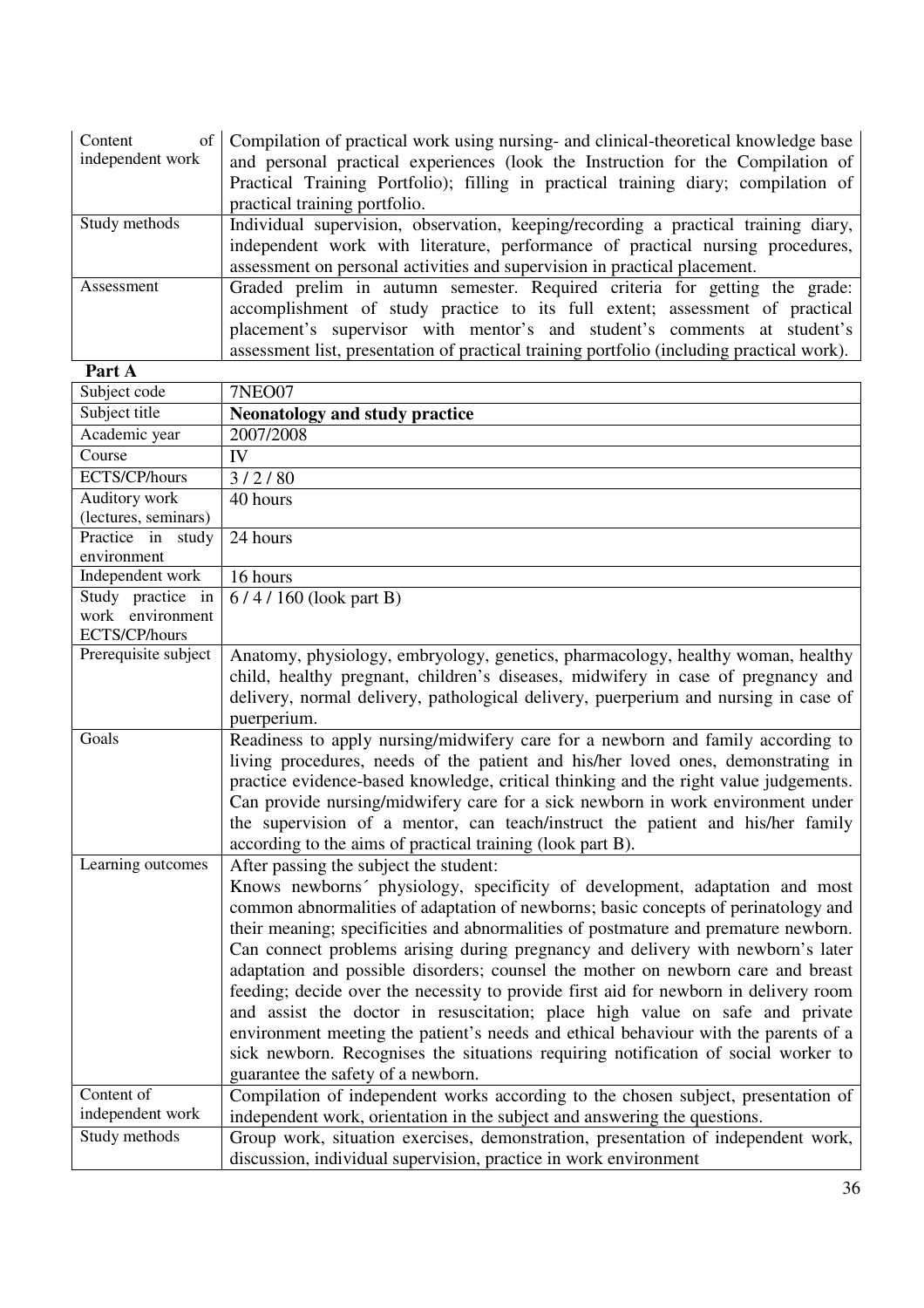| Assessment | Graded prelim in autumn semester. Getting the grade presumes the participation in      |
|------------|----------------------------------------------------------------------------------------|
|            | practice in study environment, participation in seminars and in-time presentation of   |
|            | independent works. Grade for theory is a prerequisite for getting to study practice in |
|            | work environment. Assessment of study practice in work environment (look part B).      |

#### **Part B**

| Subject code                                                         | 7PNEO07                                                                               |  |  |
|----------------------------------------------------------------------|---------------------------------------------------------------------------------------|--|--|
| Subject title                                                        | <b>Study practice in work environment (Neonatology)</b>                               |  |  |
| Academic year                                                        | 2007/2008                                                                             |  |  |
| Course                                                               | IV                                                                                    |  |  |
| ECTS/CP/hours                                                        | 6/4/160                                                                               |  |  |
| Independent work                                                     | 26 hours                                                                              |  |  |
| Study practice<br>in                                                 | 128 hours                                                                             |  |  |
| work environment                                                     |                                                                                       |  |  |
| Study practice                                                       | 6 hours                                                                               |  |  |
| seminars                                                             |                                                                                       |  |  |
| Goals                                                                | To get to know the principles of intensive care nursing on newborns. To perform       |  |  |
|                                                                      | intensive care techniques on newborns under the supervision of a mentor. To learn to  |  |  |
|                                                                      | plan and record intensive care process pursuant to the requirements.                  |  |  |
| Learning outcomes<br>After practice in work environment the student: |                                                                                       |  |  |
|                                                                      | Can determine the need for nursing care on a sick newborn. Can counsel and instruct   |  |  |
|                                                                      | parents. Knows the specificity of newborn intensive care nursing, can perform nursing |  |  |
|                                                                      | procedures under the supervision of a mentor. Knows the rules of cooperation with     |  |  |
|                                                                      | different specialists.                                                                |  |  |
| Content of                                                           | Compilation of practical training portfolio. Compilation of independent work, its in- |  |  |
| independent work                                                     | time presentation and defence.                                                        |  |  |
| Study methods                                                        | Individual supervision, demonstration, practicing, compilation of study portfolio,    |  |  |
|                                                                      | abstracts of literature, compilation of study portfolio, reflection on activities     |  |  |
| Assessment                                                           | Graded prelim in spring semester presuming the accomplishment of study practice to    |  |  |
|                                                                      | its full extent, assessment of practical placement's supervisor with mentor's and     |  |  |
|                                                                      | student's comments at student's assessment list, presentation of practical training   |  |  |
|                                                                      | portfolio.                                                                            |  |  |

| Subject code         | 7NÄÕ07                                                                                   |  |  |  |  |
|----------------------|------------------------------------------------------------------------------------------|--|--|--|--|
| Subject title        | Nursing of a neurological patient                                                        |  |  |  |  |
| Academic year        | 2007/2008                                                                                |  |  |  |  |
| Course               | IV                                                                                       |  |  |  |  |
| ECTS/CP/hours        | 0,75/0,5/20                                                                              |  |  |  |  |
| Auditory work        | 10 hours                                                                                 |  |  |  |  |
| (lectures, seminars) |                                                                                          |  |  |  |  |
| Independent work     | 10 hours                                                                                 |  |  |  |  |
| Prerequisite         | of<br>physiology, biophysics, pharmacology, pathology,<br>basics<br>Anatomy,             |  |  |  |  |
| subjects             | nursing/midwifery, psychology, clinical chemistry, internal- and surgical diseases.      |  |  |  |  |
| Goals                | Readiness to determine and solve different nursing problems arising in case of           |  |  |  |  |
|                      | neurological diseases according to the specificity of given patient's disease, patient's |  |  |  |  |
|                      | individuality and his/her personal choices. Skills to inform and instruct the patient    |  |  |  |  |
|                      | and his/her family member in finding the optimal care, placing high value on ethics      |  |  |  |  |
|                      | and empathy.                                                                             |  |  |  |  |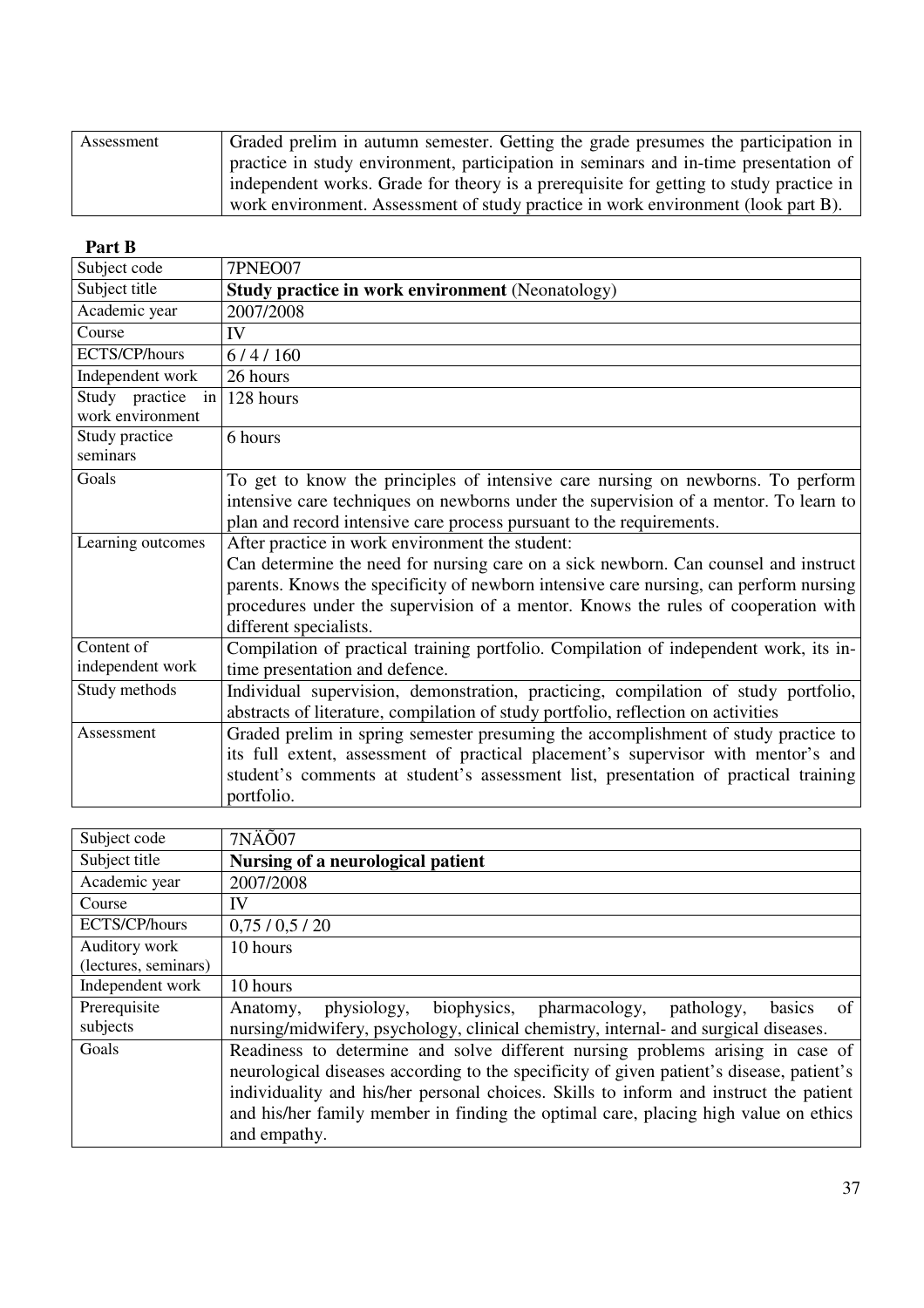| Learning outcomes                                                                                | After passing the subject the student: Has acquired knowledge required for midwife's     |  |  |
|--------------------------------------------------------------------------------------------------|------------------------------------------------------------------------------------------|--|--|
|                                                                                                  | work about the nature of most common neural diseases; risk factors; basic symptoms;      |  |  |
|                                                                                                  | examination methods, prophylactics and treatment possibilities.                          |  |  |
| Content of                                                                                       | 1. Preparation for tests.                                                                |  |  |
| independent work                                                                                 | 2. Independent learning of the following diseases:                                       |  |  |
|                                                                                                  | tick-borne encephalitis, tick-borreliosis, polysclerosis, children's cerebral paralyses, |  |  |
|                                                                                                  | Parkinson disease.                                                                       |  |  |
|                                                                                                  | Test of knowledge in a form of discussion or test during practice.                       |  |  |
| Graded prelim in autumn semester presuming the participation in practical training<br>Assessment |                                                                                          |  |  |
|                                                                                                  | and presentation of independent work.                                                    |  |  |

| Subject code                                                | <b>7LOR07</b>                                                                                                                                            |  |  |  |
|-------------------------------------------------------------|----------------------------------------------------------------------------------------------------------------------------------------------------------|--|--|--|
| Subject title                                               | Nursing of ear-nose-throat- and eye diseases                                                                                                             |  |  |  |
| Academic year                                               | 2007/2008                                                                                                                                                |  |  |  |
| Course                                                      | IV                                                                                                                                                       |  |  |  |
| ECTS/CP/hours                                               | 1,5/1/40                                                                                                                                                 |  |  |  |
| Auditory work                                               | 8 hours                                                                                                                                                  |  |  |  |
| (lectures, seminars)                                        |                                                                                                                                                          |  |  |  |
| Practice in study                                           | 12 hours                                                                                                                                                 |  |  |  |
| environment                                                 |                                                                                                                                                          |  |  |  |
| Independent work                                            | 20 hours                                                                                                                                                 |  |  |  |
| Prerequisite                                                | Basics of nursing/midwifery,<br>anatomy, physiology,<br>biophysics,<br>pathology,                                                                        |  |  |  |
| subjects                                                    | pharmacology, clinical chemistry, microbiology, nursing of an internal-, surgical-                                                                       |  |  |  |
|                                                             | patient and sick child.                                                                                                                                  |  |  |  |
| Goals                                                       | Skills to plan nursing care according to the patient's individual- and health problems.                                                                  |  |  |  |
|                                                             | Knowledge about the basic symptoms, risk factors and transmission ways of most                                                                           |  |  |  |
|                                                             | common ear-nose-throat- and eye diseases. Skills to provide process-based nursing                                                                        |  |  |  |
|                                                             | care and perform nursing procedures without harming the patient.                                                                                         |  |  |  |
| After passing the subject the student:<br>Learning outcomes |                                                                                                                                                          |  |  |  |
|                                                             | Knows the basic symptoms of diseases; their risk factors; effects of drugs; legislative                                                                  |  |  |  |
|                                                             | acts regulating the sphere. Knows and can apply in practice patients' examination                                                                        |  |  |  |
|                                                             | methods used in the speciality; knows the possibilities for the prevention of diseases;                                                                  |  |  |  |
|                                                             | can critically assess the actual problems. Can prevent potential problems; lead                                                                          |  |  |  |
|                                                             | nursing process considering patients interests.                                                                                                          |  |  |  |
| Content of                                                  | Written compilation of 10-minute presentation for seminar (according to the                                                                              |  |  |  |
| independent work                                            | Instruction for the Compilation of Student Papers) on the actual, potential problems                                                                     |  |  |  |
|                                                             | and nursing procedures in case of a patient with the disease chosen from seminar                                                                         |  |  |  |
|                                                             | subjects, using both electronic- and other evidence-based sources at least one of                                                                        |  |  |  |
|                                                             | which has to meet the requirements for scientific literature. To work theoretically                                                                      |  |  |  |
|                                                             | through the diseases and nursing process according to the chosen subject. To compile                                                                     |  |  |  |
|                                                             | a syllabus on basic concepts and write an instruction for one nursing procedure.                                                                         |  |  |  |
|                                                             | To compile a written review of one nursing process (with the correction of nursing                                                                       |  |  |  |
| Study methods                                               | plan) at every seminar.<br>Discussion, demonstration, study portfolio                                                                                    |  |  |  |
| Assessment                                                  | Graded prelim in autumn semester. Formation of the grade: arithmetical average of                                                                        |  |  |  |
|                                                             |                                                                                                                                                          |  |  |  |
|                                                             | the grades for nursing procedures accomplished during practice in study<br>environment, seminar presentation, reviews and test on the material passed in |  |  |  |
|                                                             |                                                                                                                                                          |  |  |  |
|                                                             | seminars. Prerequisites for getting the grade: presentation of study portfolio                                                                           |  |  |  |
|                                                             | comprising the syllabuses of the materials of lectures, seminars, practical trainings;                                                                   |  |  |  |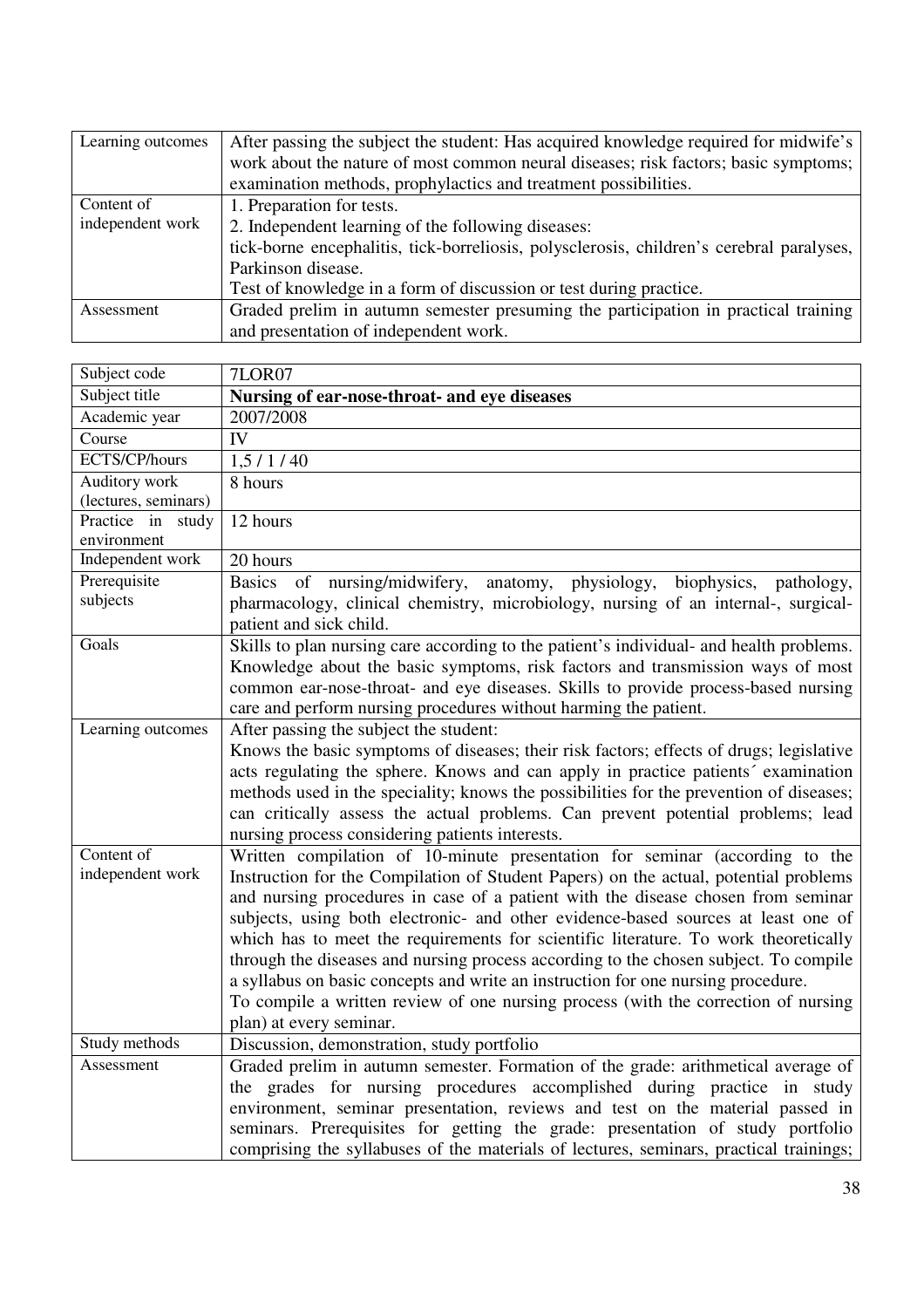|  | syllabuses or copies of internet- and scientific literature sources. |  |
|--|----------------------------------------------------------------------|--|
|  |                                                                      |  |

ECTS/CP/hours | 10,7 / 7 / 280 Independent work 50 hours

| rarı A               |                                                                                         |
|----------------------|-----------------------------------------------------------------------------------------|
| Subject code         | 7EO12604                                                                                |
| Subject title        | Primary health care nursing and study practice                                          |
| Academic year        | 2007/2008                                                                               |
| Course               | IV                                                                                      |
| ECTS/CP/hours        | 3/2/80                                                                                  |
| Auditory<br>work     | 40 hours                                                                                |
| (lectures, seminars) |                                                                                         |
| Practice in study    | 16 hours                                                                                |
| environment          |                                                                                         |
| Independent work     | 24 hours                                                                                |
| Study practice in    | 10,5/7/280 (look part B)                                                                |
| work environment     |                                                                                         |
| ECTS/CP/hours        |                                                                                         |
| Prerequisite subject | Anatomy, physiology, embryology, genetics, pharmacology, healthy woman, healthy         |
|                      | child, healthy pregnant, children's diseases, midwifery in case of pregnancy and        |
|                      | delivery, normal delivery, pathological delivery, -puerperium and nursing in case of    |
|                      | puerperium.                                                                             |
| Goals                | Skills to use the previously acquired knowledge according to the spheres of primary     |
|                      | health care nursing/midwifery, skills to identify the individual's and his/her family's |
|                      | need for nursing/midwifery care both in ambulatory- and home environment.               |
|                      | Appreciation and application of teamwork principles and communication skills in         |
|                      | personal work. Can provide nursing/midwifery care in work environment under the         |
|                      | supervision of a mentor and teach/instruct the patient and his/her family proceeding    |
|                      | from the aims of practical training and legislative acts.                               |
| Learning outcomes    | After passing the subject the student:                                                  |
|                      | Knows the current situation, work organisation and possibilities for the development    |
|                      | of primary health care. Knows the basics of family- and home nursing. Can               |
|                      |                                                                                         |
|                      | determine he need for nursing/midwifery care, compile a nursing plan and provide        |
|                      | nursing care according to the individual's and his/her family's needs. Can use the      |
|                      | acquired knowledge in the organisation of family nurse's work and provision of          |
|                      | nursing care. Is ready to work in a multidisciplinary team.                             |
| Content of           | Independent work with study materials and obligatory literature according to the        |
| independent work     | spheres of primary health care nurse's /midwife's work. Compilation and                 |
|                      | presentation of independent works on primary health care nursing/midwifery              |
|                      | subjects.                                                                               |
| Study methods        | Group work, situation exercises, demonstration, presentation of independent work,       |
|                      | discussion, individual supervision, practice in work environment.                       |
| Assessment           | Graded prelim in autumn semester presuming active participation in studies, in-time     |
|                      | presentation of independent works, participation in discussions.                        |
| Part B               |                                                                                         |
| Subject code         | 7PEÕ07                                                                                  |
| Subject title        | <b>Study practice in work environment</b> (Primary health care nursing)                 |
| Academic year        | 2007/2008                                                                               |
| Course               | IV                                                                                      |
|                      |                                                                                         |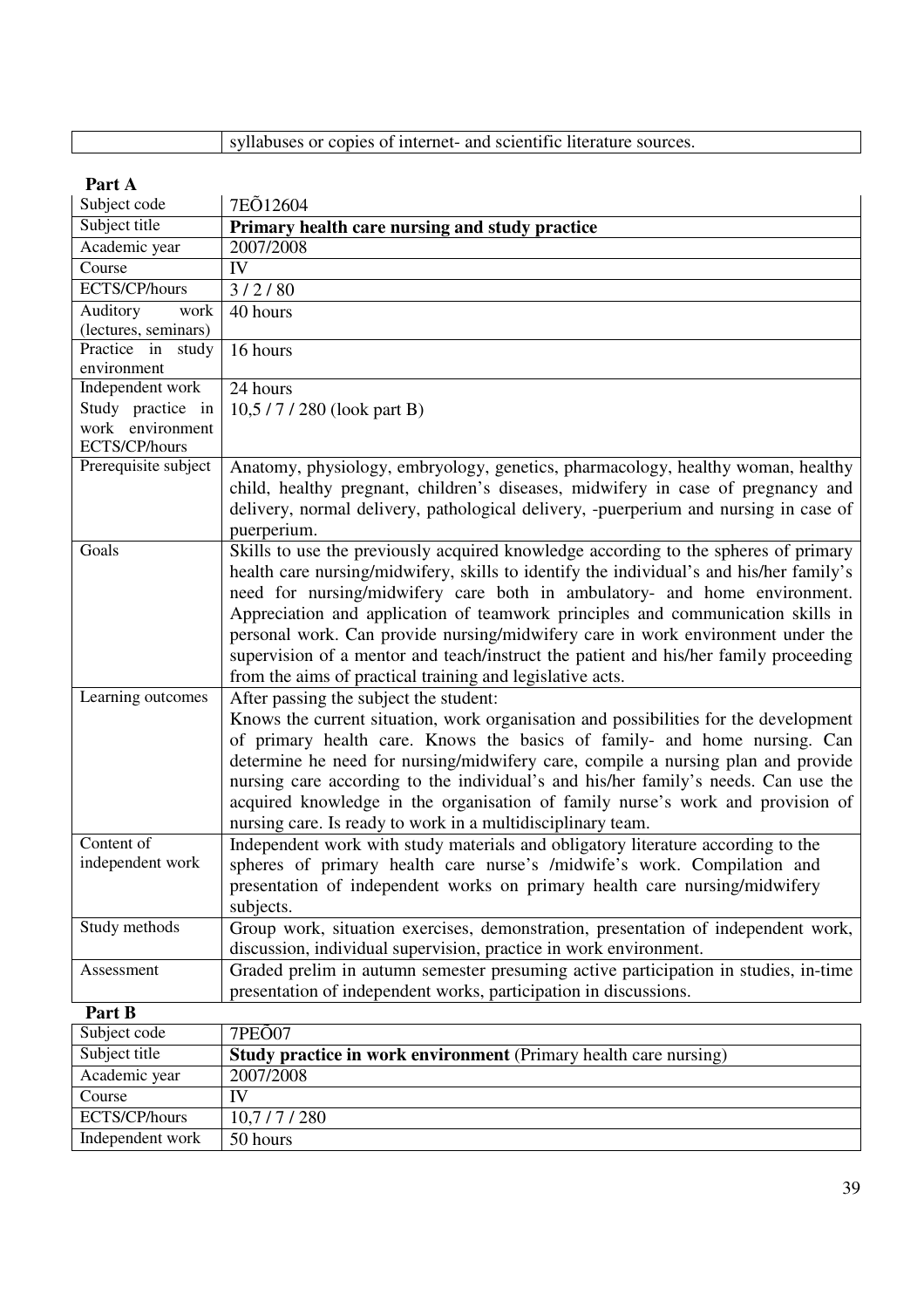| Study practice in | 224 hours                                                                                |
|-------------------|------------------------------------------------------------------------------------------|
| work environment  |                                                                                          |
| Study practice    | 6 hours                                                                                  |
| seminars          |                                                                                          |
| Goals             | To fix the acquired knowledge and skills in practice. To develop students' skills to     |
|                   | assess the need for nursing care of an individual and his/her family. To deepen          |
|                   | students' skills to work with different specialists.                                     |
| Learning outcomes | After passing the study practice in work environment the student:                        |
|                   | Can used the previously acquired knowledge according to the spheres of primary           |
|                   | health care nursing/midwifery; identify the individual's and his/her family's need for   |
|                   | nursing/midwifery care both in ambulatory- and home environment. Knows the               |
|                   | principles of teamwork, places high can value on and can apply communication skills      |
|                   | in personal professional work. Can provide nursing/midwifery care in work                |
|                   | environment under the supervision of a mentor and teach/instruct the patient and         |
|                   | his/her family proceeding from the aims of practical training and legislative acts.      |
| Content of        | Analyses of the work of a family nurse, primary health care nurse/midwife.               |
| independent work  | Independent work with literature. Compilation of practical work using nursing- and       |
|                   | clinical-theoretical knowledge and practical experience (look the Instruction for the    |
|                   | Compilation of Practical Work).                                                          |
| Study methods     | Discussion, presentation, work with obligatory literature, observation, practicing,      |
|                   | supervision                                                                              |
| Assessment        | Graded prelim in spring semester. Accomplishment of practical training to its full       |
|                   | extent. Assessment of practical placement's supervisor with mentor's and student's       |
|                   | comments at student's assessment list. Practical training portfolio, including practical |
|                   | work meeting the EU directives. Practical work meeting the requirements.                 |

| Subject code         | 7ÄR07                                                                                                                                                                                                                                                                                                                                                                                                                                                                                                                                         |
|----------------------|-----------------------------------------------------------------------------------------------------------------------------------------------------------------------------------------------------------------------------------------------------------------------------------------------------------------------------------------------------------------------------------------------------------------------------------------------------------------------------------------------------------------------------------------------|
| Subject title        | <b>Internationality of midwifery</b>                                                                                                                                                                                                                                                                                                                                                                                                                                                                                                          |
| Academic year        | 2007/2008                                                                                                                                                                                                                                                                                                                                                                                                                                                                                                                                     |
| Course               | V                                                                                                                                                                                                                                                                                                                                                                                                                                                                                                                                             |
| ECTS/CP/hours        | 1,5/1/40                                                                                                                                                                                                                                                                                                                                                                                                                                                                                                                                      |
| Auditory work        | 20 hours                                                                                                                                                                                                                                                                                                                                                                                                                                                                                                                                      |
| (lectures, seminars) |                                                                                                                                                                                                                                                                                                                                                                                                                                                                                                                                               |
| Independent work     | 20 hours                                                                                                                                                                                                                                                                                                                                                                                                                                                                                                                                      |
| Prerequisite         | Delivery, healthy woman, healthy child, study of breastfeeding.                                                                                                                                                                                                                                                                                                                                                                                                                                                                               |
| subjects             |                                                                                                                                                                                                                                                                                                                                                                                                                                                                                                                                               |
| Goals                | To get acquainted with cultural differences on the bases of examples from different<br>states. Orienting in demographic- and medical statistics, skills to read statistics,<br>development of its interpretation skills. Dependence of midwife's work on the<br>concrete socio-economic and cultural circumstances. Knowledge about the biggest<br>international organisations.                                                                                                                                                               |
| Learning outcomes    | After passing the subject the student:<br>Can consider the needs of woman of different cultural backgrounds in midwife's<br>work. Has the knowledge and skills for the search of statistical data: demography,<br>medicine, geography etc. Can interpret the woman's condition in a given cultural<br>environment on the bases of available statistical material.<br>Can prognosticate the sphere midwife's work in a given cultural environment on the<br>bases of statistical material and is well-informed about the situation in Estonia. |
| Content of           | Compilation of an essay according to the instruction. An essay shall be presented                                                                                                                                                                                                                                                                                                                                                                                                                                                             |
| independent work     | orally; presentation shall be followed by discussion and feedback. An essay meeting                                                                                                                                                                                                                                                                                                                                                                                                                                                           |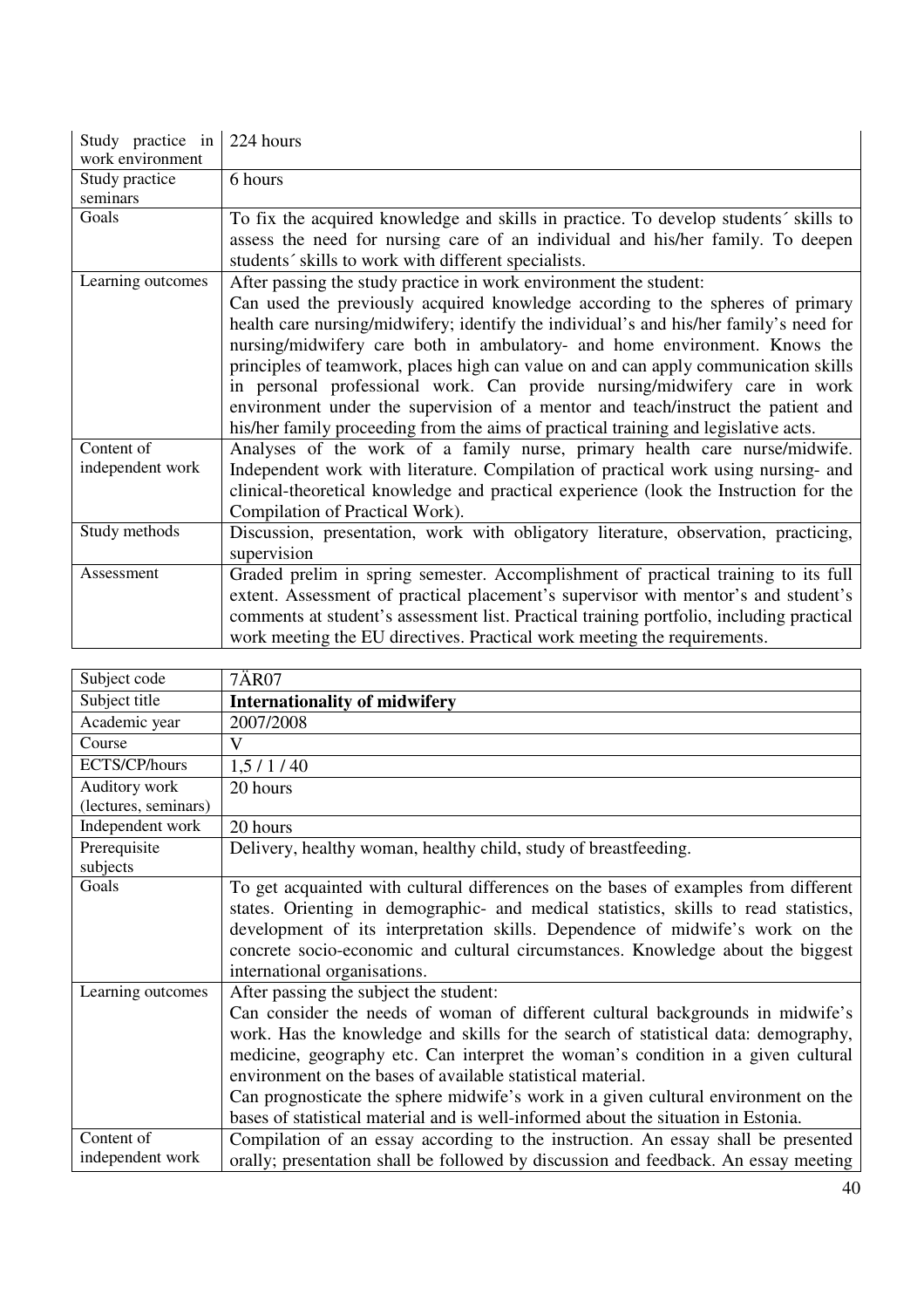|               | the requirements gives the right for taking written preliminary exam.               |
|---------------|-------------------------------------------------------------------------------------|
| Study methods | Discussion, presentation, work with obligatory literature, observation, practicing, |
|               | supervision                                                                         |
| Assessment    | Graded prelim in autumn semester. A test presuming in-time presentation of an essay |
|               | and its oral presentation.                                                          |

| Subject code                      | 7JÕ30303                                                                                                                                                                                                                                                                                                                                                                                                                                                                                                                                          |
|-----------------------------------|---------------------------------------------------------------------------------------------------------------------------------------------------------------------------------------------------------------------------------------------------------------------------------------------------------------------------------------------------------------------------------------------------------------------------------------------------------------------------------------------------------------------------------------------------|
| Subject title                     | Study of management and basics of enterprise                                                                                                                                                                                                                                                                                                                                                                                                                                                                                                      |
| Academic year                     | 2007/2008                                                                                                                                                                                                                                                                                                                                                                                                                                                                                                                                         |
| Course                            | $\overline{\mathbf{V}}$                                                                                                                                                                                                                                                                                                                                                                                                                                                                                                                           |
| ECTS/CP/hours                     | 1, 5 / 1 / 40                                                                                                                                                                                                                                                                                                                                                                                                                                                                                                                                     |
| Auditory work                     | 20 hours                                                                                                                                                                                                                                                                                                                                                                                                                                                                                                                                          |
| (lectures, seminars)              |                                                                                                                                                                                                                                                                                                                                                                                                                                                                                                                                                   |
| Independent work                  | 20 hours                                                                                                                                                                                                                                                                                                                                                                                                                                                                                                                                          |
| Prerequisite<br>subjects          | Psychology, professional ethics, health care legislation.                                                                                                                                                                                                                                                                                                                                                                                                                                                                                         |
| Goals                             | Knowledge about the basic principles and theories of organisation and management,<br>skills to integrate the acquired knowledge with the health care specificity and<br>management. Knowledge about the main functions of management (planning,<br>organisation; personnel management, leadership and control). Skills to plan time and<br>demonstrate managerial knowledge and skills base don evidence-based knowledge,<br>critical thinking and value judgements in nursing practice.                                                          |
| Learning outcomes                 | After passing the subject the student: knows the specificity of management and its<br>basic trends; basics of teamwork and change-making. Has the overview of the nature<br>of leader's functions; knowledge about basic concepts of enterprise and entrepreneur;<br>knowledge about the specificity of small enterprises; Can orientate in the sphere, see<br>and describe problems; apply the acquired knowledge in practical activities; can find<br>suitable methods for the establishment of enterprise.                                     |
| Content<br>of<br>independent work | Compilation of exercises according to the instruction. Independent work shall be<br>presented for the assessment by the lecturer and fellow students before the last<br>seminar, which is meant for discussion and feedback from the lecturer. An<br>independent work meeting the requirements gives the right to take the written<br>preliminary exam. Exercises presuming the work with literature, preparation for<br>seminars on the bases of study literature and practical experiences for making,<br>analysing and forming of experiments. |
| Study methods                     | Group work, experiment, discussion.                                                                                                                                                                                                                                                                                                                                                                                                                                                                                                               |
| Assessment                        | Graded prelim in autumn semester presuming active participation in studies,<br>concretely compiled presentation and its in-time presentation, written test.                                                                                                                                                                                                                                                                                                                                                                                       |

| Subject code         | 7STS07                                                     |
|----------------------|------------------------------------------------------------|
| Subject title        | Organisation of health care and social protection          |
| Academic year        | 2007/2008                                                  |
| Course               | V                                                          |
| ECTS/CP/hours        | 2,25/1,5/60                                                |
| Auditory work        | 30 hours                                                   |
| (lectures, seminars) |                                                            |
| Independent work     | 30 hours                                                   |
| Prerequisite         | Subjects of clinical nursing/midwifery and study practice. |